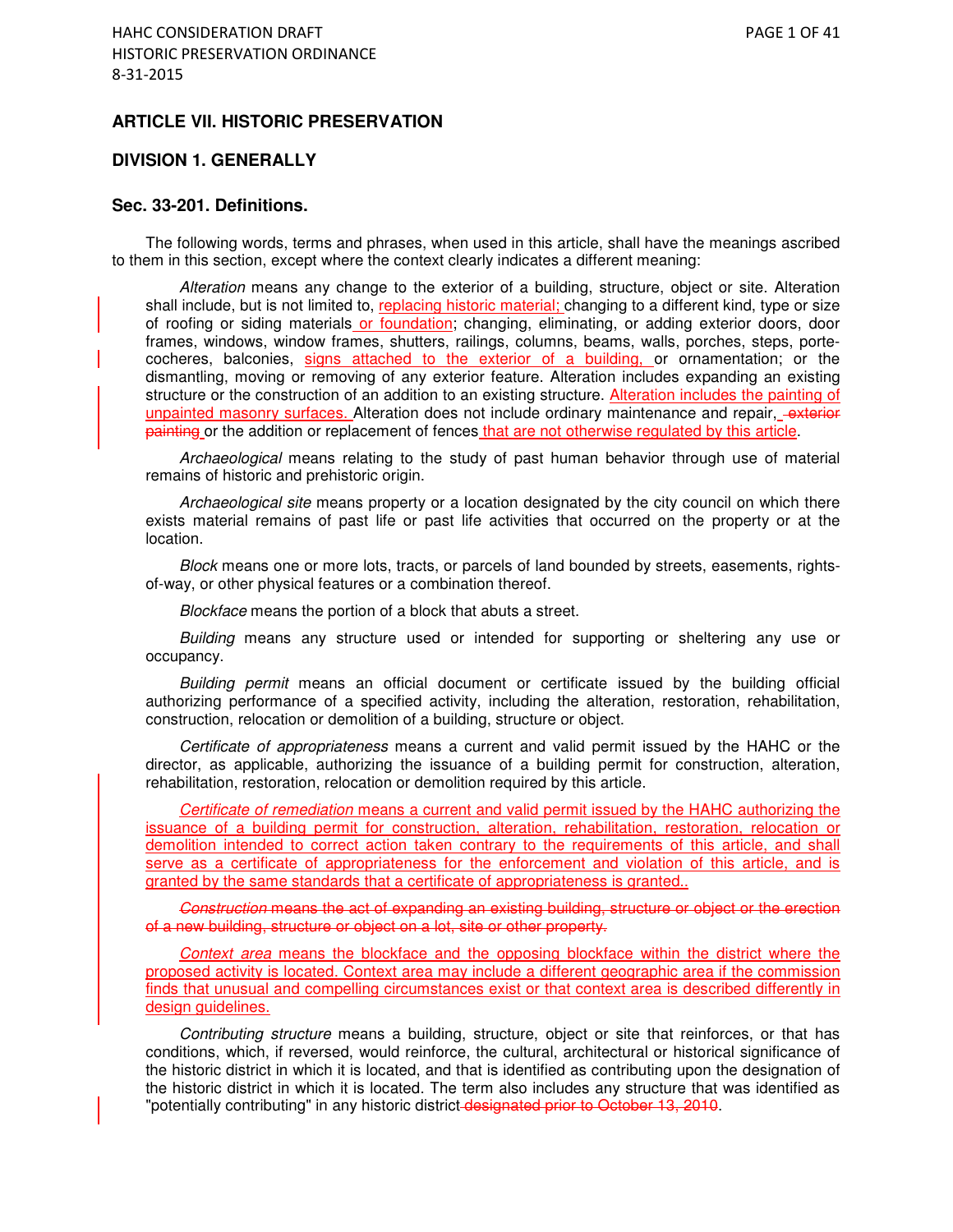Demolition means an act or process that destroys, in whole or in part, or permanently impairs the structural integrity of any building, structure, object or site. The term also includes demolition by neglect, which is defined as inaction or a series of inactions that result in the destruction or irreversible deterioration of a building, structure, object, or site.

Designation means the formal recognition by the city council of a building, structure, object, site or district as historically, architecturally, culturally or archaeologically significant to the city, state, nation or region.

Design guidelines means an inventory and analysis of historic resources within a geographic area of the city designated or proposed for designation as an one or more historic districts pursuant to the provisions of this article that contains standards for alteration, rehabilitation, restoration, new construction, relocation and demolition of buildings, structures, objects or sites in an historic district, and approved by the city council.

Excavation means to expose, uncover, or remove by digging, cutting or hollowing out.

Exterior feature means an element of the architectural character and general arrangement of the external portion of a building, structure or object, including building material, that is visible from a public right-of-waystreet, as well as those portions of the building that are essential to support the building envelope; including parts of the exterior wall assembly such as siding, wall studs, and interior shiplap; as well as the foundation. The term does not include purely interior structural elements including interior load-bearing walls or interior non-structural elements such as sheetrock.

Front façade means the elevation of a building that is parallel to an adjacent public right-of-way. On a corner lot, or lot adjacent to more than one public right-of-way, the front façade is the elevation that contains the main entrance to the building.

HAHC means the Houston Archaeological and Historical Commission.

Height means the vertical distance from the existing natural grade.

Historic district means a geographical area designated by the city council that possesses a significant concentration, linkage or continuity of buildings, structures, objects or sites united by historical, cultural, architectural or archaeological significance to the city, state, nation or region.

Historic preservation officer means a person designated by the director to perform the duties of the director under this article.

Landmark means any individual building, structure, object or site designated by the city council for its historical, cultural, architectural or archaeological significance in the city, state, nation or region.

Mandatory repair means a repair of a building or structure that is necessary to comply with article IX of chapter 10 of this Code as evidenced by an order of the hearing official or the building and standards commission or by a citation.

Massing means the arrangement of the overall shape and volume of a building.

New construction means a free-standing building or structure proposed to be constructed within a historic district designated by city council, whether that building or structure is on the location of a vacant lot or a lot with another structure on it.

Noncontributing structure means a building, structure, object or site that does not reinforce the cultural, architectural, or historical significance of the historic district in which it is located, and is identified as noncontributing upon the designation of the historic district in which it is located.

Nonprofit organization means an entity organized for religious or not-for-profit purposes that holds a determination letter from the Internal Revenue Service that it is exempt from taxes under section 501(a) of the Internal Revenue Code of 1986, as amended, by virtue of section 501(c)(3) of that Code.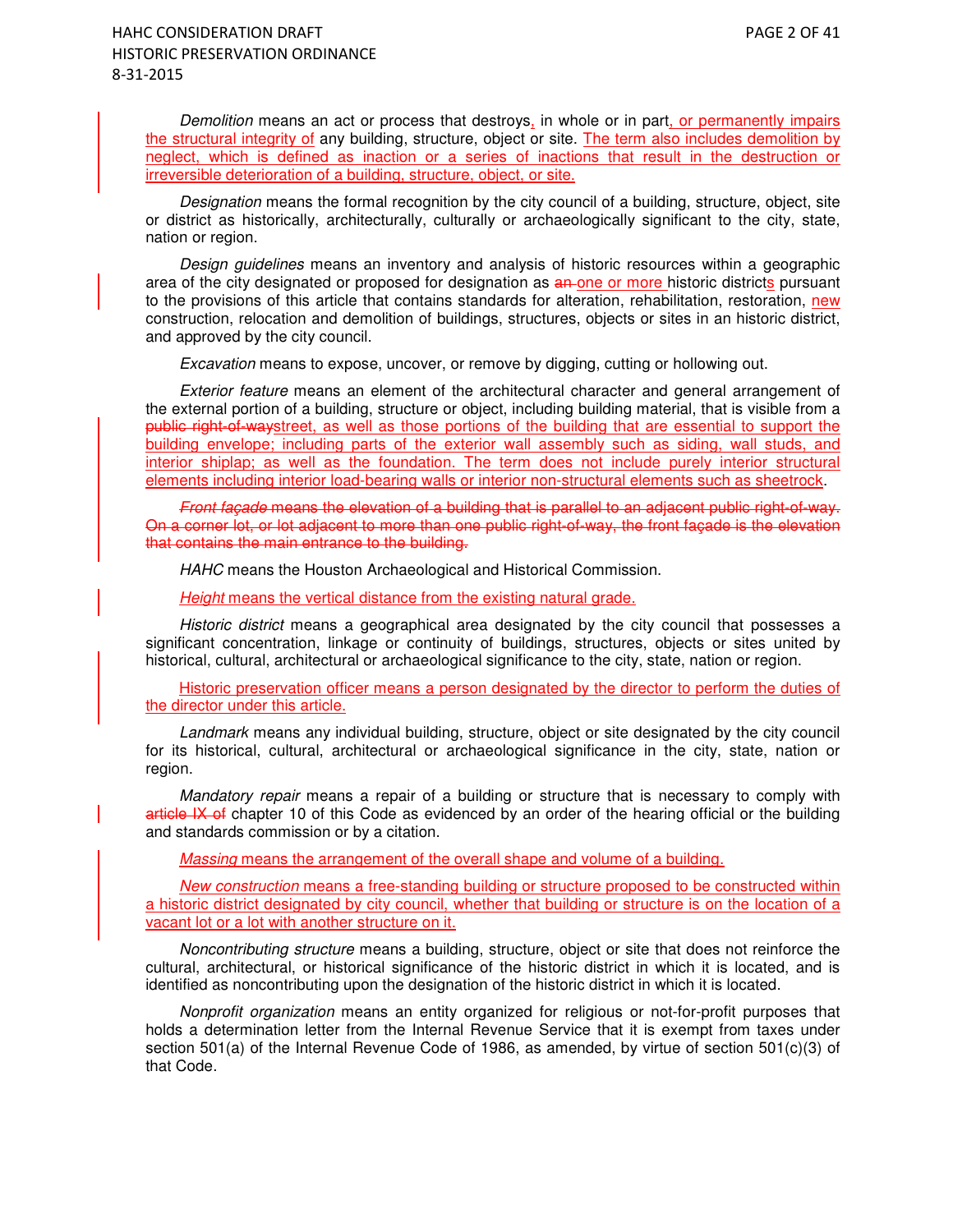Object means a material thing of a functional, aesthetic, cultural, historical or scientific value that may be moveable by nature or design, yet related to a specific setting or environment.

Old Sixth Ward Protected Historic District or OSWPHD means the protected historic district established by the city council pursuant to division 6 of this article.

Ordinary maintenance and repair means any work to correct or prevent deterioration, decay or damage to a building, structure, object or site (or any part thereof), including but not limited to painting or adding or replacing fences, provided that the work does not change the design, character, texture or material of any exterior feature or constitute an 'alteration' as defined above. Ordinary maintenance and repair does not include replacement of historic material. Ordinary maintenance and repair does include the leveling of a foundation in a way that does not raise or lower the foundation.

Paleontological means relating to the study of all fossil remains of organisms that existed in the past.

Place of worship means a building, structure, object or site, owned by a nonprofit religious organization for a period of ten years prior to the later of October 13, 2010 or the date an application for designation of an historic district that includes the building, structure, object, or site is filed with the department and that is used primarily for worship or conducting religious services. A place of worship does not include ancillary buildings used for administration, schools, living quarters, or meeting halls not primarily used for worship. An organization may establish that it is a nonprofit religious organization through a determination letter from the United States Internal Revenue Service that the organization is tax-exempt pursuant to Section 501(c)(3) of the Internal Revenue Code or other equivalent evidence.

Planning commission means the planning commission of the city.

Plate height means the distance from the subfloor of a building to the top of the framed wall.

Protected landmark means a landmark whose owner has elected to permanently protect the landmark by foregoing the 90-day waiver certificate authorized by this article.

Public right-of-way means an area dedicated to the public for the passage of people or goods.

Qualified curatorial association means an organized and permanent non-profit institution, essentially educational or aesthetic in purpose, with professional staff, that owns and utilizes tangible objects, cares for them, and exhibits them to the public on some regular schedule, provided that the institution meets the requirements of the Council of Texas Archaeologists' Guidelines (Curation Standards and Procedures), 1992 edition, as may be amended or updated from time to time.

Real property records means the applicable records of a county in which conveyances of real property are recorded.

Rehabilitation means the act or process of returning a building, structure, object or site to a state of utility that makes possible an efficient contemporary use while preserving those portions or exterior features that are historically, architecturally and culturally significant.

Relocation means any change in the location of a building, structure or object.

Restoration means the act or process of accurately recovering the form and details of a building, structure, object or site and its setting as it appeared at a particular period of time by means of the removal of later work, or by the replacement of missing earlier work or both.

Roof pitch means the slope of a roof surface expressed in inches of vertical rise per twelve inches of horizontal distance.

Site means property upon which a significant event occurred, including, but not limited to, any land, building or natural resource where prehistoric or historic occupations or activities occurred and the location of buildings and structures, whether standing, ruined, demolished or relocated, where the location retains historical, architectural or archaeological value and integrity.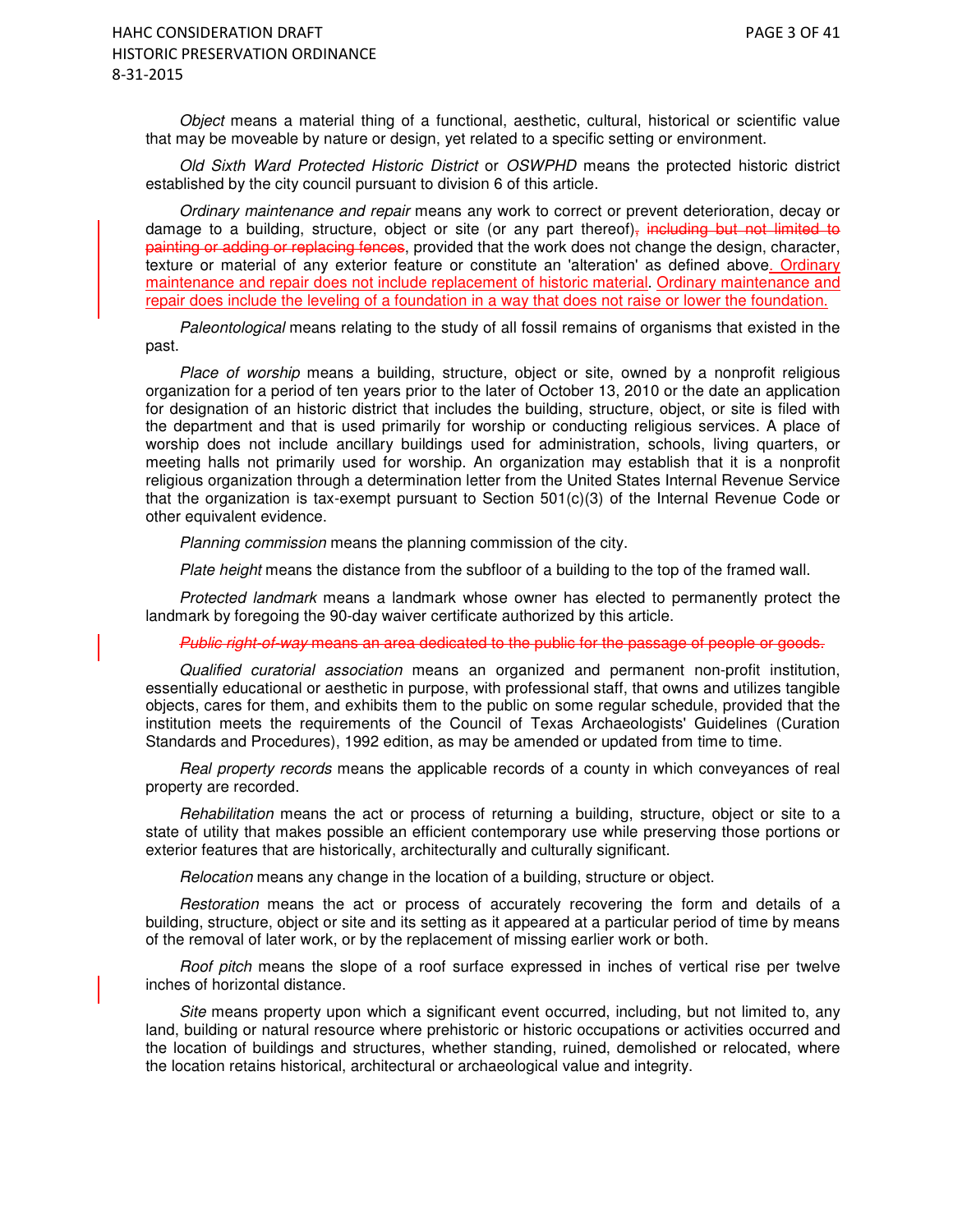Structure means that which is built or constructed, an edifice or building of any kind, or any piece of work artificially built up or composed of parts joined together in some definite manner.

Street means a public or private street or roadway that is not an alley or a shared driveway.

Tract means a contiguous parcel of land under common ownership.

Typical means being within commonly occurring values in a group. Extreme values within a group are not necessarily typical of that group.

Working day means a day other than a Saturday, Sunday or official city holiday.

### **Sec. 33-202. Scope.**

(a) The provisions of this article apply to the alteration, rehabilitation, restoration, construction, relocation and demolition of any building, structure, object or site that is designated as a landmark or protected landmark or that is located within an historic district or an archaeological site and to the excavation of any archaeological site.

(b) Nothing in this article shall be construed to authorize the city to regulate the use of any building, structure or property.

(c) Nothing in this article shall be construed to authorize the city to regulate the interior characteristics of any building or structure, provided that any change in the interior characteristics of a landmark, protected landmark, or contributing structure in an historic district that has the effect of changing any exterior feature shall be subject to the terms of this article. Other provisions of this Code, the Construction Code, the Fire Code or state or federal law or regulation that are applicable to any building, structure, object or site that is subject to the provisions of this article shall continue to apply.

 (d) This article does not abrogate or annul any restrictive covenant contained or incorporated by reference in a properly recorded map, plat, replat, declaration, or other instrument filed in the county real property records, map records or deed records. Any property designated as a landmark, protected landmark, or archaeological site or included within an historic district shall remain subject to the provisions of any restrictive covenants applicable to the property, and the restrictive covenants shall remain fully enforceable.

(e) The provisions of this article shall apply to buildings, structures, objects or sites that are owned by the United States of America, the State of Texas or a political subdivision of the State of Texas; provided such entities are not otherwise exempted from this article by law.

Prior to any amendment of this article, the HAHC shall conduct one public hearing to solicit public comments on the proposed amendments. The HAHC may make recommendations to the city council with respect to the proposed amendments. The provisions of this subsection shall not apply to any amendment to correct clerical errors or to make nonsubstantive changes in this article.

#### **Sec. 33-203. Enforcement and penalties; remedies cumulative; other action not limited.**

(a) The procedures set forth in this article are cumulative of all other remedies available to the city relating to the subject matter hereof. Specifically, the city attorney may institute any legal action necessary to enforce this article or enjoin or otherwise cause the abatement of any violations hereof, including legal action necessary to recover damages or require restoration or reconstruction under section 315.006 of the Texas Local Government Code. The city council finds that alteration, rehabilitation, restoration, construction, relocation or demolition of any building, structure, object or site that is subject to the provisions of this article without a certificate of appropriateness as required under this article adversely affects the structural, physical or visual integrity of the building, structure, object or site.

The building official shall not issue a building permit for any activity that requires a certificate of appropriateness pursuant to this article unless the applicant for the building permit presents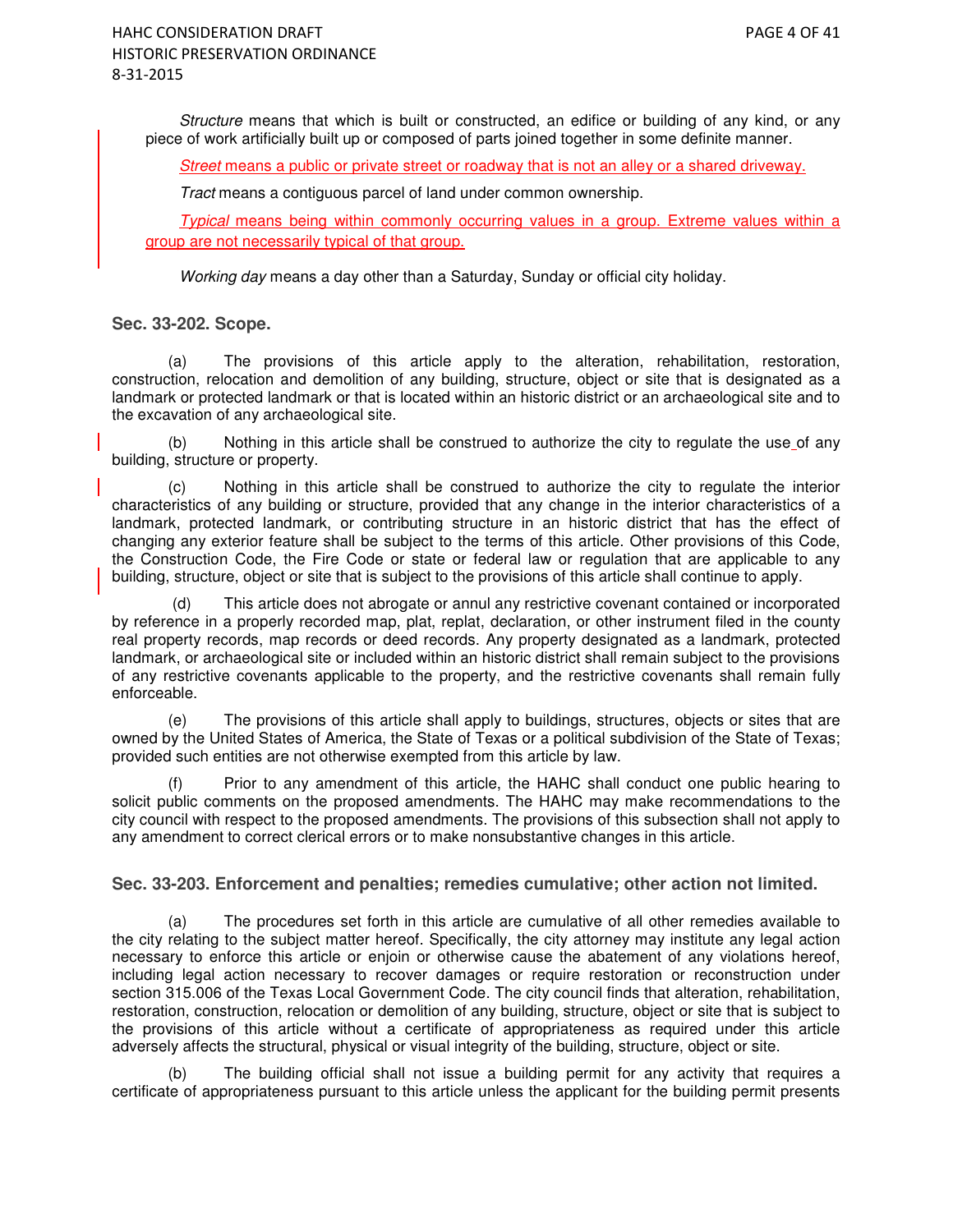a certificate of appropriateness or a 90-day waiver certificate issued pursuant to section 33-250 of this Code. The building official shall use any and all available enforcement mechanisms to enforce and require compliance with the provisions of this Code.

(c) Any person who violates any provision of this article shall be guilty of a misdemeanor, and, upon conviction, shall be punished by a fine of not less than \$50.00 nor more than \$500.00 for each violation. Each day during which any violation of this article continues shall constitute a separate offense.

(d) If a landmark or protected landmark, archaeological site, or a contributing structure located in an historic district is demolished without a certificate of appropriateness required by this article or, in the case of a landmark or archaeological site only, a 90-day waiver certificate issued pursuant to section 33-250 of this Code, or is ordered to be demolished by the city for public safety reasons after the property owner has received two or more notices of neglect pursuant to section 33-254 of this Code, the building official shall not issue a building permit, and no other person shall issue any other city permit, for the site where the landmark, protected landmark or structure was formerly located for a period of two years after the date of the demolition. After the period of two years after the date of demolition has elapsed, the HAHC may approve a certificate of appropriateness for new construction on the site of the demolished structure only if the size and dimensions of the new construction are substantially similar, and not larger, than the demolished structure. After a perod of ten years after the date of demolition has elapsed, the HAHC may approve a certificate of appropriateness for new construction on the site of the demolished structure without the limitation imposed by this section. New construction approved pursuant to this section shall not be eligible to receive a certificate of appropriateness for demolition or relocation before ten years after the date of demolition.

(e) If activity that requires a certificate of appropriateness is performed outside the scope of a certificate of appropriateness, which for purposes of this section shall include work done without a certificate of appropriateness, the building official shall not issue a permit, and no other person shall issue any other city permit, except as required to perform work required under a certificate of remediation under this subsection, for the site where the activity occurred until either:

- (1) The commission issues a certificate of appropriateness for the work that was performed outside the scope of a certificate of appropriateness; or
- (2) The commission finds that the work that was performed outside the scope of a certificate of appropriateness does not satisfy the criteria of this article and issues a certificate of remediation for the work that was performed outside the scope of a certificate of appropriateness; and the commission may, as a condition of granting the certificate of remediation, also require that the applicant repair, reconstruct, or restore all or part of the work that was done without a certificate of appropriateness prior to the issuance of any permits besides those required for the reconstruction or restoration, using as many historically appropriate or salvage materials as are reasonably available.

## **Sec. 33-204. Article supplemental.**

The provisions of this article shall be cumulative of all other ordinances, laws and applicable regulations.

## **Sec. 33.205. Historic Preservation Officer.**

The director shall appoint a qualified city official, or staff person to serve as Historic Preservation Officer ("HPO"). The HPO must have an interest, knowledge and a demonstrated background in the disciplines of architecture, history, urban planning, archeology, or other disciplines related to historic preservation. The director may delegate the responsibilities of the director in this article to the HPO, in which case the HPO shall administer the duties and responsibilities of the director under this article, maintain and hold open for public inspection all documents and records pertaining to the provisions of this article, and review and help coordinate the city's historic preservation activities with other public and private entities.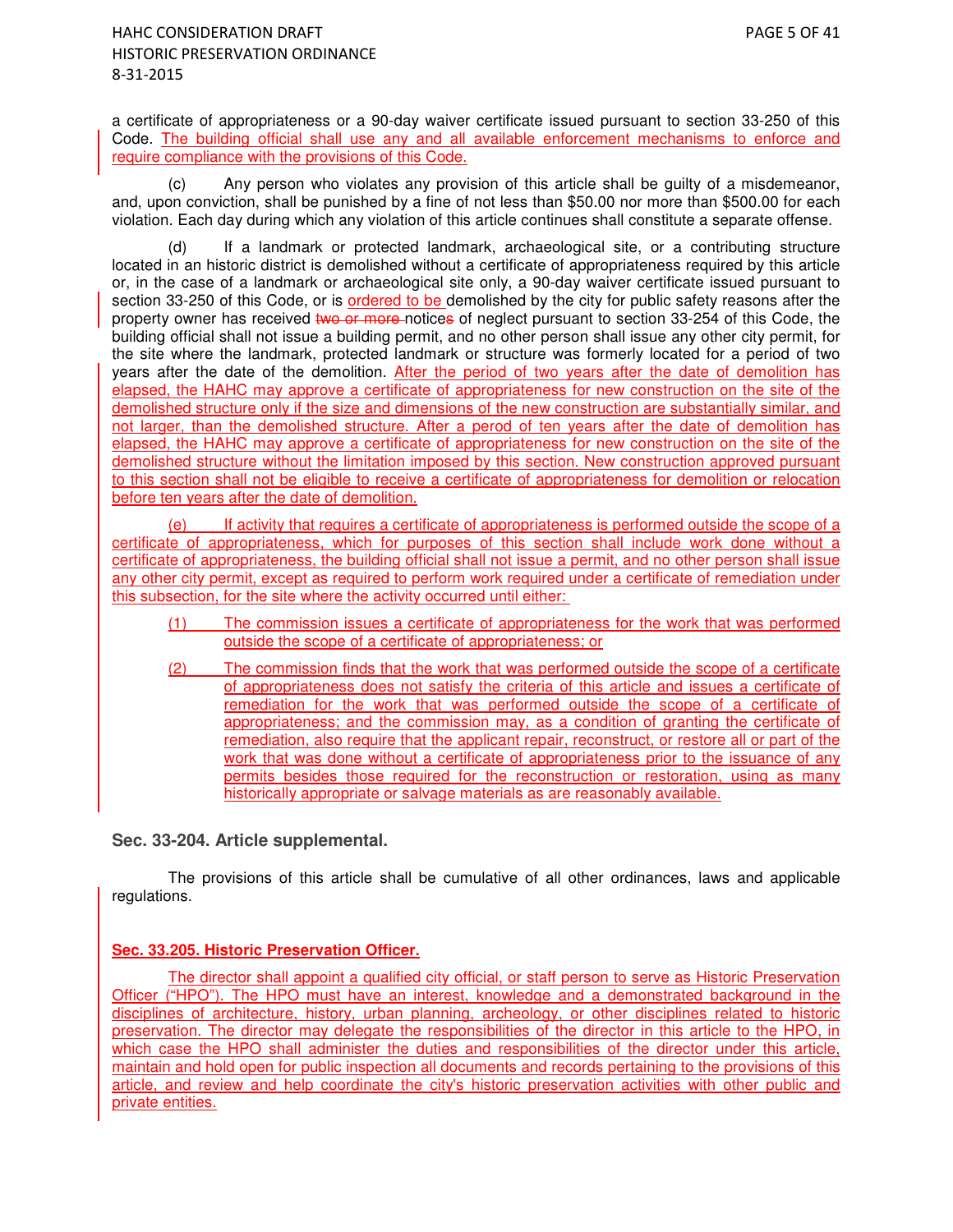### **Secs. 33-205206—33-210. Reserved.**

### **DIVISION 2. HOUSTON ARCHAEOLOGICAL AND HISTORICAL COMMISSION**

**Sec. 33-211. Composition; qualifications of members.** 

(a) The creation of the Houston Archaeological and Historical Commission is hereby reaffirmed. The HAHC shall consist of 13 members. Each member shall be a person who has knowledge and experience in the archaeological, architectural, cultural, social, economic, ethnic or political history of the city, and must have a known and demonstrated, competence, or knowledge in historic preservation within the city. The mayor shall assign a staff member to serve as a liaison between the HAHC and the mayor's office. The director, or in his absence or inability to act, a deputy director or assistant director of the department shall serve as a non-voting, ex officio member and as executive secretary to the HAHC. The archivist of the Houston Public Library System and the directors of general services and public works and engineering shall serve as an ex officio members of the HAHC, but shall not have a vote. When HAHC business requires the involvement of other departments, representatives of those departments shall attend meetings of the HAHC upon notice by the executive secretary. The HAHC shall elect its own chair and vice-chair.

- (b) The 13 members of the HAHC shall hold specific positions as follows:
- (1) Position 1 shall be filled by a professional archaeologist with knowledge of and interest in archaeology of the city.
- (2) Position 2 shall be filled by a professional historian with knowledge of and interest in the history of the city.
- (3) Position 3 shall be filled by an architectural historian.
- (4) Position 4 shall be filled by a representative of a cultural history organization person who has knowledge of and interest in the cultural history of the city.
- (5) Position 5 shall be filled by a registered architect.
- (6) Position 6 shall be filled by a representative of an organization forperson with commercial businesses with knowledge of and interests in restoration, historic building renovation and compatible new constructiona historic district.
- (7) Position 7 shall be filled by a professional real estate appraiser certified to perform appraisals for the city.
- (8) Position 8 shall be filled by a representative of an organization for remodelers or builders with who has knowledge of and interest in restoration, historic building renovation and compatible new construction.
- (9) Position 9 shall be filled by a person who has professional knowledge in preservation construction and technology.
- $(910)$  Positions  $9-10$  through 13 shall be filled by citizen representatives.

(c) At least four members of the HAHC shall own or reside in a historic landmark or contributing structure in a designated historic district designated pursuant to this division.

(d) Members holding Positions 1 through 9 of the HAHC shall be appointed by the mayor, subject to confirmation by the city council. Members holding Positions 10 through 13 shall be appointed by the city council. The terms of each even-numbered position shall end on March 1 of even-numbered years, and the terms of each odd-numbered position shall end on March 1 of odd-numbered years.

(e) Each member shall serve for a term of two years and shall hold over until the member's successor is qualified.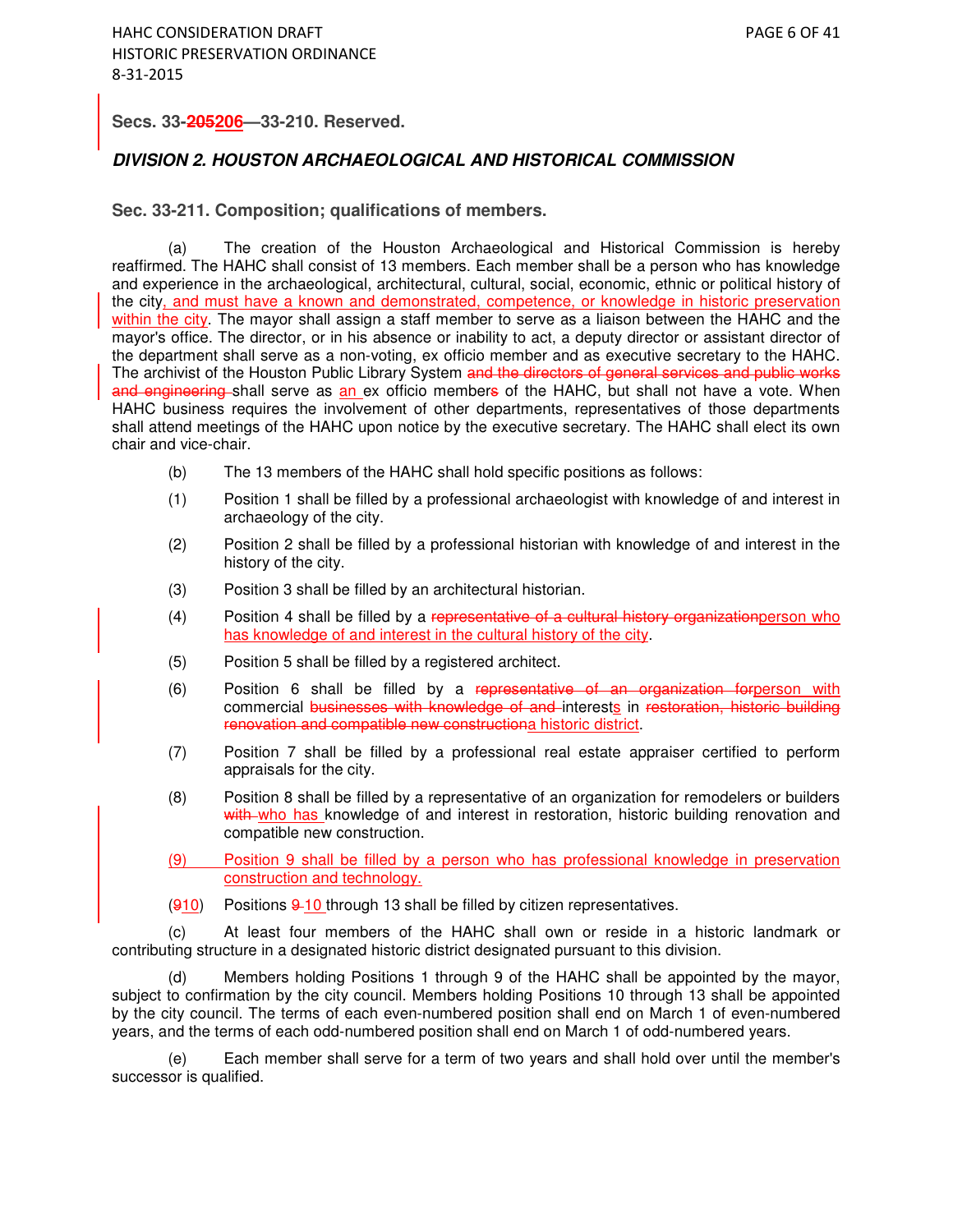#### **Sec. 33-212. Meetings; vacancies; removal.**

(a) The HAHC shall adopt a regular meeting schedule and a schedule of submittal deadlines for applications filed pursuant to this article.

(b) A position on the HAHC shall be considered to be vacant if the member appointed to that position is absent from HAHC meetings three times within the period of a year, unless those absences are judged to be excusable by the mayor or a member of the mayor's staff who is designated as liaison to the **HAHCdirector**.

(c) A vacancy in any position shall be filled in the manner provided for original appointments, and the person so appointed shall serve for the remainder of the unexpired term. A member may be appointed to serve consecutive terms., but not more than three full consecutive terms.

(d) Seven members of the HAHC shall constitute a quorum; however, in the event of vacancies on the HAHC, a majority of the members of the HAHC shall constitute a quorum. The executive secretary shall be counted for purposes of determining the presence of a quorum. Other ex officio members of the HAHC shall not be counted for purposes of determining the presence of a quorum.

**Sec. 33-213. Service without pay.** 

Members of the HAHC shall serve without compensation.

#### **Sec. 33-214. Responsibilities.**

In addition to other responsibilities specified in this article, the responsibilities of the HAHC shall be as follows:

- (1) Adopt such rules of procedure for meetings and proceedings of the HAHC as are necessary or convenient to accomplish the purposes set out in this article;
- (2) Actively pursue and encourage the creation and maintenance of a list and maps of buildings, structures, objects, sites and areas in the city having special archaeological, historical, paleontological and historical architectural interest or value. The HAHC shall place particular emphasis upon evaluating and incorporating into the list and maps the findings of studies and surveys already completed;
- (3) Identify buildings, structures, objects, sites and areas of the city that have the potential for designation as landmarks, protected landmarks, historic districts or archaeological sites and, where authorized by this article, initiate the process for the designation of landmarks, historic districts and archaeological sites;
- (4) Increase public awareness of the value of archaeological, historical, paleontological and historical architectural conservation by facilitating and participating in public educational programs and by recommending updates to the conservation program;
- (5) Make recommendations to the city council concerning the availability and utilization of grants from federal and state agencies, private groups and individuals, and the utilization of budgetary appropriations to promote the conservation of significant archaeological, historical, paleontological or historical architectural sites or structures in the city;
- (6) Evaluate and comment upon decisions by city departments and agencies affecting archaeological, historical, paleontological or historical architectural resources;
- (7) Assist the city in working with the Texas Historical Commission, the Texas Antiquities Committee, the Texas State Historic Preservation Officer, the Harris County Historical Commission, and other appropriate federal, state and local agencies;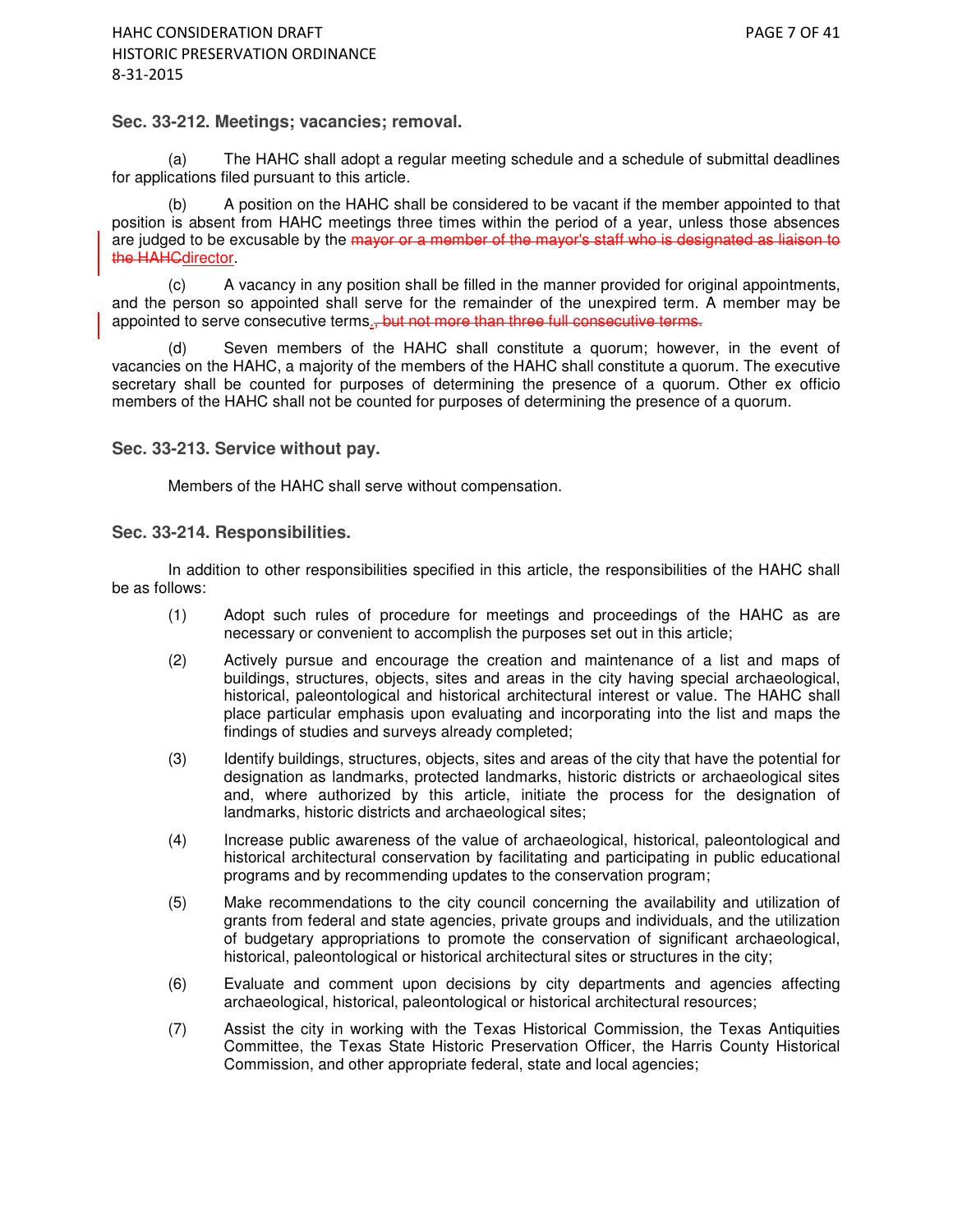- (8) Facilitate efforts of persons wishing to donate archaeological, historical, paleontological or historical architectural artifacts, materials, structures, objects or sites to the public in placing those resources with qualified curatorial associations;
- (9) Evaluate the effectiveness of the design guidelines in achieving the goals of this article and recommending changes to the design guidelines, if appropriate;
- (10) Report annually to the city council the results of its work in these areas;
- (11) Make recommendations regarding the furnishing of City Hall in a manner that is consistent with its original furnishings, architectural style, and period of construction;
- (12) Assist in locating suitable new and used items of city hall furniture for acquisition by donation or city purchase;
- (13) Facilitate the donation of funding for City Hall furnishings and the donation of appropriate items of City Hall furnishing from private sources, provided that the committee may not directly receive donations and that any donations be made directly to the city;
- (14) Accomplish any other relations responsibilities that may be requested by city officials; and
- (15) Perform any other duties that the city council authorizes the HAHC to perform.

# **DIVISION 3. DESIGNATION OF LANDMARKS, PROTECTED LANDMARKS, HISTORIC DISTRICTS AND ARCHAEOLOGICAL SITES**

### **Sec. 33-221. Designation.**

(a) The city council may designate buildings, structures, objects and sites as landmarks and protected landmarks, may designate areas as historic districts, may designate sites as archaeological sites, and may define, amend and delineate the boundaries of any landmark, protected landmark, historic district or archaeological site as provided in this article.

(b) To encourage public participation and the resultant preservation of historical, cultural and archeological resources, the city council shall be authorized to offer owners of properties considered for designation tax exemptions and other incentives that the city council may determine appropriate, at the time of the proposed designation.

(c) Prior to action by the city council, the HAHC shall review each application for designation and make a recommendation with respect to the application, but designation shall be made only by the city council.

# **Sec. 33-222. Application for designation of a landmark, archaeological site or protected landmark.**

(a) Application for designation of a landmark or an archaeological site shall be initiated by

either:

- (1) The owner of the property for which the application is made or the owner's authorized representative; or
- (2) The HAHC upon instructing the director to prepare an application for designation. Within ten working days following the action of the HAHC initiating an application, the director shall mail notice to the owner of the property or the owner's agent, as shown on the most recent city tax roll, that the HAHC has initiated an application.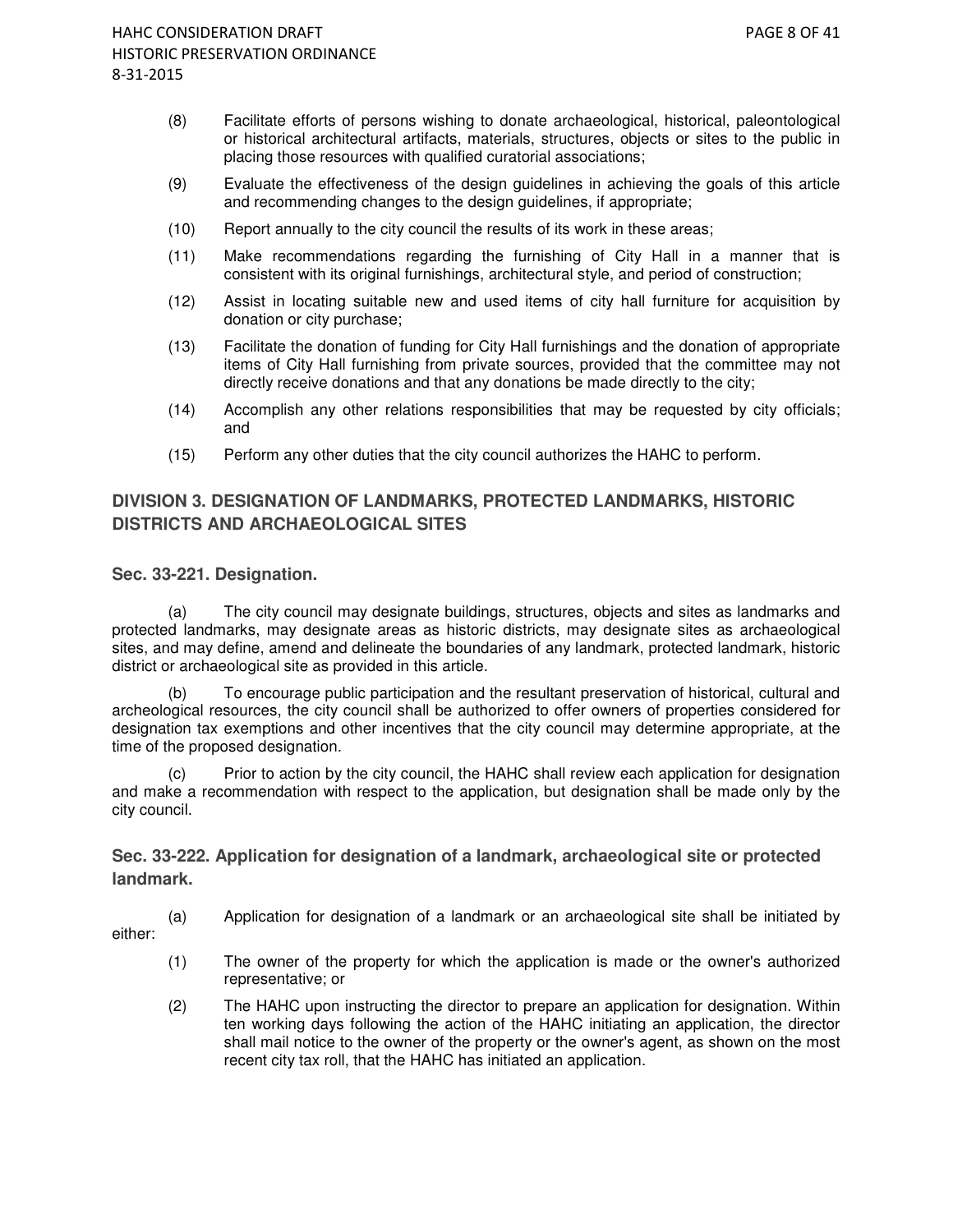(b) Application for designation of a protected landmark shall be initiated by the owner of the property proposed for designation. Application may be made in conjunction with an application for designation of a landmark or at any time after the city council has designated the property as a landmark.

(c) The application for designation of a landmark, protected landmark, or archaeological site shall be filed with the department in the form prescribed by the director. The application shall include a description and photographs of the property or properties and shall address each of the applicable criteria for designation contained in section 33-224 of this Code. The application for designation of a protected landmark shall include an instrument suitable for recording in the real property records, in a form approved by the city attorney, signed by the owner indicating that the 90-day waiver provision of section 33-250 of this Code shall not apply to the protected landmark and that the property is subject to the demolition by neglect provisions of section 33-254 of this Code.

**Sec. 33-222.1 Application for designation of an historic district.** 

- (a) Application for designation of an historic district shall be initiated by either:
- (1) Ten percent of the owners of tracts in the proposed district; or
- (2) The HAHC upon instructing the director to prepare an application for designation.

(b) The application for designation of an historic district shall be filed with the department in the form prescribed by the director, and shall be subject to the following rules:

(1) The application shall include:

a. aA map indicating the boundaries of the proposed historic district:

b.  $\frac{1}{2}$   $\frac{1}{2}$  description and a photographs of each of the properties in the proposed district;

- A written statement outlining the historical, cultural, or architectural significance of the proposed district which -and shall address each of the applicable criteria for designation contained in section 33-224 of this Code;
- (2) The application shall identify with respect to each building, structure, object or site within the proposed historic district whether it is proposed for designation as a contributing structure or a noncontributing structure;

(3) The boundaries of the proposed district shall not include more than 400 tracts of land, or if a proposed district falls entirely within one platted subdivision, the boundaries may include up to 500 tracts;

(43) The proposed boundaries of the proposed district must comprise a continuous land mass without **holesout** tracts inside of it.

- (4) Tracts of publicly owned land, utility easements, and public rights-of-waystreets shall not be counted towards determining support for or against the designation of an historic district, but may be included within the historic district; and
- (5) If a tract of land is owned by more than one person, only the signature of one owner is required to indicate support for initiating an application or for determining public support by returned cards in accordance with this section.

(c) The department director shall review each application for initial completeness. Upon determining that the application includes the items required by subsection (b) of this section, the director shall determine that the application -is initially complete, and the director shall schedule and conduct at least one public meeting on the application for the historic district.proposed historic district unless the director determines in her sole discretion that one or more additional meetings is necessary. The director shall give notice of the public meeting in accordance with subsection (d) of this section, including procedures for giving notice of any additional public meeting.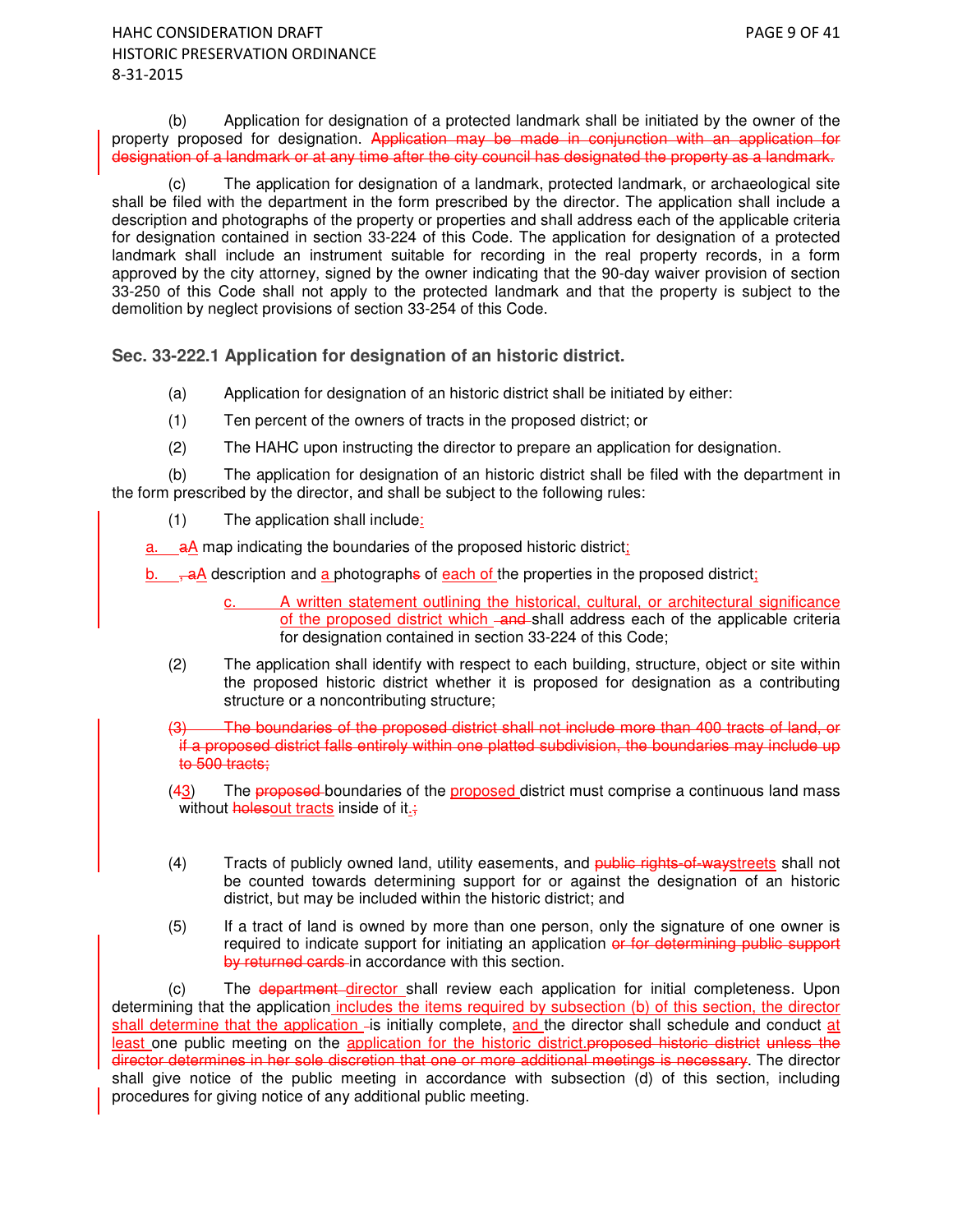The director will shall establish rules for the conduct of public meetings, and will shall endeavor to conduct the meeting within or near the proposed historic district, subject to the availability of appropriate space for public assembly. The director will present information on the proposed application and the process for approval at the public meeting.

(d) The director will establish the process for notice and for determining the evidence of support of the application, which shall include the following:

- (1) Within  $15-30$  days after determining the application is initially complete, the director shall mail a notice to the owners of alleach property within the proposed historic district as indicated on the most current appraisal district records. The director shall endeavor to give notice to a civic association registered with the department city whose area is included, in whole or in part, in the proposed district.
- (2) The notice shall include the following:
	- a. The date, time, and location of the public meeting described in subsection (c) of this section;
	- b. Any other information the director determines may be useful to the property owners.

(e) After the final public meeting, the director shall mail notice to the owners of all property within the proposed historic district. The notice shall include a eardresponse form to be returned by the property owner which shall indicate whether the property owner does or does not support designation of the historic district. The eardresponse form must be placed in the U.S. mail with proper postage affixed and postmarked or delivered to the director not later than the thirtieth day after the date on the notice.

- (f) After the deadline for returning  $\frac{1}{2}$  and  $\frac{1}{2}$  forms mailed in accordance with subsection (e) has passed, the director will shall determine if owners of 67 percent of all the tracts in the proposed district support the designation of the district in accordance with the following rules:
	- $(1)$  . If a tract of land is owned by more than one person, only the signature of one owner is required for determining public support by returned response forms in accordance with this section; and
	- (2) Tracts of publicly owned land, utility easements, and streets that are included within the boundaries of the proposed district shall not be counted toward determining support for or against the designation of an historic district.

(g) If the director is able to make the determination required by subsection (f) of this section, so, the application will be considered final and the boundaries of the proposed district shall be the boundaries of the proposed historic district. If the director determines that the owners of less than 67 percent of tracts in the proposed historic district support the designation of the districtis not able to make this determination, then the director shall either:

- (1) Modify the boundaries of the proposed historic district if the modification will result in boundaries of one or more historic districts containing one or more non-contiguous areas where the response forms for owners of 67 percent of the tracts support designation of the proposed historic district. If the director modifies the boundaries, the application will shall be considered final, the boundaries of the reduced proposed district shall be the boundaries of the proposed historic districts, and any property excluded from the proposed district shall be ineligible for inclusion within a historic district for a period of one year from the date the director modifies the boundaries of the proposed district pursuant to this item; or
- (2) Determine that the application fails and that no further action will be taken by the HAHC. If an application fails pursuant to this section, The the director shall mail notice to the owners of all property within the proposed historic district that the application has failed and that no further action will be taken. Any property within the proposed district is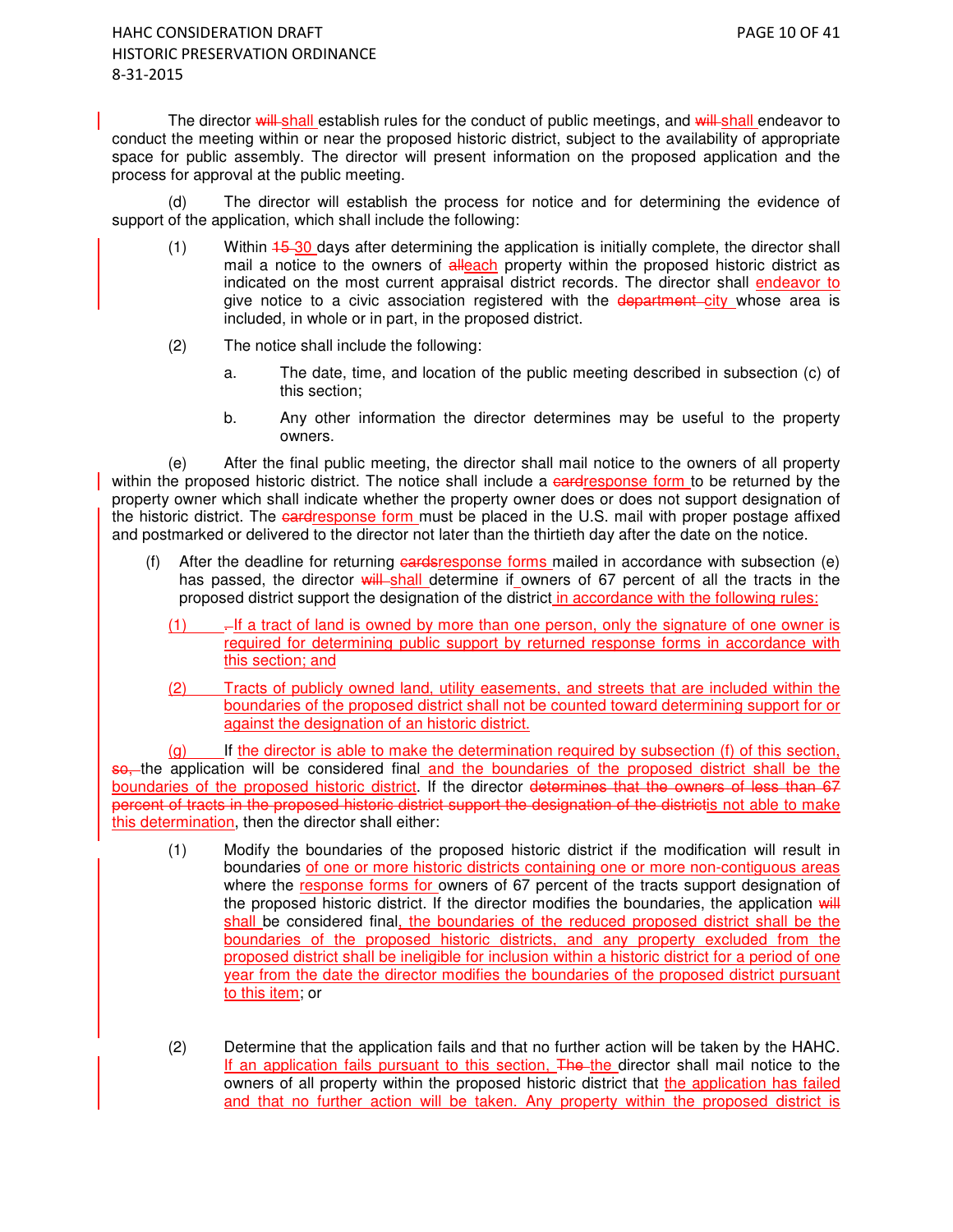ineligible for inclusion within a historic district for a period of one year from the date of the determination pursuant to this section.the public hearing before the HAHC has been cancelled

(g) If a historic district is designated with modified boundaries, any property excluded from the modified boundaries of the district, as applicable, is ineligible for inclusion within a proposed district for one year from the date of the determination of the director in section (f)(1) of this section. If an application fails, all property within the proposed district is ineligible for inclusion within a proposed historic district for one year from the date of the determination of the director in section (f)(2) of this section. (h) If the director determines that an application is final, the director shall give notice to all property owners within the proposed district of a hearing before the HAHC in accordance with the provisions of section 33-226 of this Code. The notice shall include the boundaries of one or more proposed historic districts.

(i) The director may conduct a public workshop for the HAHC on any application for designation of a historic district in which the director reviews the application, the results of response forms received by the department, the boundaries of the proposed districts as modified in accordance with subsection (g) of this section, and any other information the director determines is relevant to the application.

(j) The HAHC will conduct a public hearing on each final application for designation of a historic district. Following the public hearing, the HAHC may:

(1) recommend Approve that the proposed boundaries and forward them to city council for approval;

(2) Amend the boundaries in accordance with the provisions of this Article, in which case the HAHC may defer the application and continue the public hearing to a later meeting; or

(3) Disapprove the application, after which no further action shall be taken. of the proposed historic district be amended in accordance with the intent and general purpose of this article.

## **Sec. 33-223. Property pending designation.**

(a) Upon initiation of an application for designation of a landmark, archaeological site or historic district that satisfies the minimum age criteria of section 33-224(b) of this Code, the building, structure, object or site proposed for designation as a landmark or archaeological site and any building, structure, object or site located in an area proposed for designation as an historic district shall be subject to the requirements of division 4 of this article as though the building, structure, object, site or area had been designated by the city council. If the HAHC denies an application for certificate of non-designation for any property pursuant to section 33-228 of this Code, the property shall also be subject to the provisions of this section.

(b) The protected status provided in subsection (a) above ends on the earliest of the following dates:

- $(1)$  The day after an action of the city council or the HAHC rejecting an application for designation;
- $(2)$  In the case of an application initiated by the HAHC, the day after an action of the HAHC recommending against the designation;
- (32) In the case of an application for designation of a landmark or archaeological site initiated by the property owner, the day after the withdrawal of the application by the property owner;
- $(43)$  In the case of an application for designation of an historic district-initiated by property owners, the 181st day after the director determines the application is initially complete, or: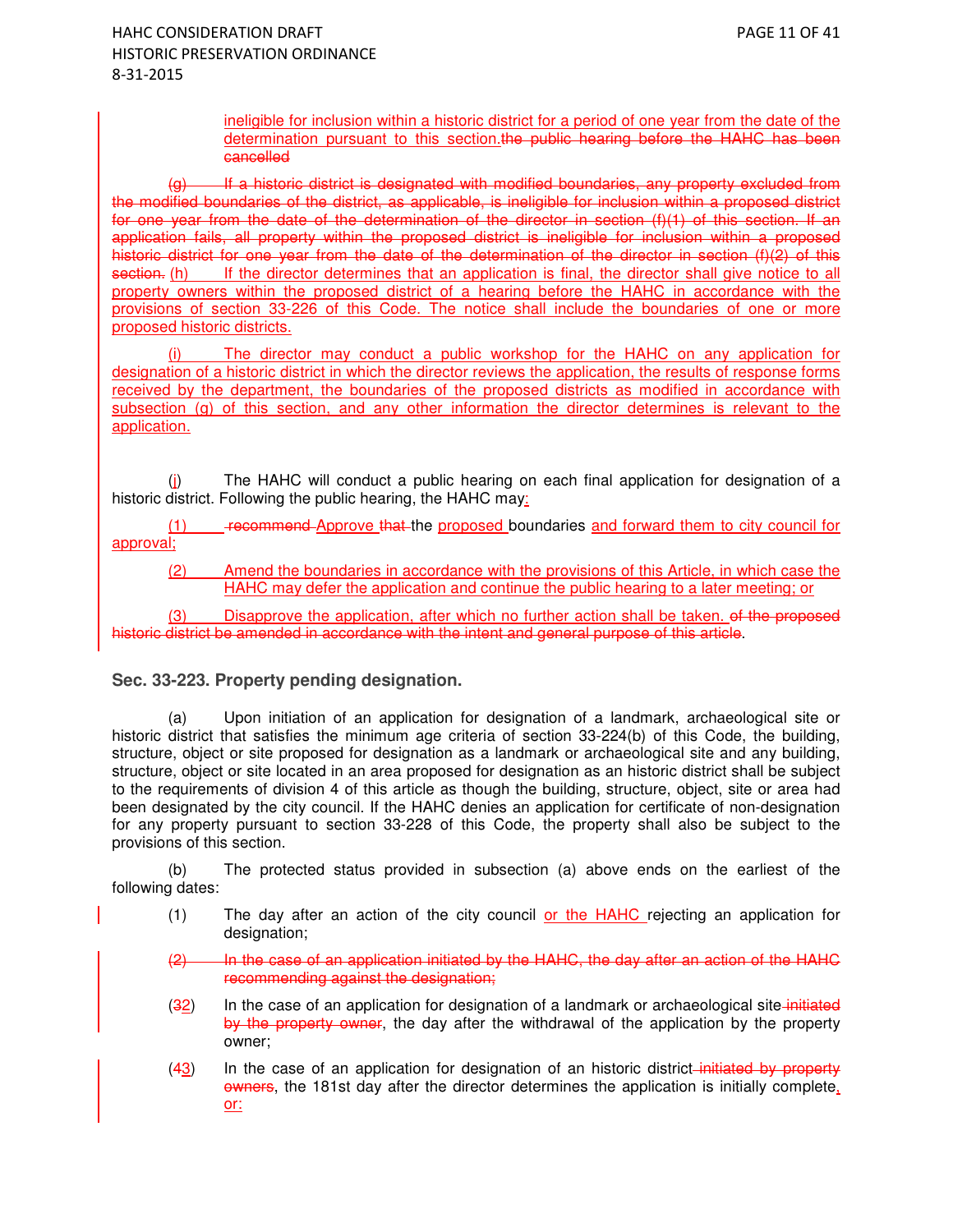- If the HAHC defers the application once in accordance with section 33- $222.1(j)(2)$ , the 211th day after the director determines the application is initially complete;
- b. If the HAHC defers the application two or more times in accordance with section  $33-222.1(j)(2)$ , the 241st day after the director determines the application is initially complete; (See note below)
- c. If the city council defers the application or remands the application back to HAHC for reconsideration, 60 days will be added to the number of days of the protected status provided for by this subsection.
- $(54)$  In the case of an application for designation of an historic district–initiated by property owners, the day after the director determines that the application fails; or
- (65) In the case of the denial of a certificate of non-designation by the HAHC, the 181st day after the decision of the HAHC.

For purposes of this article, an application for designation is initiated immediately upon the occurrence of either the filing of an application for designation by the requisite owners pursuant to section 33-222 or section 33-222.1 of this Code or, in the case of an application initiated by the HAHC, the date a majority of the HAHC votes to authorize the preparation of an application.

**Note—**The amendment does not apply to applications currently received and pending, specifically Heights South, Woodland Heights and Glenbrook Valley.

**Sec. 33-224. Criteria for designations.** 

(a) The HAHC, in making recommendations with respect to designation, and the city council, in making a designation, shall consider one or more of the following criteria, as appropriate for the type of designation:

- (1) Whether the building, structure, object, site or area possesses character, interest or value as a visible reminder of the development, heritage, and cultural and ethnic diversity of the city, state, or nation;
- (2) Whether the building, structure, object, site or area is the location of a significant local, state or national event;
- (3) Whether the building, structure, object, site or area is identified with a person who, or group or event that, contributed significantly to the cultural or historical development of the city, state, or nation;
- (4) Whether the building or structure or the buildings or structures within the area exemplify a particular architectural style or building type important to the city;
- (5) Whether the building or structure or the buildings or structures within the area are the best remaining examples of an architectural style or building type in a neighborhood;
- (6) Whether the building, structure, object or site or the buildings, structures, objects or sites within the area are identified as the work of a person or group whose work has influenced the heritage of the city, state or nation;
- (7) Whether specific evidence exists that unique archaeological resources are present; and
- (8) Whether the building, structure, object or site has value as a significant element of community sentiment or public pride.

(b) Notwithstanding the foregoing, no building, structure, object or site less than 50 years old shall be designated as a landmark, protected landmark, or archaeological site, and no area in which the majority of buildings, structures or objects is less than 50 years old shall be designated as an historic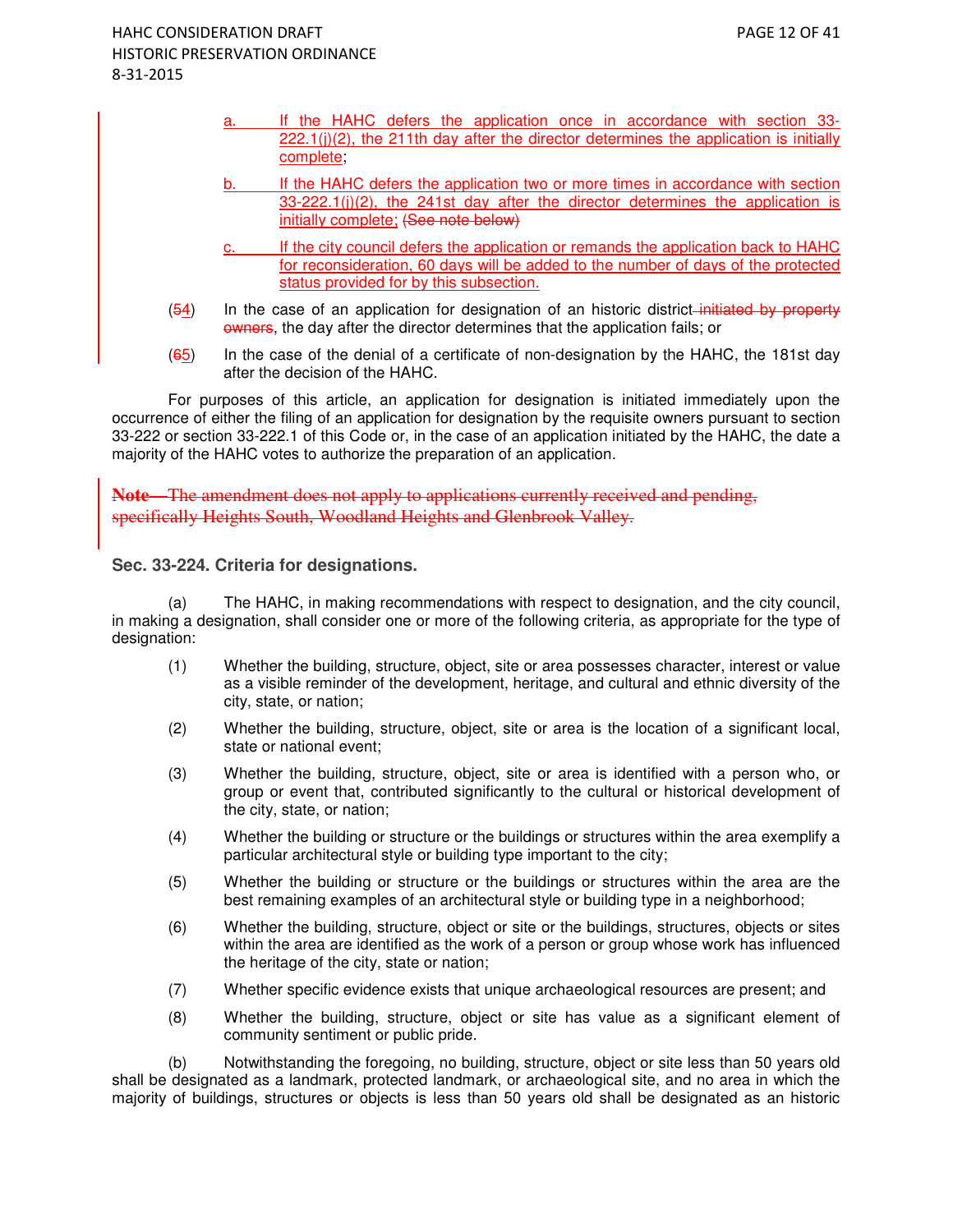district, unless it is found that the building, structure, object, site or area is of extraordinary importance to the city, state or nation for reasons not based on age.

**Sec. 33-225. Procedures for designation of landmark, historic district and archaeological site.** 

(a) The HAHC shall review each final application for designation of a landmark, historic district, and archaeological site and shall conduct a public hearing on each application. The director shall make a record of the public hearing. The HAHC shall consider the application and evidence presented at the public hearing. After due consideration, the HAHC shall determine whether to recommend the designation, provided, however, that if the HAHC does not act with respect to an application for designation within 60 days of the public hearing before the HAHC on the designation, the HAHC shall be deemed to have recommended the designation. The recommendation of the HAHC, which shall include the basis for the recommendation, shall be in writing. If the HAHC recommends against designation upon consideration of the application, the application shall be disapproved and no recommendation shall be submitted to the city council.

(b) The director shall submit the recommendation of the HAHC for designation and the application to the city council.

(c) The city council shall consider an application for designation after receiving a recommendation from the HAHC and shall decide whether to designate the property or historic district.

(d) The city secretary shall maintain a copy of a map identifying each landmark, protected landmark, and historic district and archaeological site designated by the city council, and additional copies shall be maintained by the director and the building official. The director shall file for recordation in the real property records of the county or counties in which the designated property is located each action of the city council designating a landmark, protected landmark, and historic district-or archaeological site. The city secretary shall maintain a copy of a map identifying each archaeological site designated by city council which shall not be made available to the public.

## **Sec. 33-226. Notice requirements for public hearings.**

(a) The director shall give notice of a public hearing before the HAHC on the designation of a landmark or archaeological site initiated by the HAHC not less than 30 days before the date of the public hearing to the owner of the property at the name and address as shown on the most current appraisal district records. If the notice address for the owner as shown on the most current appraisal district records does not coincide with the street address of the property, then the director shall also send a notice addressed occupant to the street address for the proposed landmark or archaeological site. The director shall also publish notice of the public hearing in a newspaper of general circulation in the city not less than 30 days before the date of the public hearing.

(b) The director shall provide notice of a public hearing on the designation of a landmark or archaeological site by letter, first class mail, postage paid, by facsimile transmission or by electronic mail no later than the fifth day before the date of the public hearing to:

Any civic association registered with the director within whose service area the potential landmark or archaeological site is located; and

(2) If the owner of the landmark or archaeological site initiated the application for designation, the owner.

(c) The director shall give notice of a public hearing before the HAHC on the designation of an historic district not less than 30 days before the date of the public hearing on designation as follows:

(1) Notice shall be given by mail to each property owner within the proposed historic district, as shown on the most current appraisal district records.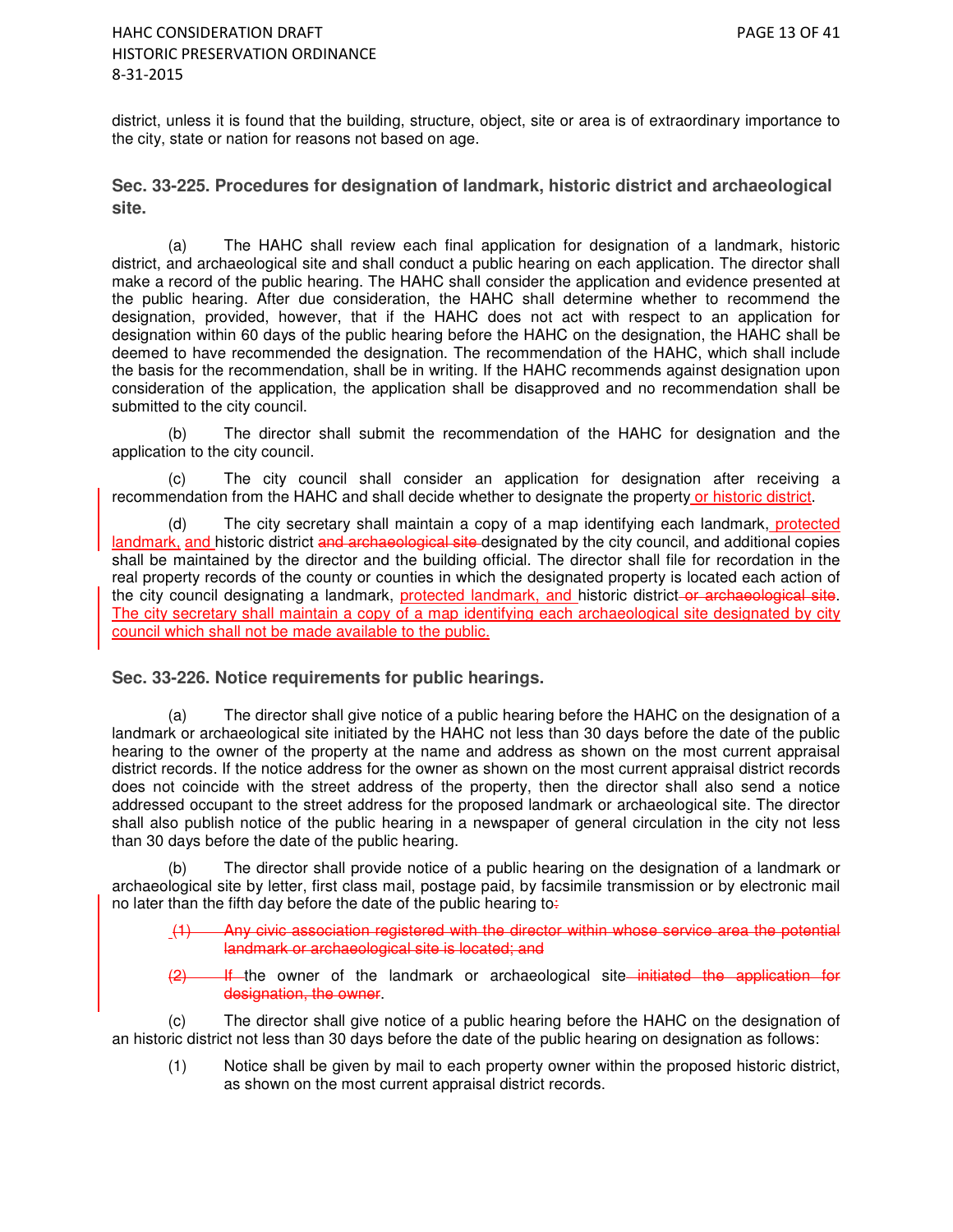- (2) Notice shall be published in a newspaper of general circulation in the city; and
- (3) Notice shall be posted by sign in at least four locations within the district selected by the director at locations reasonably calculated to be seen easily by residents of the district and where each sign will be visible from at least one public right-of-waystreet. In addition, where, in the opinion of the director, because of the size, configuration, traffic patterns or other characteristics of the proposed historic district, additional signs would be beneficial in providing notice, the director shall cause an appropriate number of additional signs to be posted. The signs shall conform to specifications prescribed by the director.

(d) Written notice that is given by mail shall be deemed given when it is deposited in the United States mail, properly addressed, postage paid. The affidavit of a person who has knowledge of the fact that notice was mailed constitutes prima facia evidence that notice has been given as required by this section.

(e) Additional notice need not be given if the public hearing is adjourned or continued to another date, provided that the date, time and place to which the public hearing is adjourned or continued are specified in the public hearing.

### **Sec. 33-227. Amendment; changes in boundary.**

(a) Amendment of any designation of any landmark, protected landmark, historic district or archaeological site and any enlargement of the boundaries of any historic district or archaeological site shall require action by the city council and shall follow the procedures for application, notice, public hearing and recommendation by HAHC used for the designation of the landmark, protected landmark, historic district or archaeological site.

Enlargement of the boundaries of a historic district shall require action by the city council and shall follow the procedures for application, notice, public hearing and recommendation by HAHC used for the designation of a historic district with respect to the property to be added to the district and not the property within the existing district except that the requirements of section 33-224 of this Code shall be applied to the entire district as modified by the enlargement of the boundaries.

(c) Amendment of any classification of a building, structure, object, or site within a historic district may be initiated by the director only upon finding that a building, structure, object, or site is incorrectly classified as contributing or non-contributing or that the existence of unusual or compelling circumstances, such as the presence of significant and irreversible changes not caused by the owner of the building, structure, or object, justifies the changing of the classification of the building, structure, object, or site. The director shall not recommend the change in classification of a building, structure, object, or site that has deteriorated due to any action or negligence of the owner. The director shall present the findings at a regularly scheduled meeting of the HAHC after giving notice to the property owner of the proposed change not later than 15 days before the meeting, The HAHC shall either disapprove the director's recommended change, or approve the change and refer the change to city council for approval.

(bd) Nothing herein shall be construed to require the city council to follow all of the procedures used in the designation if the amendment is solely for the purpose of correcting minor technical errors, including, but not limited to, errors in property descriptions, that are necessary to implement the intent of the city council with respect to the designation.

Notwithstanding the foregoing, the city council may establish by ordinance a temporary process to allow for reconsideration of the designations of historic districts made or proposed prior to June 9, 2010 in connection with the adoption of amendments to this article.

## **Sec. 33-228. Certificate of non-designation.**

(a) The owner or owner's agent of any property may submit an application for a certificate of non-designation with respect to any building, structure, object, site, property or area that has not been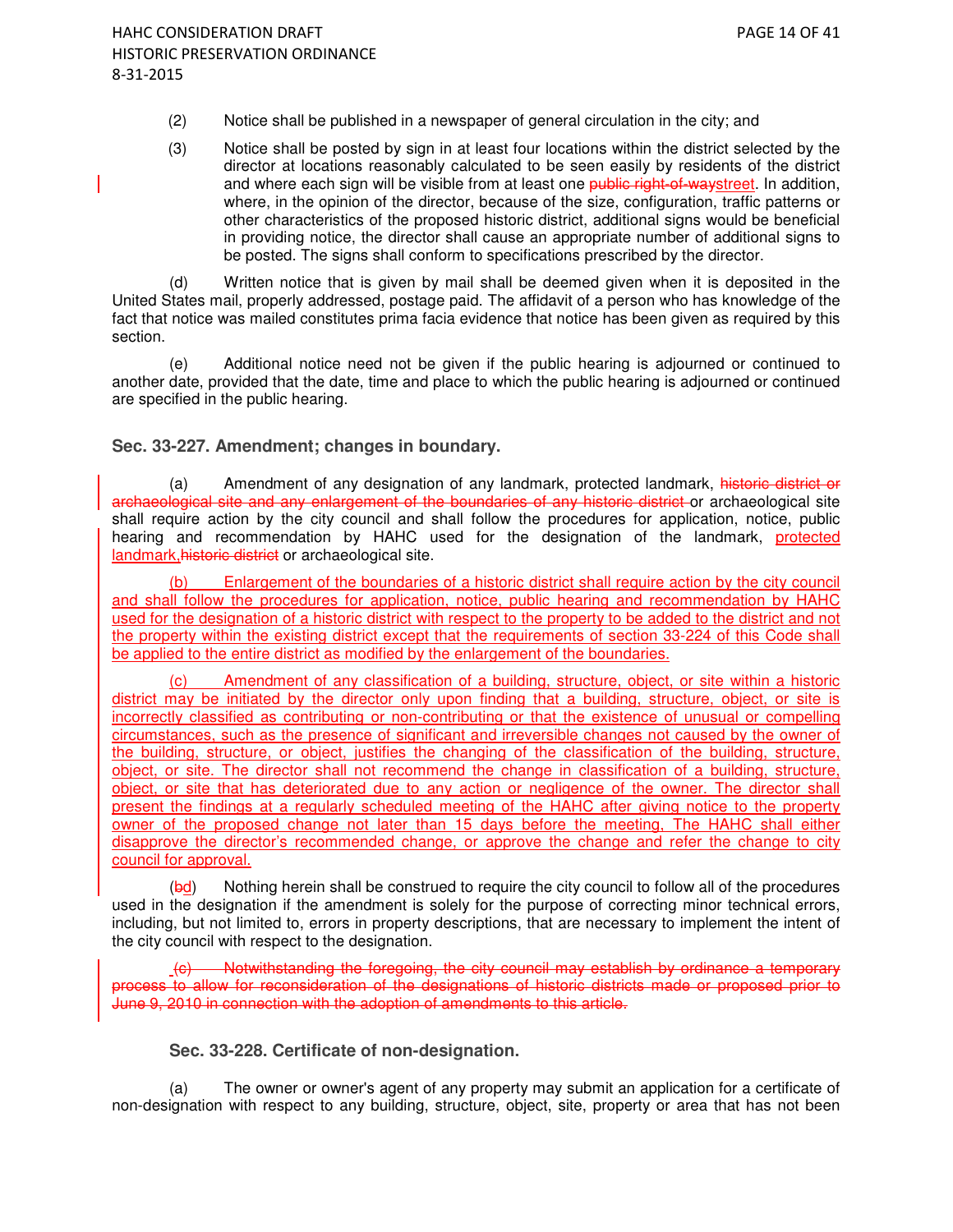designated as a landmark, protected landmark, or contributing structure in an historic district or an archaeological site. Applications shall be filed with the director and shall contain the following information:

- (1) The name, address and daytime telephone number of the owner and the applicant, if different from the owner;
- (2) The address and general description of the property that is the subject of the application;
- (3) A current photograph of the property that is the subject of the application; and
- (4) Information demonstrating whether the property is eligible for designation as a landmark or protected landmark or as a contributing structure in an historic district.
- (5) For or an archaeological site, an assessment from a professional archaeologist that demonstrates whether the archaeological site is eligible for designation as an archaeological site.

The application for a certificate of non-designation shall be accompanied by a nonrefundable fee of \$25.00.

(b) The HAHC shall consider an application for certificate of non-designation at a regular meeting within 35 days of the date a complete application for the certificate is filed with the director or at a later time mutually agreed upon in writing by the director and the applicant. The HAHC may continue its consideration of an application for a certificate of designation to its next regular meeting upon finding that specific information is needed by the HAHC to enable it to reach its decision or upon agreement with the applicant for a continuance. If the HAHC does not act upon an application for a certificate of nondesignation within the later of 70 days from the date the application is filed with the director or 35 days after the date mutually agreed on by the applicant and director for review of the application by the HAHC, the application shall be deemed approved, unless the applicant consents in writing to an extension to a specified date.

- (c) The HAHC shall not grant the certificate of non-designation if it finds any of the following:
- (1) The building, structure, object, site, property or area is the subject of a pending application for designation as a landmark, protected landmark or archaeological site;
- (2) The building, structure, object, site, property or area is within an area that is the subject of a pending application for designation of an historic district;
- (3) The building, structure, object, site, property or area is eligible for designation as a landmark, protected landmark or archaeological site; or
- (4) The building, structure, object, site, property or area is located in an area that is eligible for designation as an historic district and meets the criteria for contributing structure if the area were to be designated as an historic district.

Otherwise, the HAHC shall grant the certificate of non-designation.

(d) The certificate of non-designation shall expire ten years after the date of its issuance and shall be evidence that the subject of the certificate of non-designation will not be subject to the provisions of this article for a period of ten years from the date of issuance of the certificate of non-designation. The certificate of non-designation shall run with the land and may not be transferred to any other building, structure, object, site, property or area.

(e) If the HAHC finds that the subject of an application does not qualify for a certificate of non-designation, the HAHC shall deny the application and shall notify the applicant in writing of the denial. If the HAHC denies the certificate of non-designation, the property shall be subject to the provisions of section 33-223 of this Code for the time specified therein.

(f) Following notice and an opportunity for hearing, the HAHC may revoke a certificate of non-designation that is found to have been issued in error.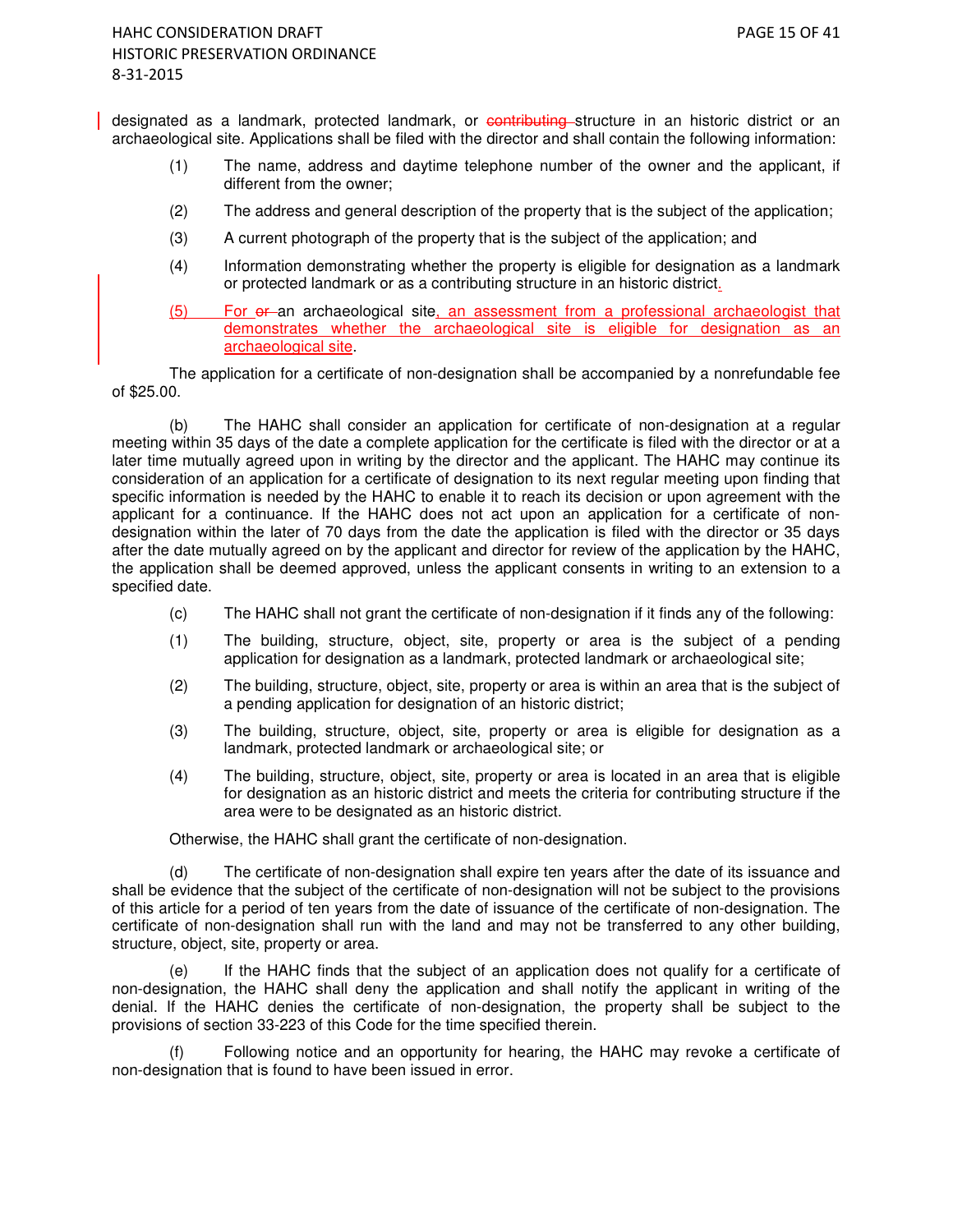(g) If the city council designates as a landmark or archaeological site a building, structure, object or site that is the subject of an unexpired certificate of non-designation, the designation shall not be effective until the expiration of the certificate of non-designation. If the city council designates an historic district, the designation shall not be effective with respect to an individual building, structure, object or site located within the historic district that is the subject of an unexpired certificate of non-designation until the expiration of the certificate of non-designation with respect to the individual building, structure, object or site.

### **Sec. 33-229. Designation of protected landmark.**

(a) The HAHC shall review each An application for designation of a protected landmark  $\frac{may}{x}$ only be submitted by the property owner. that is included in an application for designation of a landmark. at the same time and in the same manner as it reviews and considers the application for landmark. The HAHC shall review each application and shall not recommend a property to be designated as a protected landmark unless if the property:

- (1) Meets at least three of the criteria for designation in section 33-224 of this Code;
- (2) Was constructed before 1905more than 100 years before application for designation was received by the director;
- (3) Is listed individually or as a contributing structure in an historic district on the National Register of Historic Places; or
- (4) Is recognized by the State of Texas as a Recorded State Historical Landmark.
- (b) If the HAHC reviews an application for designation of a protected landmark initiated after the designation of the landmark, the HAHC shall review the basis for its initial recommendation for designation and may recommend designation of the landmark as a protected landmark if the landmark:
	- (1) Met at least three of the criteria of section 33-224 of this Code at the time of its designation or, based upon additional information considered by the HAHC, the landmark then meets at least three of criteria of section 33-224 of this Code;
	- (2) Was constructed before 1905;
	- (3) Is listed individually or as a contributing structure in an historic district on the National Register of Historic Places; or
	- (4) Is recognized by the State of Texas as a Recorded State Historical Landmark.

(cb) The recommendation of the HAHC shall be submitted to the city council pursuant to section 33- 225 of this Code.

 $(d<sub>C</sub>)$  The city secretary shall maintain a copy of a map identifying each protected landmark designated by the city council, and additional copies shall be maintained by the director and the building official. The director shall file for recordation in the real property records of the county or counties in which the designated property is located notice of each action of the city council designating a protected landmark and the form submitted by the owner pursuant to subsection 33-222(c) of this Code.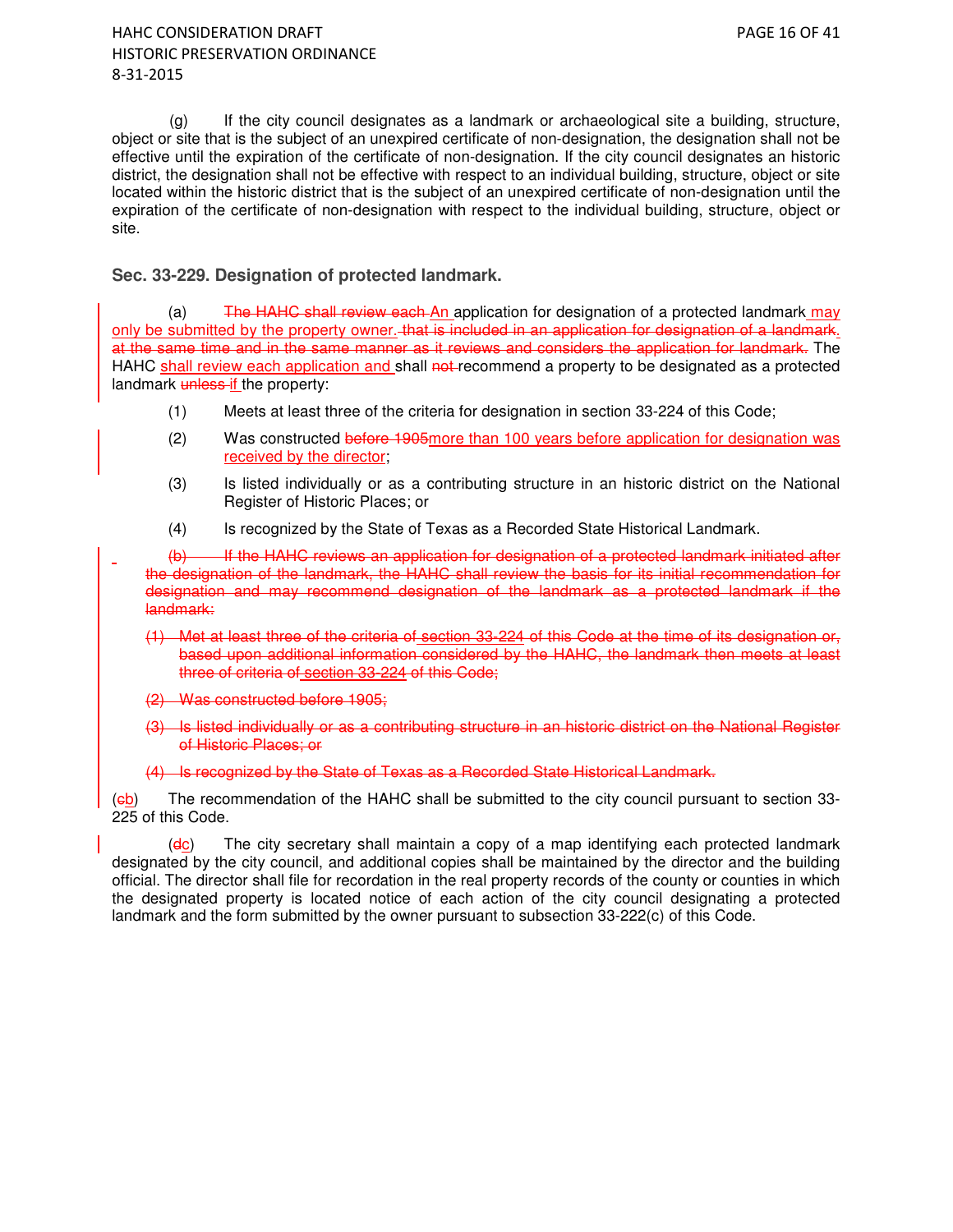**Secs. 33-230—33-235. Reserved.** 

#### **DIVISION 4. CERTIFICATES OF APPROPRIATENESS**

**Sec. 33-236. Prohibited activities; offense.** 

(a) No person shall alter, rehabilitate, restore or construct any exterior feature of a landmark or protected landmark without a certificate of appropriateness.

(b) No person shall alter, rehabilitate, restore or construct any exterior feature of any building, structure or object within an historic district without a certificate of appropriateness.

(c) No person shall excavate any archaeological site; alter, rehabilitate, restore or construct any exterior feature of any building, structure or object located on or in an archaeological site; or demolish any building, structure or object located on or in an archaeological site without a certificate of appropriateness.

(d) No person shall relocate any landmark or protected landmark without a certificate of appropriateness.

(e) No person shall relocate any building, structure or object within, into or out of an archaeological site without a certificate of appropriateness.

(f) No person shall relocate any building, structure or object within or into an historic district or relocate a contributing structure out of an historic district without a certificate of appropriateness, provided that a certificate of appropriateness shall not be required to relocate a noncontributing structure to a location outside of the historic district in which it is located.

(g) No person shall demolish any landmark, protected landmark, or any building, structure or object contributing structure within an historic district without a certificate of appropriateness.

(h) No person shall conduct any mandatory repair of a landmark, protected landmark, or of a building, structure or object within an historic district or archaeological site without a certificate of appropriateness.

(i) No owner of a protected landmark or contributing structure in an historic district shall allow a protected landmark or contributing structure to fall into a serious state of disrepair so as to result in the deterioration of any exterior architectural feature.

(j) No person shall alter, rehabilitate, restore, construct, relocate or demolish any landmark, protected landmark, or any building, structure or object in an historic district or archaeological site, or excavate any archaeological site, without complying with the applicable provisions of this article. It is a defense to prosecution under this section that the director of public works and engineering or a deputy director or an assistant director having supervisory responsibilities over the issuance of building permits has determined (1) that the work to be performed is necessary to correct conditions that are in violation of the life safety requirements for existing buildings as set forth in Chapter 34 and Appendix L of the Building Code; (2) that the work to be performed is the only means for achieving compliance with the life safety requirements; and (3) that, based upon the nature of the life safety violations and the risks associated with their continuation, the provisions of this article should be waived to the extent of the life safety requirements.

(k) Any application for amendment to a pending certificate of appropriateness application or building permit application or a certificate of appropriateness or building permit that has been issued under the provisions of this section that would affect any part of the work that is within the scope of this article, as set forth in section 33-202 of this Code, shall be considered as though it were an original application for the purposes of this division.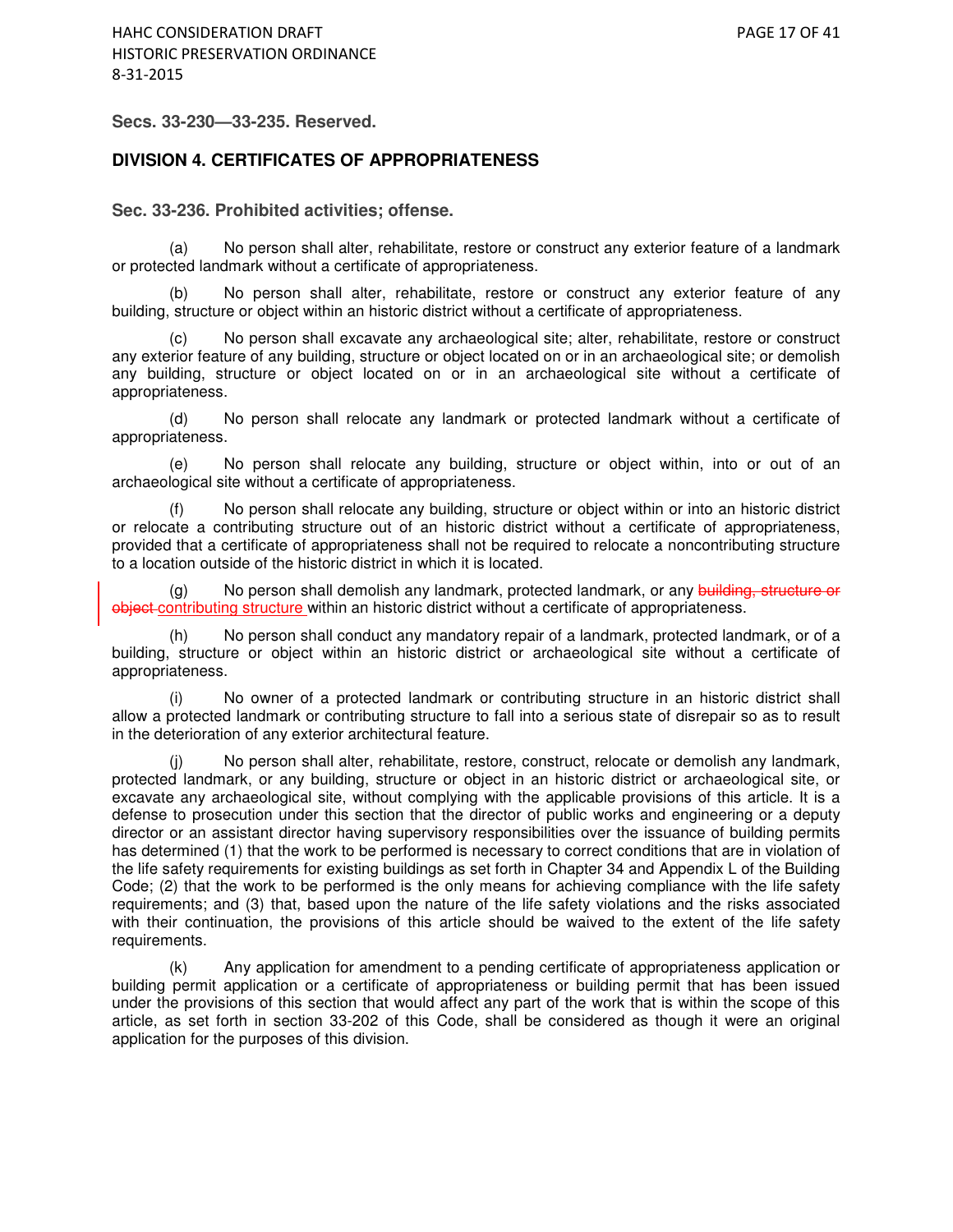### **Sec. 33-237. Exemptions.**

(a) A certificate of appropriateness is not required for ordinary maintenance and repair, or for the alteration, rehabilitation, restoration, or construction of the following exterior features:

- landscaping, HVAC units, light fixtures, porch ceiling fans(1) , and rReroofing with in-kind materials with no change to the structure, shape, or pitch of the roof;
- (2) An alteration that is obscured from view from the street by the original structure and not merely obscured by fencing, landscaping, non-historic additions, or other impermanent obstructions;
- (3) Gutters, downspouts, storm windows and doors, window screens, screen doors, temporary emergency weatherization features such as plywood coverings over windows, porch ceiling fans, light fixtures, HVAC units, landscaping;
- (4) Fences;

 (5) Removal of burglar bars, satellite dishes, antennae, solar panels, free-standing signs, and accessibility ramps and lifts;

 (6) Installation of solar panels, antennae, satellite dishes, or other roof equipment installed on the rear half of the roof; and installation of free-standing signs; and

(7) Painting non-masonry surfaces, and repainting previously painted masonry surfaces. The operation of this section shall constitute an affirmative defense to prosecution under section 33- 236 of this Code.

(b) A certificate of appropriateness is not required for the reconstruction of the portion of a contributing or noncontributing structure that was completely or partially destroyed by a fire, natural disaster, or other damage not intentionally caused by the owner of the structure only if the reconstruction is built within the same footprint and has the same exterior features as the contributing or noncontributing structure. (b) A certificate of appropriateness is not required for the reconstruction of the portion of a contributing or noncontributing structure that was completely or partially destroyed by a fire, natural disaster, or other damage not intentionally caused by the owner of the structure only if the reconstruction is built within the same footprint and has the same exterior features as the contributing or noncontributing structure.

(c) A certificate of appropriateness is not required for the demolition of a non-contributing structure in a historic district.

(d) The operation of this section shall constitute an affirmative defense to prosecution under section 33-236 of this Code.

The design guidelines for an individual historic district may require that an alteration exempted by this section require a certificate of appropriateness pursuant to provisions contained in the design guidelines.

## **Sec. 33-238. Application.**

An application for a certificate of appropriateness may be filed before, at the same time as or after the filing of an application for a building permit, but the 90-day period provided for in section 33-250 of this Code shall not begin until a completed application for a certificate of appropriateness is filed with the director. An applicant for a building permit may request the building official to review and process the application for a building permit during the 90-day period provided for in section 33-250 of this Code, but no building permit shall be issued until the applicant for the building permit presents a certificate of appropriateness or a 90-day waiver certificate issued pursuant to section 33-250 of this Code.

Application for a certificate of appropriateness shall be made by the owner of the property for which the application is requested or by the owner's agent. When necessary for the city to enforce the provisions of article IX of chapter 10 of this Code, the neighborhood protection official shall apply for any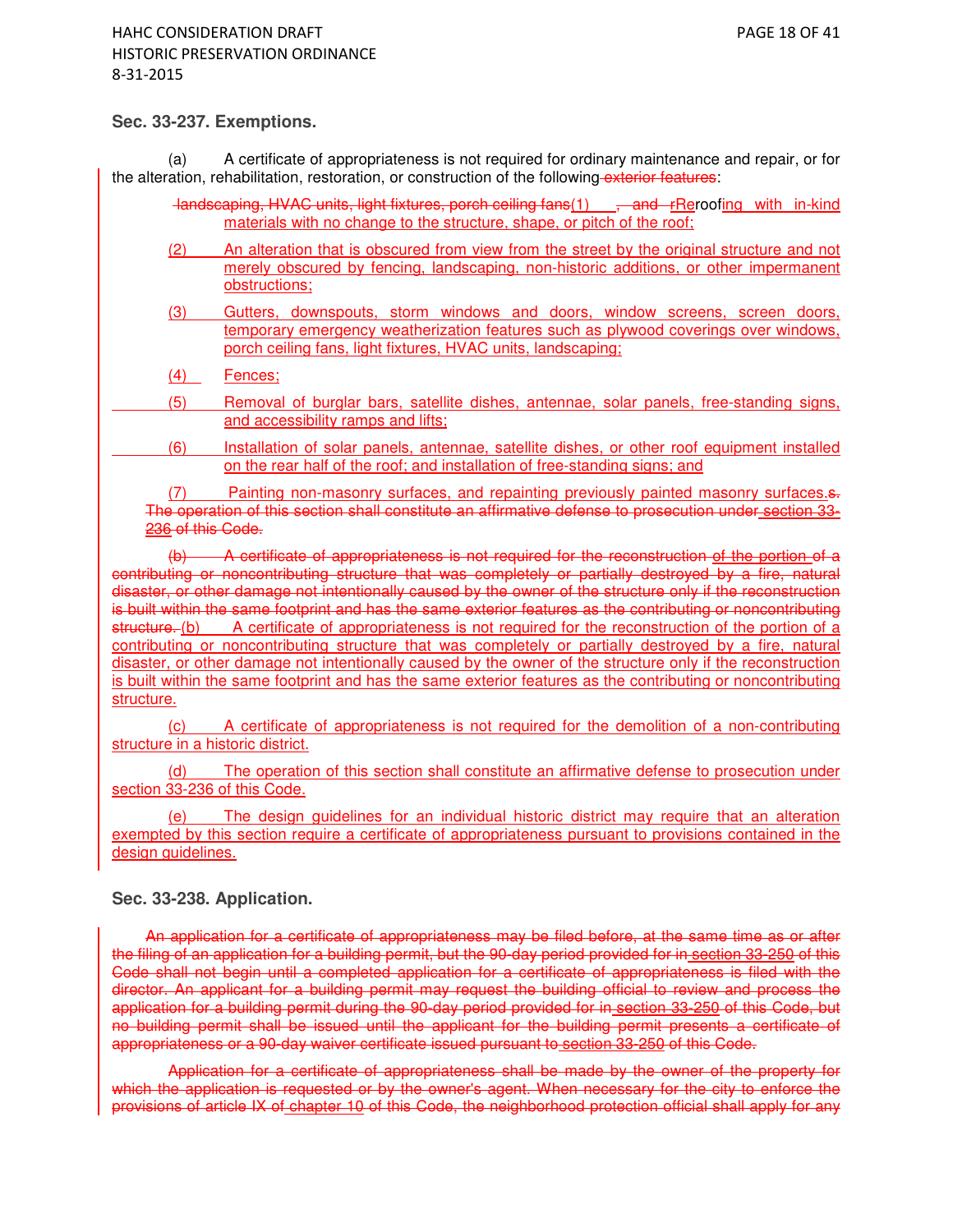necessary certificate of appropriateness. Applications shall be filed with the director No application shall be deemed to be filed unless it is submitted in the form promulgated by the director and contains all required supporting plans, designs, photographs, reports, and other exhibits required by the director. If any plans and specifications are required to secure a building permit, a copy of the plans and specifications shall be submitted with the application for certificate of appropriateness. The fee for an application for a certificate of appropriateness shall be as prescribed in the fee schedule and may vary depending on the type of activity proposed.

and shall contain the following information(1) The name, address and daytime telephone number of the owner and the applicant, if different from the owner;

(2) The address and general description of the property that is the subject of the application;

(3) A statement of whether the intended action by the applicant is:

a. Demolition;

b. Relocation;

c. Alteration;

d. Restoration;

**Rehabilitation:** 

f. New construction;

g. Excavation; or

h. Mandatory repair;

(4) A current photograph of the subject of the application; and

(5) Either:

- a. A rendering of the exterior of the subject of the application as it will appear upon completion of the proposed activity; or
- b. A description of the work intended to be done, the materials to be used and the changes to be made.

If any plans and specification are required to secure a building permit, a copy of the plans and specifications shall be submitted with the application for certificate of appropriateness. There shall be no fee for the filing of an application for a certificate of appropriateness.

(6) Reserved.

**Sec. 33-238.1. Notice requirements.** 

(a) The applicant for a certificate of appropriateness for demolition or relocation of a landmark, protected landmark, or any contributing structure in an historic district, or for an appeal from a decision of the HAHC, shall give notice of a meeting of the HAHC to consider the application for a certificate of appropriateness not less than ten days before the date of the meeting by posting at least one sign on the property for which the certificate of appropriateness is requested. A sign shall face each public right-of-waystreet bordering the site; provided, however, that if more than four signs would be required to be posted, the applicant may request the director to approve an alternative number and location of signs. The director shall approve an alternative to the number and location of signs required by this subsection in excess of four upon determining that the alternative will provide maximum visibility and obtain the objectives of this section without unduly burdening the applicant. Each sign required under this subsection shall comply with the following:

(b1) For an application for a certificate of appropriateness for demolition, relocation, or for an appeal from the decision of the HAHC, Each each sign shall be a minimum of four by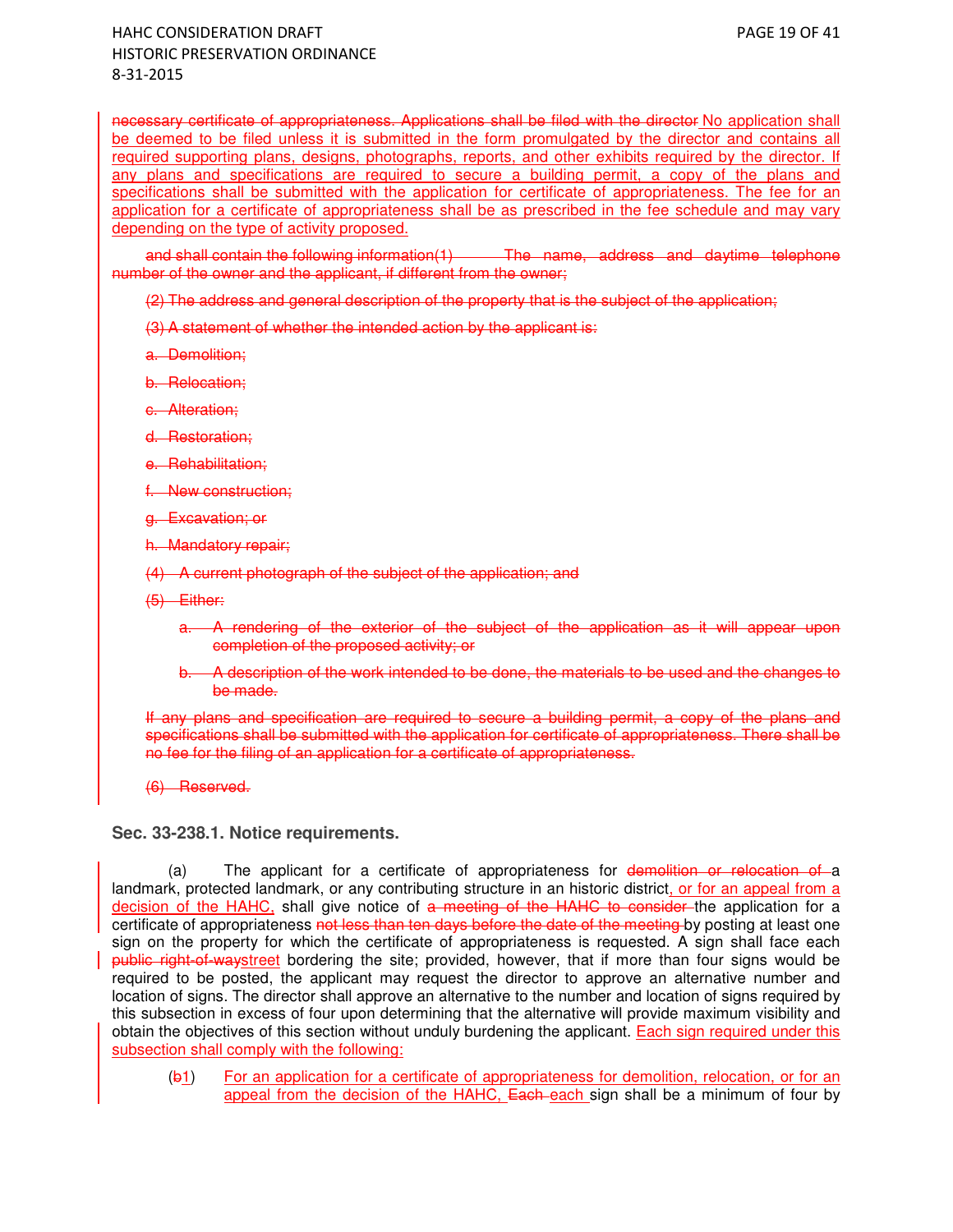eight feet in size and shall be posted no more than 15 feet from the public right-ofwaystreet. Each sign shall be posted not less than ten days before the date of the meeting at which the certificate of appropriateness will next be considered. The lettering on the each sign shall be legible from the public right-of-waystreet. The applicant shall use reasonable efforts to maintain each required sign on the site until the close of the meeting at which the HAHC acts on the applicationapplication for certificate of appropriateness or appeal is considered. Each sign shall include:

- $\left\langle \Theta \right\rangle$ a. Each sign shall provide the following information:  $(1)$  The application number and the type of certificate of appropriateness being requested;
- $\frac{2}{b}$ . The date, time, and place of the meeting at which the HAHC will first consider the application or appeal will next be considered, updated to reflect any changes in the date, time, and place of the meeting, including if the applicant's request is deferred, continued, or otherwise postponed;
- $\frac{1}{(3)c}$ . A telephone number of the applicant to call for additional information; and
- (4)d. A department telephone number to call for additional information.
- (2) For an application for a certificate of appropriateness not mentioned by item (1) of this subsection, each sign shall be the size of a typical yard sign or as prescribed by the director and shall be posted no more than 15 feet from the street. Each sign shall be posted within three days of submission of an application for a certificate of appropriateness. The lettering on each sign shall be legible from the street. The applicant shall use reasonable efforts to maintain each required sign on the site until the close of the meeting at which the application for certificate of appropriateness is considered, if applicable. Each sign shall include:
	- a. The application number and the type of certificate of appropriateness being requested; and
	- b. A department telephone number to call for additional information.

(b) Notice under this section is not required for a certificate of appropriateness pursuant to sections 33-241.1(c)(1)-(4).

**Sec. 33-239. Procedures.** 

An application for a certificate of appropriateness shall be considered by the HAHC if the complete application is submitted by the next scheduled submittal deadline as approved by the HAHC. The HAHC may continue its consideration of an application for a certificate of appropriateness to its next regular meeting upon finding that specific information is needed by the HAHC to enable it to reach its decision or upon agreement with the applicant for a continuance. If the HAHC does not act upon an application for a certificate of appropriateness within the next two meetings of the HAHC after the first meeting in which the application is considered for a total of three meetings in which the application is considered, the application shall be deemed approved, unless the applicant consents in writing to an extension to a specified date.

**Sec. 33-240. Criteria for issuance of certificates of appropriateness—General.** 

(a) The HAHC shall be the body responsible for approving certificates of appropriateness unless otherwise provided in this article. The HAHC shall review and approve or disapprove a certificate of appropriateness pursuant to:

(1) The applicable specific criteria in this division; and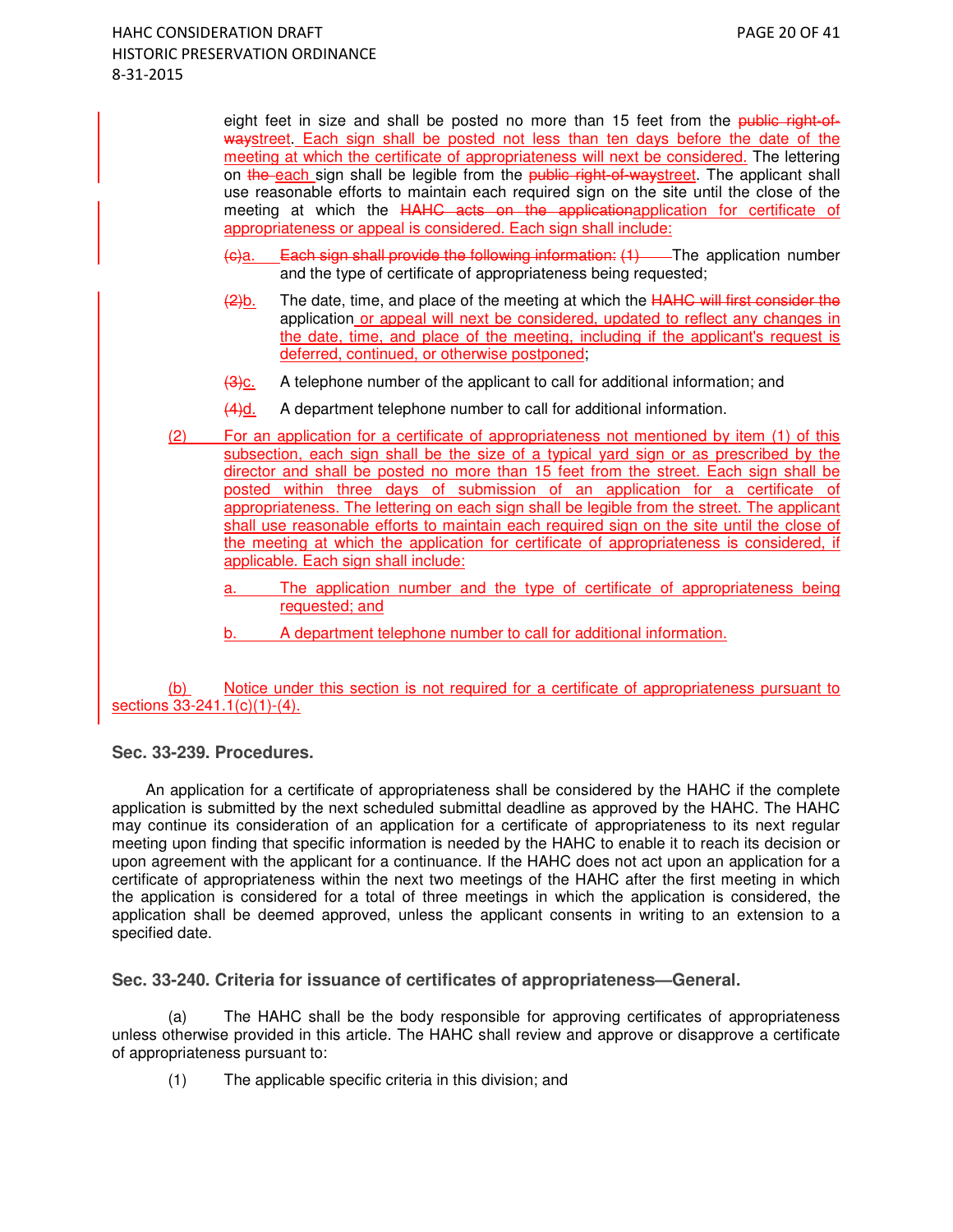- (2) Design guidelines approved pursuant to section 33-268 of this Code or division 6 of this article for the Old Sixth Ward Protected Historic District, to the extent applicable.
- (3) In the event of a conflict between the criteria in this division and the design guidelines, the design guidelines shall controlmore restrictive criteria shall control.

(b) The applicant for a certificate of appropriateness shall have the burden of demonstrating that the application satisfies the criteria applicable to the issuance of the certificate of appropriateness. To approve or disapprove an application for a certificate of appropriateness, the HAHC shall consider and make findings with respect to the relationship between the proposed activity and the applicable criteria. The HAHC shall take into consideration the current needs of the applicant and shall be sensitive to the property owner's financial condition in determining whether to issue a certificate of appropriateness.

(c) In reviewing applications for certificates of appropriateness under this article, the HAHC or the director, respectively as appropriate, shall also consider any elements of the proposed activity that may be necessary to enable the property to comply with any other applicable city ordinances or state or federal law so as to facilitate compliance with this ordinance and other applicable laws.

### **Sec. 33-241. Same—Exterior alteration, rehabilitation, restoration and addition.**

 $\overline{a}$  The HAHC shall issue a certificate of appropriateness for the alteration, rehabilitation, restoration or addition of an exterior feature of (i) any landmark, (ii) protected landmark, or (iii) any building, structure or object that is part of an archaeological site, or (iv) contributing building in a historic district, upon finding that the application satisfies the following criteria, as applicable:

- (1) The proposed activity must retain and preserve the historical character of the property;
- (2) The proposed activity must contribute to the continued availability of the property for a contemporary use;
- (3) The proposed activity must recognize the building, structure, object or site as a product of its own time and avoid alterations that seek to create an earlier or later appearance;
- (4) The proposed activity must preserve the distinguishing qualities or character of the building, structure, object or site and its environment;
- (5) The proposed activity must maintain or replicate distinctive stylistic exterior features or examples of skilled craftsmanship that characterize the building, structure, object or site;
- (6) New materials to be used for any exterior feature excluding what is visible from public alleys must be visually compatible with, but not necessarily the same as, the materials being replaced in form, design, texture, dimension and scale;
- (7) The proposed replacement of exterior features, if any, should be based on accurate duplication of features, substantiated by available historical, physical or pictorial evidence, where that evidence is available, rather than on conjectural designs or the availability of different architectural elements from other structures;
- (8) Proposed additions or alterations must be done in a manner that, if removed in the future, would leave unimpaired the essential form and integrity of the building, structure, object or site;
- (9) The proposed design for any exterior alteration or addition must not destroy significant historical, architectural, archaeological or cultural material, including but not limited to siding, windows, doors, and porch elements;
- (10) and The proposed alteration or addition must be compatible with the massing, size, scale, material and character of the property and the area in which it is located context area;
- (4011) The setback distance from the property line to the front and side walls, porches, and exterior features of any proposed addition or alteration must be compatible with the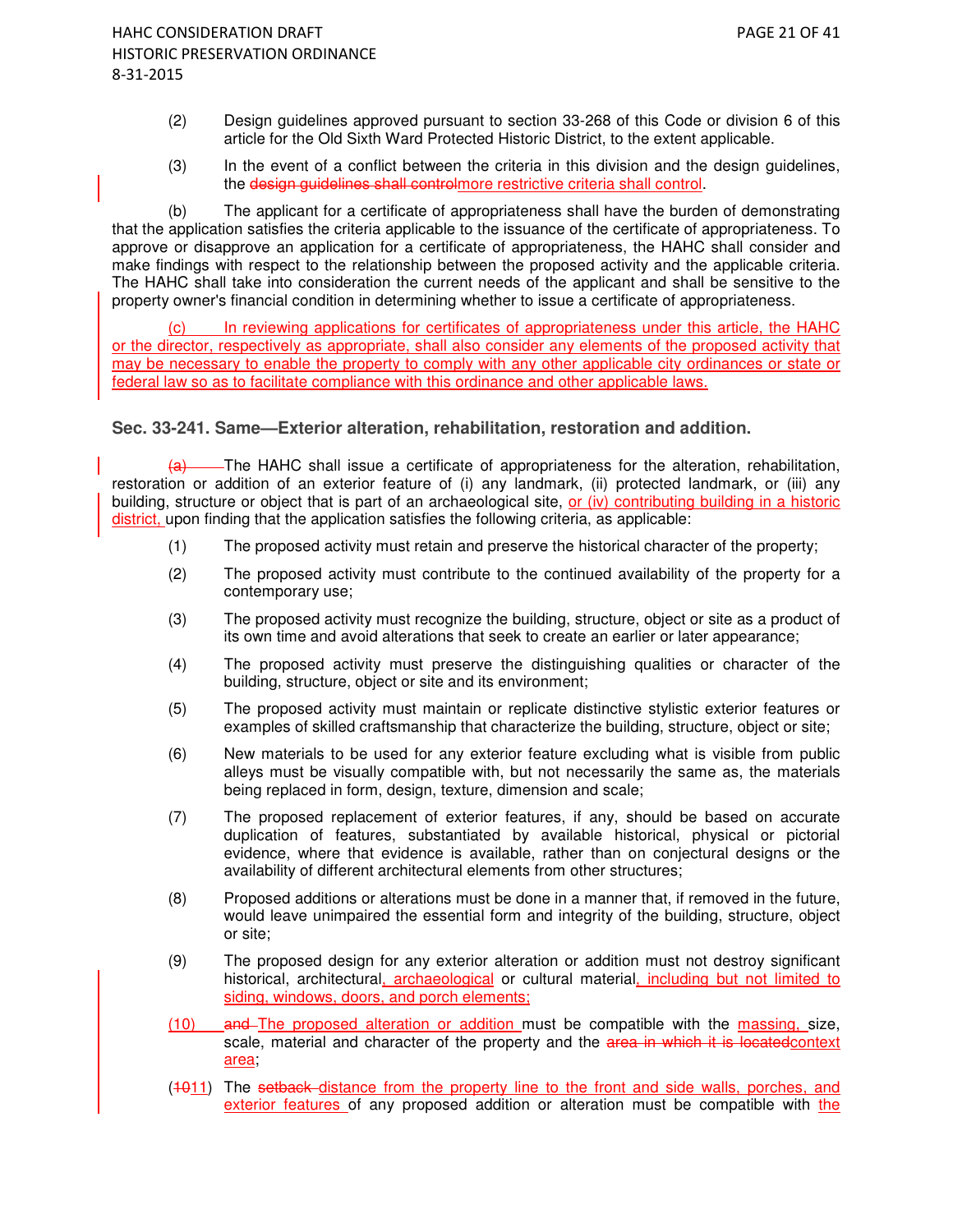existing setbacks along the blockface and facing blockface(s)distance to the property line of similar elements of existing contributing structures in the context area; and

(11) The proposed activity will comply with any applicable deed restrictions.

# **Sec. 33-241.1. Same—Administrative Approvals.**

(a) The director shall approve a certificate of appropriateness for the construction of any one, but no combination of the following additions to a contributing structure in a historic district:

- (1) A rear addition that:
	- a. Is not taller than the existing structure;
		- b. Is set back from the side property lines at least as much as the structural walls of the existing structure;
		- c. Is not wider than the wall to which it is attached;
		- c. Does not require the demolition of any portion of the existing structure except for the rear wall to which the addition will be attached; and
		- d. Has a roof pitch that is less than or equal to the existing structure; and
		- e. Is not constructed on a building that has had an addition approved under this chapter.
- (2) A side addition that:
	- a. Is not taller than the existing structure;
	- b. Is attached only to one sideexterior wall of the existing structure and does not extend past the existing rear wall of the side to which it is attached;
	- c. Is set back from the front of the wall to which it is attached at least thirty percent of the distance between the front of the wall to which it is attached to the rear of the wall to which it is attached;
	- d. Is not wider than half the distance that the addition is set back from the front of the wall to which it is attached. For example, if the addition is set back 20 feet from the front wall to which it is attached, the addition may not be wider than 10 feet;
	- e. Does not require the demolition of any portion of the existing structure except for the exterior wall to which the addition will be attached; and
	- f. Does not deviate from the roof pitch of the existing structure except for cross gable or hip roofs; and
	- g. Is not constructed on a building that has had an addition approved under this chapter.
- (3) A partial second-story addition that:
	- a. Is constructed on top of a one-story structure;
	- b. Does not extend outside the footprint of the existing structure;
	- c. Is set back from the front wall of the existing structure at least half the distance between the front wall of the existing structure and the farthest point of the rear of the existing structure;
	- d. Has a plate height that does not exceed the plate height of the story beneath the proposed addition;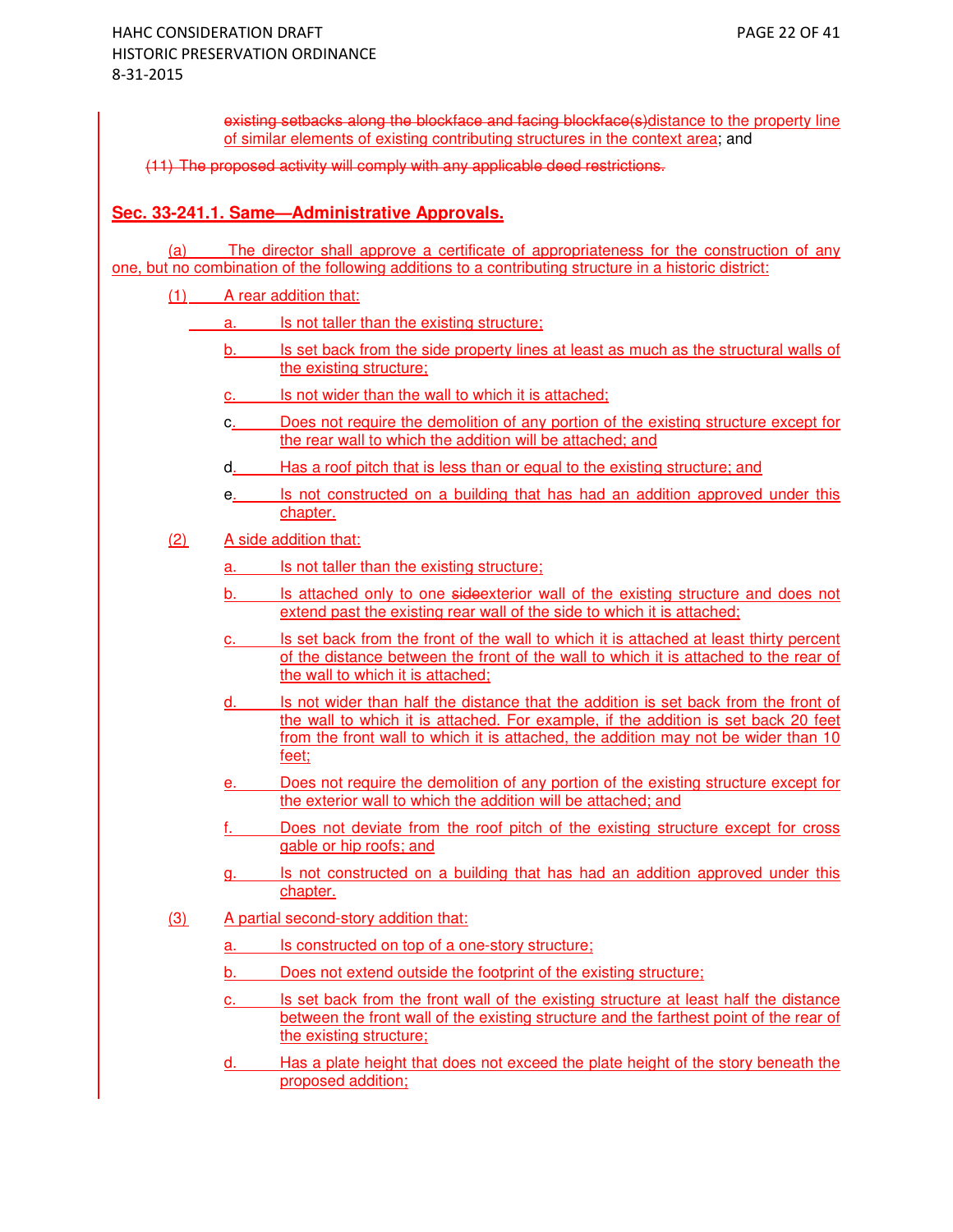- e. Has a roof pitch that is less than or equal to the existing structure;
- f. Is constructed without the removal of any existing exterior walls; and
- g. Is not constructed on a building that has had an addition approved under this chapter.

 (b) The HAHC shall issue a certificate of appropriateness for the alteration, rehabilitation, restoration, or addition to a contributing structure in an historic district upon finding that the application satisfies the criteria in subsection (a) or the following criteria, as applicable. The HAHC shall approve an application for an addition to a contributing structure that satisfies the following criteria:

- (1) An addition taller than any point of the roof of the structure that does not extend outside the footprint of the existing structure conforms to the following standards:
	- The addition does not encroach into the front half of the existing structure, measured from the front façade of the existing structure to the farthest point of the rear of the existing structure from the front facade;
	- b. The plate height of the addition does not exceed 1.25 times the plate height of the existing structure; and
	- The roof of the new addition does not deviate from the roof pitch of the existing structure.
	- d. No other alterations involving original building materials are proposed for the structure except roof materials at the location the addition connects to the structure.
- (2) For new additions that are not taller than any part of the roof of the structure, and are adjacent only to the one sides of the front façade of the existing structure, and does not extend past the rear of that side, the new addition conforms to the following standards:
	- The addition does not encroach into the front thirty percent of the total depth of the existing structure, measured from the front façade of the existing structure to the farthest point of the rear of the existing structure from the front façade;
	- b. The addition is not wider, as measured from the side adjacent to the front façade, than half of the distance that the addition is actually set back from the front facade. For example, if an addition is set back forty percent of the total depth of the existing structure from the front façade, the addition may not be wider than twenty percent of the total length of the existing structure; and
	- The roof of the new addition does not deviate from the roof pitch of the existing structure except in the case of for cross gable roofs.
	- d. No other alterations involving original building materials are proposed for the structure except materials at the location the addition connects to the structure.
- (3) For a new additions that are is not taller or wider than any point of the roof of the existing structure and extends only do not encroach past the farthest point of the rear of the existing structure from the front façade, the roof of the new addition does not deviate from the roof pitch of the existing structure except for cross gable roofs. No other alterations involving original building materials are proposed for the structure except materials at the location the addition connects to the structure.
- (4) No original building materials are removed from the portion of the structure from the front façade to the addition.

(eb) The HAHC director shall issue a certificate of appropriateness for the alteration, rehabilitation, or restoration of a non-contributing structure or an addition to a of an exterior feature of any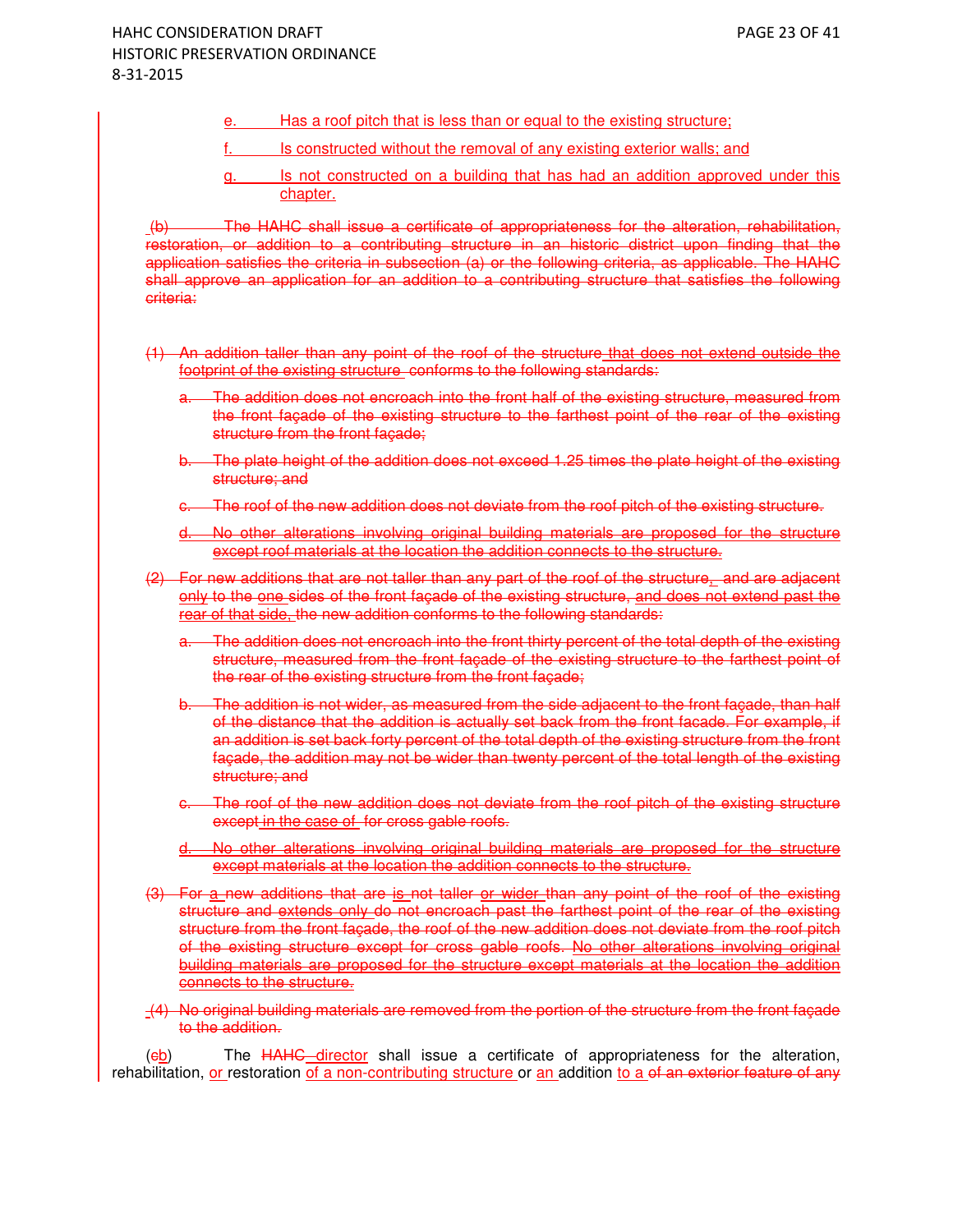noncontributing structure in an historic district upon finding that the application satisfies the following criteria, as applicable:

- (1) For an alteration, rehabilitation, or restoration that does not require the removal or replacement of the structural elements, not including the foundation, within 67 percent of the structure:
	- a. The proposed activity must recognize the building, structure, object or site as a product of its own time and avoid alterations that seek to create an earlier or later appearance; and
	- b. The proposed activity must match the architectural features, materials, and character of either the existing noncontributing structure or the contributing stuctures within the context area.
- (2) For an alteration, rehabilitation, or restoration that requires the removal or replacement of the structural elements, not including the foundation, within 67 percent of the structure, the result of the project conforms to the requirements for new construction in a historic district in section 33-242 of this Code.
- $(23)$  For an addition to a noncontributing structure:
	- a. The distance from the property line to the front and side walls, porches, and exterior features of any proposed addition or alteration must be compatible with the distance from the property line of similar elements of existing contributing structures in the context area; and
	- b. The noncontributing structure with the constructed addition is compatible with the typical proportions and scale of existing contributing structures in the context area.

The setback of the addition is no closer to the public right-of-way than the typical setback of existing contributing structures in the historic district:

- b. The height of the eaves of the addition to a noncontributing structure used or intended for use for residential purposes is not taller than the typical height of the eaves of existing contributing structures used for residential purposes in the historic district; and
- The height of an addition to a noncontributing structure used or intended for use for commercial purposes is not taller than the height of the existing structure.

 $(dc)$  Notwithstanding subsections  $(a)$ ,  $(b)$ , and  $(c)$  of this section, tThe director is authorized to issue a certificate of appropriateness for the following activities if the director finds that the proposed activity will be performed in a manner that satisfies the criteria for alterations, additions, or new construction in this article, as applicable. If the director finds that an application for a certificate of appropriateness pursuant to this subsection does not satisfy the applicable criteria, or that the application does not satisfy the general intent and purposes of this article, the director shall refer the application to the HAHC for consideration. types of alteration of a (i) landmark, (ii) protected landmark, (iii) building, structure or object in an historic district, or (iv) building, structure or object that is part of an archaeological site upon finding that the application satisfies the criteria of the subsection (a) of this section of the Code, as applicable:

- (1) Removal of an inappropriate window or door element that was not original to the contributing structure and replacement with a window or door element that:
	- a. Is appropriate to the historic significance of the structure; and
	- b. Does not change the size, shape or location of any opening, including the trim, molding or other features associated with the opening, from which the window or door elements are to be removed;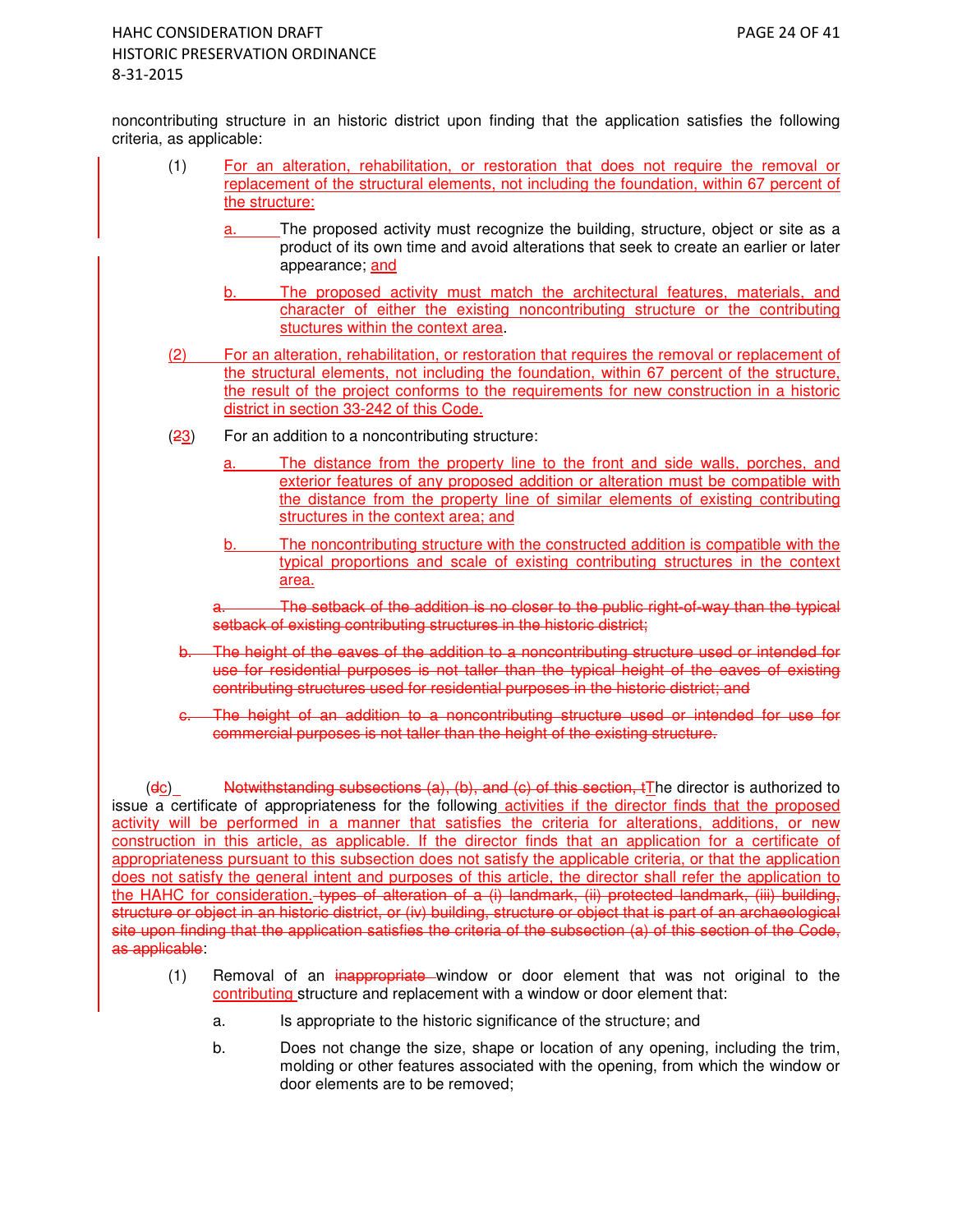- $(2)$  Removal of:
	- synthetic exterior Exterior wall cladding, such as asbestos, aluminum or vinyl siding, that was not an original feature or characteristic of the structure and replacement with appropriate cladding; and
	- b. Non-historic additions, including attached garages or carports;
	- c. Non-historic decorative elements, such as shutters or brackets; and
	- d. Non-historic low-profile skylights, canopies, awnings, or signs attached to the building.
	- ;
- (3) Replacement of historic materials that are damaged beyond repair with materials of the same size, shape, material, and pattern;
- (4) Installation of:
	- a. Burglar bars;
		- b. Accessibility ramps or lifts;
			- c. Low-profile skylights, shutters, solar panels, antennae, satellite dishes, or other roof equipment installed on the front half of the roof; and
			- d. Awnings and canopies;
- (5) Construction of:
	- a. Freestanding garages, including garage apartments, freestanding carports, and other secondary structures, that have a footprint of 600 square feet or less, located at the rear of the lot,
	- b. A rear porch that is not taller than the existing structure and that does not extend beyond the existing side walls of the structure;
- (36) Installation of any details including porch elements or detailing that have been partially lost or removed but whose existence has been substantiated by the remaining elements still in existence or historical documentation such as architectural plans or historic photographs-; and
- (7) Installation of signs attached to the exterior of a building that:
	- a. Do not compromise historic exterior features on the structure;
	- b. Are 25 square feet or less in total area; and
	- c. Are installed without damage to significant historic material.

(4) Reconstruction of a contributing structure that was completely or partially destroyed by a fire, natural disaster, or other damage not intentionally caused by the owner of the structure only if the reconstruction is built within the same footprint and has the same exterior features as the contributing structure. (d) The director shall issue a certificate of appropriateness for repair or reconstruction of those internal structural elements that are essential to support the building's envelope to which they are attached, for example, interior shiplap, if the applicant demonstrates to the satisfaction of the director that the structural repair or reconstruction can be accomplished without harm to the exterior features of the building or structure visible from the right-of-way. In support of an application for repair or reconstruction under this subsection, the applicant shall include a written statement from a structural engineer licensed by the State of Texas that the proposed repair or reconstruction can be accomplished without harm to the exterior features of the building or structure visible from the right-of-way.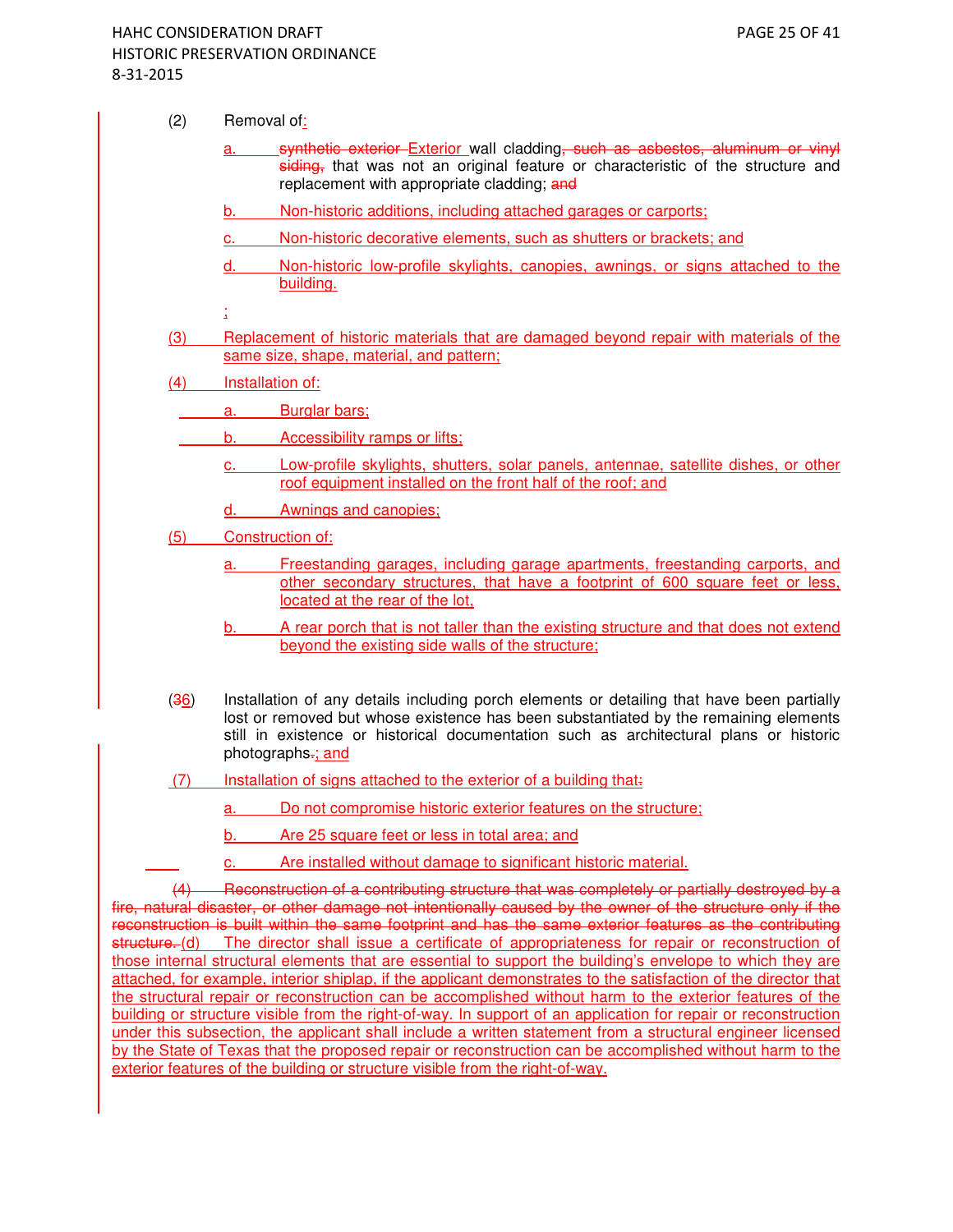(e) If the director does not approve the application for a certificate of appropriateness pursuant to this section within 15 business days of receipt of a complete application, the director shall refer the application to If the director disapproves the application, or if the director does not approve the application within 15 business days of receipt of the complete application, the application shall be referred to the HAHC for consideration. The HAHC shall review the application according to the criteria for alterations, additions, or new construction, as applicable, or as otherwise provided by this section pursuant to subsections (a), (b), and (c) of this section. The schedule for consideration of an application for a certificate of appropriateness provided by section 33-239 of this Code shall apply to an application considered under this subsection and the administrative process authorized herein shall not suspend any time required for consideration. The director may promulgate rules for the receipt and processing of applications under this subsection.

(f) The director may administratively approve an amendment to a certificate of appropriateness approved by the HAHC if the amendment has an insignificant and non-substantive impact on the project for which a certificate of appropriateness was granted and does not affect the historic character of the structure, if applicable.

(g) Design guidelines for an individual historic district may provide that administrative approvals under this section must instead be approved by the HAHC using the criteria of this section, or of this article, as appropriate. Design guidelines for an individual historic district remove the administrative approval of additions provided in subsection (a) of this section and instead require that additions be approved in accordance with the provisions of section 33-241 of this Code.

 (e) In reviewing applications for certificates of appropriateness under this section, the HAHC or the director, respectively as appropriate, shall also consider any elements of the proposed activity that may be necessary to enable the property to comply with any other applicable city ordinances or state or federal law so as to facilitate compliance with this ordinance and other applicable laws.

### **Sec. 33-242. Same—New construction in historic district.**

(a) The HAHC shall issue a certificate of appropriateness for new construction in an historic district upon finding that the application satisfies the following criteria:

- (1) The distance from the property line of the front and side walls, porches, and exterior features of any proposed new construction must be compatible with the distance from the property line of similar elements of existing contributing structures in the context area; The new construction must match the typical setbacks of existing contributing structures in the historic district;
- (2) The exterior features of the new construction must be compatible with the exterior features of existing contributing structures in the historic district context area;
- (3) The scale and proportions of the new construction, including the relationship of the width and roofline, overall height, eave height, foundation height, porch height, roof shape, and roof pitch, and other dimensions to each other, must be compatible with the typical scale and proportions of existing contributing structures in the context area unless special circumstances, such as an atypical use, location, or lot size, warrant an atypical scale and proportions; and objects in the historic district;
- (4) The height of the new construction must not be taller than the typical height of existing contributing structures in the context area unless special circumstances, such as an atypical use, location, or lot size, warrant an atypical height, except that;
	- a. Design guidelines for an individual historic district may provide that a new construction with two stories maybe be constructed in a context area with only one-story contributing structures as long as the first story of the new construction has proportions compatible with the contributing structures in the context area, and the second story has similar proportions to the first story; and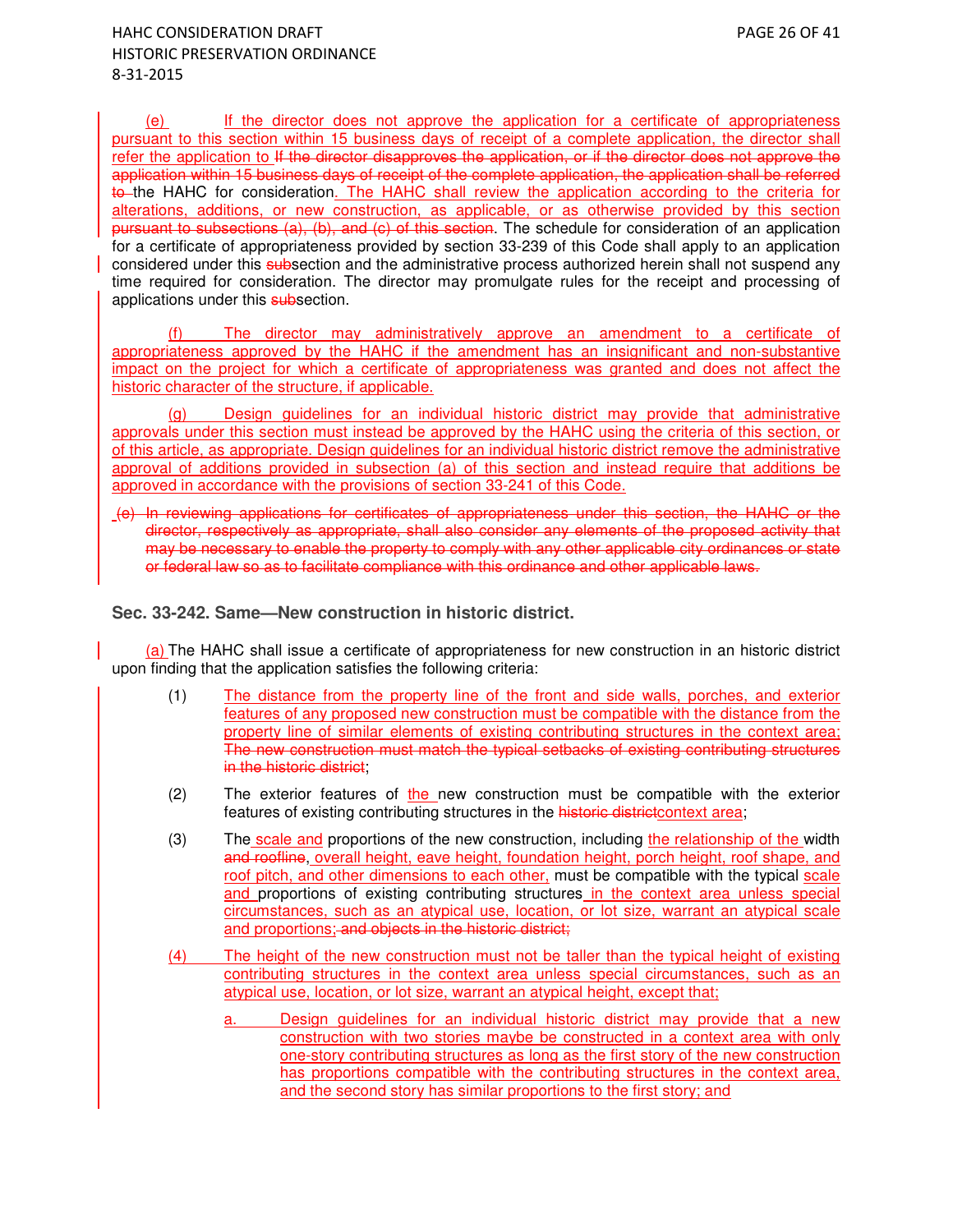b. A new construction shall not be constructed with more than one story in a historic distict that is comprised entirely of one-story contributing structures, except as provided for in design guidelines for an individual historic district.

(4) The height of the eaves of a new construction intended for use for residential purposes must not be taller than the typical height of the eaves of existing contributing structures used for residential purposes in the historic district; and

The height of new construction intended for use for commercial purposes must not be taller than the typical height of the existing structures used for commercial purposes in the historic district.

(b) Nothing in the foregoing shall be construed to require or impose a single architectural style in any historic district.

# **Sec. 33-243. Same—Relocation of landmark, protected landmark, or contributing structure.**

(a) The HAHC shall issue a certificate of appropriateness for the relocation of any landmark, protected landmark, or contributing structure only upon finding that the application satisfies one or more of the following criteria:

- (1) For a The-landmark<sub> $\tau$ </sub> or protected landmark that is not located in a historic district, the structure:
	- a. Has architectural or historical value independent of its physical location that will not be diminished by relocation;
	- b. Can be moved without significant damage to its physical integrity; and
	- c. Will be relocated to an area that is compatible with the historical and architectural character of the landmark or, protected landmark, or contributing structure.
- (2) For a contributing structure located in a historic district that is being located within the same historic district, the relocation must also meet the following criteria:
	- a. The structure can be relocated without significantly diminishing the integrity of the historic district in which it is located,
	- b. The structure can be moved without significant damage to its physical integrity;
	- c. The structure will be located to an area that is compatible with and retains the distinguishing qualities and historical and architectural character of the contributing structure;
	- d. There are compelling circumstances justifying the relocation of the structure; and
	- e. The distance from the property line to the front and side walls, porches, and exterior features of the structure on the new location shall be compatible with the distance from the property line of similar elements of existing contributing structures in the context area of the new location.
- (3) For contributing structures being relocated outside of the historic district, in addition to the criteria of item (2) of this section, the applicant must also establish that the relocation is necessary to prevent an unreasonable economic hardship pursuant to the criteria of section 33-247(c) of this Code.
- (4) The relocation is necessary to protect the landmark, protected landmark, or contributing structure from demolition resulting from a public improvement project;

(b) Alternatively, the HAHC shall issue a certificate of appropriateness for relocation if relocation of the landmark, protected landmark, or contributing structure has been identified as an alternative to demolition pursuant to section 33-247(f) of this Code.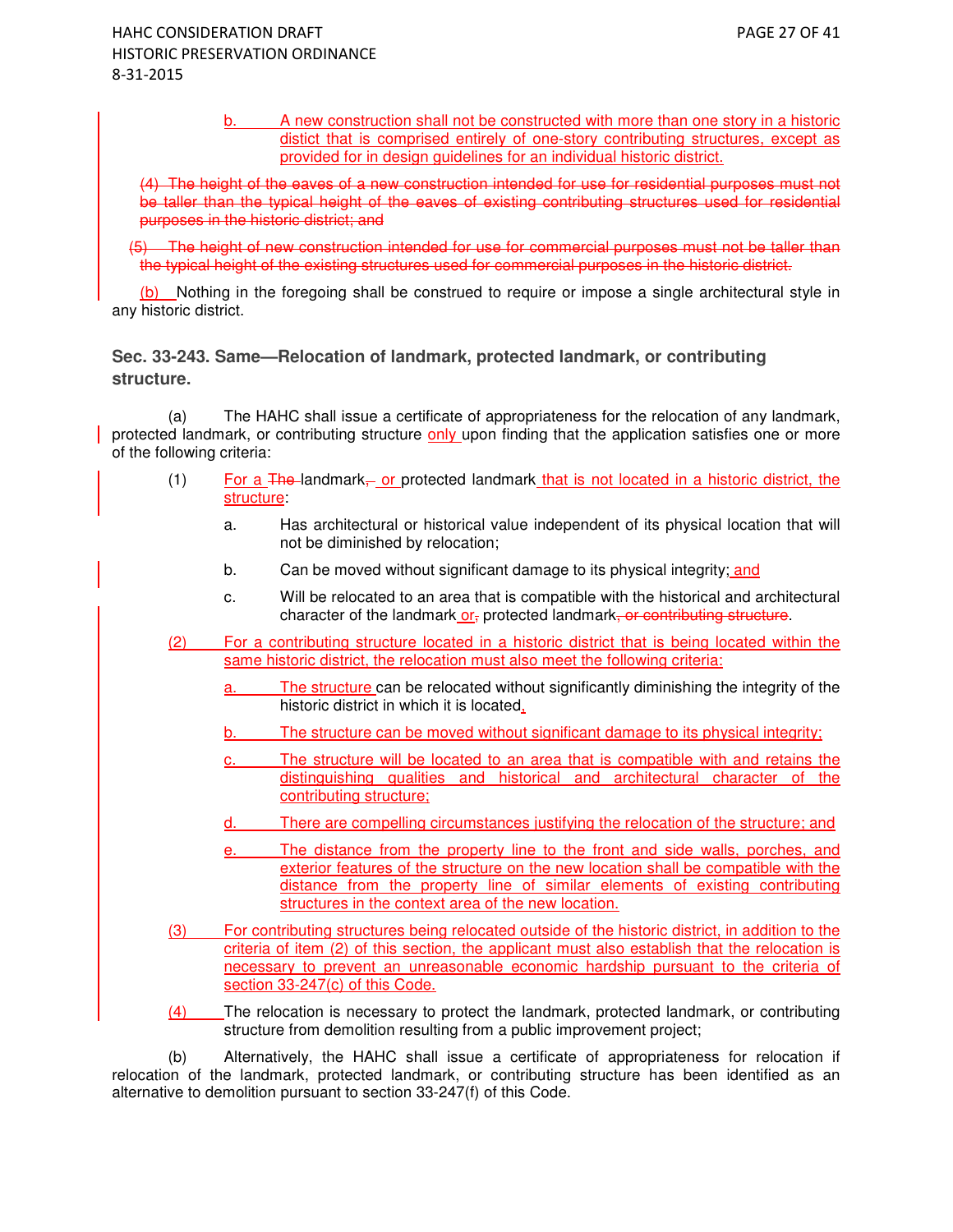### **Sec. 33-244. Same—Relocation of noncontributing structure.**

The HAHC shall issue a certificate of appropriateness for the relocation of a noncontributing structure within or into an historic district upon finding that the application satisfies the criteria in section 33-242 of this Code as if it were new construction.

### **Sec. 33-245. Same—Relocation of a building, structure or object on archaeological site.**

The HAHC shall issue a certificate of appropriateness for the relocation of a building, structure or object within, into or out of an archaeological site upon finding that the application satisfies the following criteria:

- (1) The relocation will not destabilize any archaeological resources within or on the archaeological site; and
- (2) The relocation will comply with the requirements of section 33-246 of this Code.

#### **Sec. 33-246. Same—Excavation.**

(a) The HAHC shall issue a certificate of appropriateness for the excavation of an archaeological site that does not propose to disturb, modify, remove, or destroy archaeological resources upon finding that the application meets the following criteria:

- (1) The excavation must be monitored by a professional archaeologist, and conducted so as to protect and preserve archaeological resources affected by, or adjacent to, the excavation; and
- (2) The applicant must commit to make reasonable efforts to mitigate and stabilize archaeological resources if they are disturbed.

(b) For a certificate of appropriateness for the excavation of an archaeological site that proposes to disturb, modify, remove, or destroy archaeological resources, the applicant shall provide a scope of work prepared by a professional archaeologist that includes the archaeological significance of the site and the methodology utilized for the excavation, that demonstrates that the site will not be adversely affected by the proposed excavation.

(c) An application under this section shall include a cultural resources review prepared by a professional archaeologist that includes an inventory of the archaeological resources within a 1-mile radius of the archaeological site, as well as any surveys, evidence of test excavations, mitigation measures that will be taken, and a curation plan describing how and where artifacts and archaeological resources and data will be stored.

**Sec. 33-247. Same—Demolition of landmark, protected landmark or contributing structure, or within archaeological site.** 

(a) The issuance of a certificate of appropriateness for the demolition of a landmark, a protected landmark, or a contributing structure, or for demolition of a building, structure or object on or in an archaeological site shall be granted only if:

- (1) The building, structure, or object has seriously deteriorated to an unusable state and is beyond reasonable repair; and
- (2) The HAHC finds, based on the preponderance of credible evidence presentedsubject to the establishment by the applicant, the existence of an unreasonable economic hardship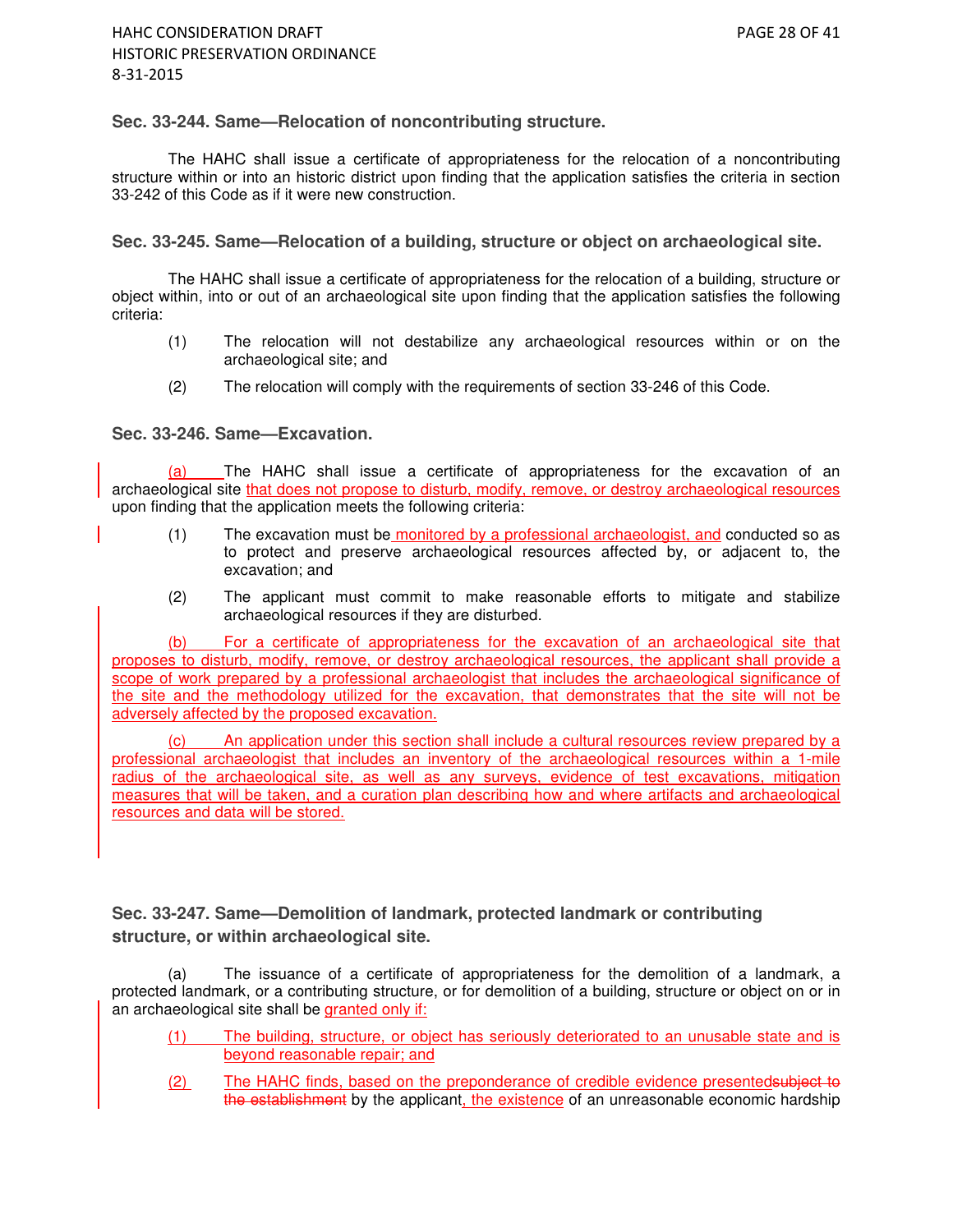under subsection (c) of this section or the establishment of an unusual and compelling circumstance pursuant to subsection (d) of this section.

(b) An application for a certificate of appropriateness for demolition shall contain the following information:

- (1) Photographs and other documented evidence detailing the deteriorated state of the property and the inability to reasonably repair the property;
- (2) A certified appraisal of the value of the property conducted by a certified real estate appraiser that takes into account that the property is a landmark, protected landmark or contributing structure in a historic district; as well as  $(2)$ . The assessed value of the land and improvements thereon according to the two most recent assessments of the value of the property unless the property is exempt from local property taxes;
- (3) All appraisals obtained by the owner in connection with the acquisition, purchase, donation, or financing of the property, or during the ownership of the property;
- (4) All listings of the property for sale or rent that are less than a year old at the time of the applicationAll listings for the sale or lease of the property by the owner within the last year, and a statement by the owner of any bids and offers received and counteroffers given on the property;
- (5) Evidence of any consideration by the owner of uses and adaptive reuses of the property;
- (6) Itemized and detailed rehabilitation cost estimates for the identified uses or reuses, including the basis of the cost estimates;
- (7) Any financial statements showing revenue and expenses incurred for the property;
- (7) A comparison of the cost of rehabilitation of the existing building with the demolition of the existing building and the construction of a new building;
- (8) Complete architectural plans and drawings of the intended future use of the property, including new construction, if applicable;
- (9) Plans to salvage, recycle, or reuse building materials if a certificate of appropriateness is granted;
- (10) An applicant who is a nonprofit organization shall provide the following additional information:
	- a. A comparison of the cost of performance of the mission or function of the nonprofit organization in the existing building and in a new building;
	- b. The impact of the reuse of the existing building on the organization's program, function or mission;
	- c. The additional cost, if any, attributable to the building of performing the nonprofit organization's function within the context of costs incurred by comparable organizations, particularly in the Houston area;
	- d. Grants received, applied for or available to maintain or improve the property; and
	- e. The nonprofit organization's budget for the current and immediately past fiscal years.
- (11) Any additional information the director determines is reasonably necessary to the review the application.
- (c) Determination of an unreasonable economic hardship shall be based upon the following criteria:
	- $(1)$  That the property is incapable of earning a reasonable return, without regardless of to whether the return is the most profitable return, including without limitation, regardless of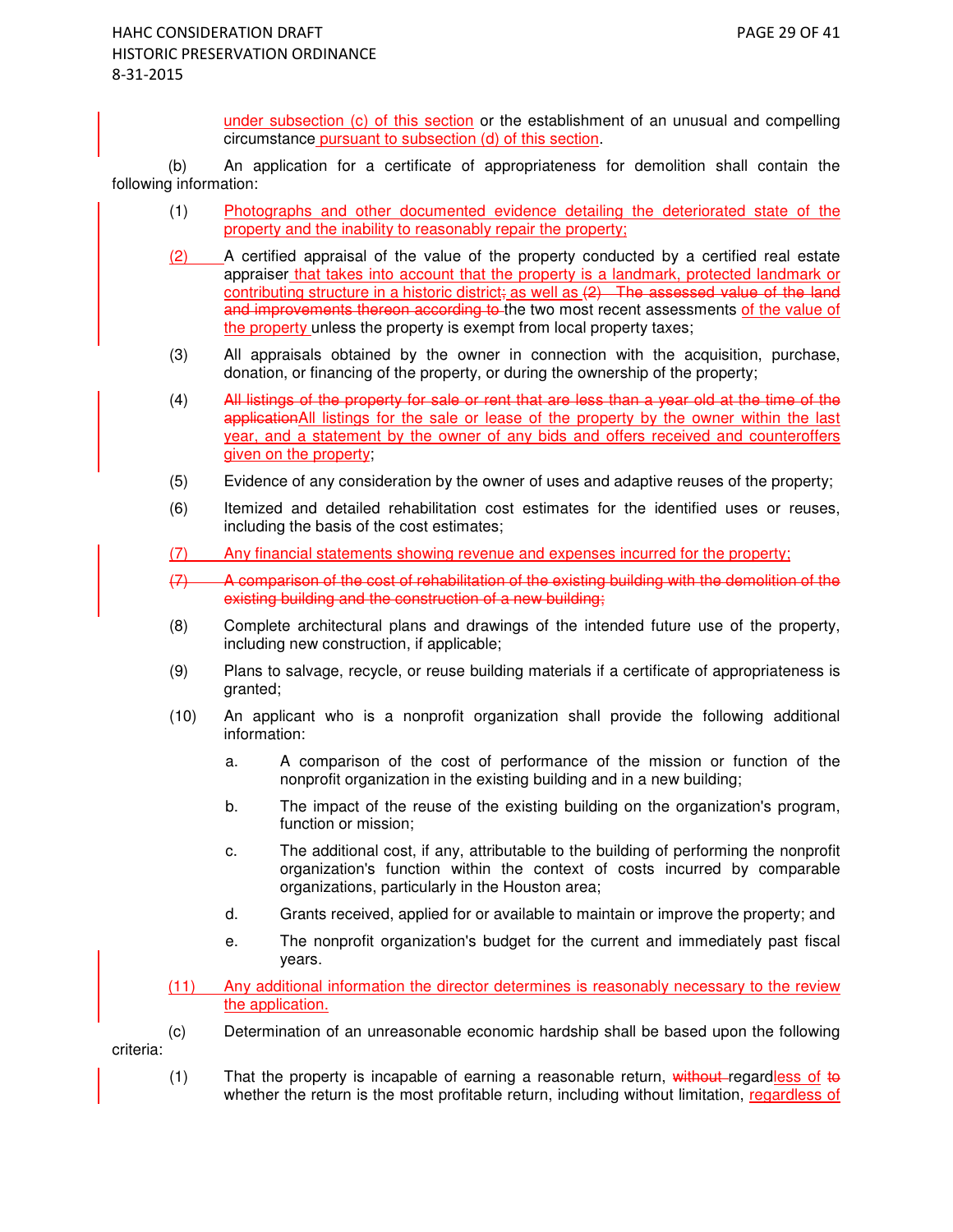whether the costs of maintenance or improvement of the property exceed its fair market value;

- (2) That the owner has demonstrated that the property cannot be adapted for any other use, whether by the current owner, by a purchaser or by a lessee, that would result in a reasonable return;
- (3) That the owner has demonstrated reasonable efforts to find a purchaser or lessee interested in acquiring the property and preserving it, and that those That-efforts to find a purchaser or lessee interested in acquiring the property and preserving it have failed; and
- (4) If the applicant is a nonprofit organization, determination of an unreasonable economic hardship shall instead be based upon whether the denial of a certificate of appropriateness financially prevents or seriously interferes with carrying out the mission, purpose, or function of the nonprofit corporation.

 (d) Determination of the existence of an unusual or compelling circumstance shall be based upon the following criteria:

- (1) That current information does not support the historic or archaeological significance of the building, structure or object or its importance to the integrity of an historic district, if applicable;
- (2) Whether there are definite plans for reuse of the property if the proposed demolition is carried out and what effect such plans have on the architectural, cultural, historical or archaeological character of the context area; and
- (3) Whether reasonable measures can be taken to save the building, structure or object from further deterioration, collapse, arson, vandalism or neglect.
- (e) If the HAHC determines by a preponderance of credible evidence that the applicant has demonstrated an unreasonable hardship or that an unusual or compelling circumstance exists, the HAHC shall issue a certificate of appropriateness for demolition.

 $(f<sub>e</sub>)$  If the HAHC does not issuedenies an application for a certificate of appropriateness for demolition pursuant to subsection (a), the director and the applicant shall have 90 days for which to explore alternatives to demolition. The applicant may not appeal the decision of the HAHC during this period. It shall be the duty of an applicant for a certificate of appropriateness for demolition to participate in good faith in a diligent effort to identify alternatives to demolition. The HAHC, the director and the applicant may consult with recognized historic preservation organizations and other civic groups, public agencies and interested citizens to determine the feasibility of:

- (1) Public or other acquisition of the property, structure, building or object;
- (2) Relocating one or more of the structures or features of the property if to do so would preserve its historic or architectural value and that the property meets the criteria for relocation in section 33-243 of this Code; or
- (3) Any other reasonable means of preserving the property, structure, building or object's historic or architectural value.

**Secs. 33-248-249. Reserved**Sec. 33-248. Same—Demolition of noncontributing structure.

The director shall issue a certificate of appropriateness for demolition of a noncontributing structure upon determining that the building, structure or object for which the certificate of appropriateness is requested was identified as a noncontributing structure upon the designation of the historic district in which it is located.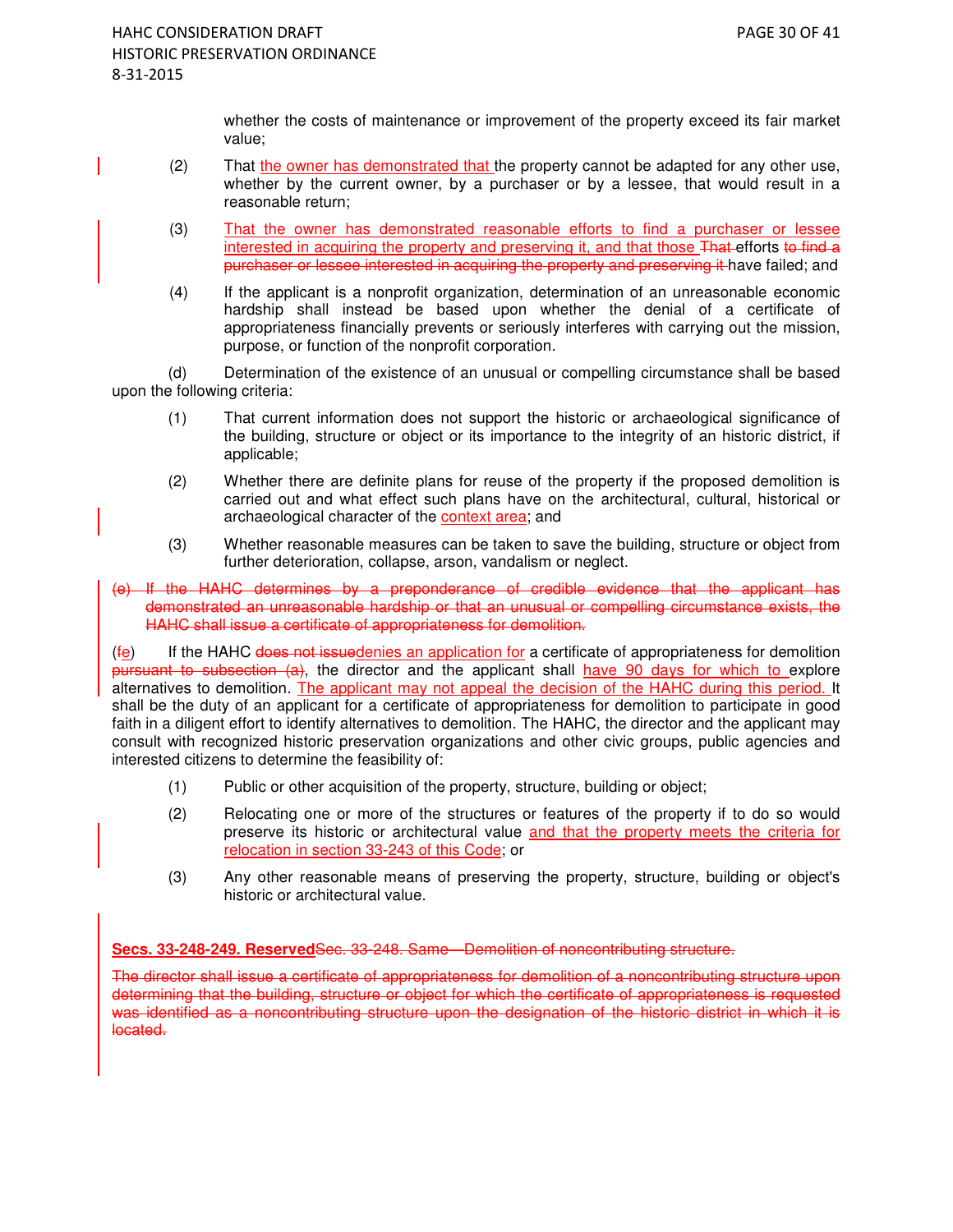#### Sec. 33-249. Same—Mandatory repair.

(a) The director shall issue a certificate of appropriateness for mandatory repair of a landmark, protected landmark, or of a building, structure or object within an historic district or archaeological site upon application and review of the order or citation requiring the mandatory repair if the director finds that the proposed mandatory repair is necessary to comply with the order or citation and will not result in a change in the architectural, historical, archaeological or cultural character of the landmark, protected landmark, or of the building, structure or object in the historic district or archaeological site that existed prior to the issuance of the order or citation. The director shall consider the criteria in section 33-241 in reviewing the application and making the findings required by this section.

(b) If the director does not issue a certificate of appropriateness for mandatory repair within three working days following receipt of the application or a later date mutually agreeable to the applicant and the director, or if the director denies the application, the application shall be submitted to the HAHC for consideration as if it were an application for a certificate of appropriateness for alteration, rehabilitation, restoration or construction pursuant to section 33-241 of this Code.

**Sec. 33-250. Ninety-day waiver certificate.** 

-

(a) The director shall not issue a 90-day waiver certificate for any protected landmark or for any property located within the OSWPHD.

(b) The director shall not issue a 90-day waiver certificate for any property located within any historic district other than a place of worship.

 $\text{C}$  Only for landmarks, and archaeological sites located outside of historic districts, and places of worship within an historic district, if for any reason a certificate of appropriateness has not been issued on or before the ninetieth day following the scheduled submittal deadline at which a complete application for a certificate of appropriateness was received by the director, then the applicant, upon request to the director, shall be entitled to the immediate issuance of a 90-day waiver certificate, which shall for all purposes be the equivalent of a certificate of appropriateness.

(d) Before the expiration of the 90 days, the applicant shall consult with department staff to explore alternatives to the actions proposed by the applicant to mitigate the reasons for which the certificate was denied. Notwithstanding the foregoing, any landmark or architectural site for which a 90 day waiver certificate is granted pursuant to the provisions of this section shall not be eligible for any tax exemptions or other financial benefit authorized by the city council for the property based on its designation pursuant to this article.

An application for a certificate of appropriateness may be filed before, at the same time as or after the filing of an application for a building permit, but the 90-day period provided for in this section shall not begin until a completed application for a certificate of appropriateness is filed with the director. An applicant for a building permit may request the building official to review and process the application for a building permit during the 90-day period provided for in this section, but no building permit shall be issued until the applicant for the building permit presents a certificate of appropriateness or a 90-day waiver certificate issued pursuant to this section.

#### **Sec. 33-251. Emergency action; securing dangerous buildings; mandatory repair.**

(a) Nothing in this division shall limit the ability of the city to demolish, to order the demolition of, or to order any other action with respect to, any building, structure or object that the building standards official, as that term is defined in article IX of chapter 10 of this Code, determines to be an imminent danger to the health, life or safety of any person. No certificate of appropriateness shall be required for a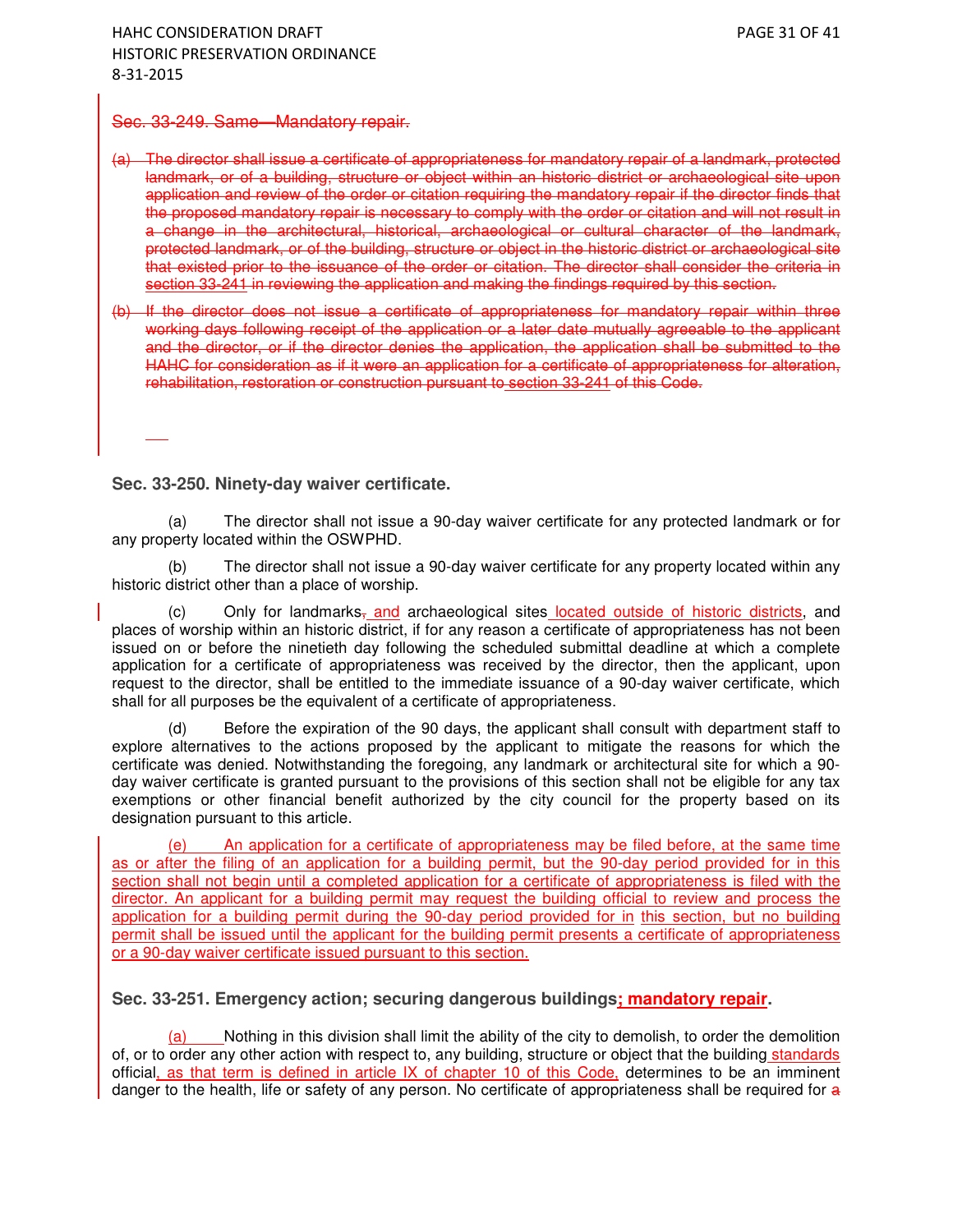demolition any action required by the city pursuant to division 7 of article IX of chapter 10 of this Code, or the securing of a building required by the cityor other action ordered by the building official pursuant to article IX of chapter 10 section 10-431 of this Code or for the securing of a building pursuant to section 10-377 of this Code.

(b) The building standards official shall not issue an order for, authorize, or set a hearing before the hearing officer or the building and standards commission for, the demolition of a building, structure, or site for which a certificate of appropriateness is required by this article without first obtaining a certificate of appropriateness from the HAHC.

(c) The director shall issue a certificate of appropriateness for mandatory repair of a landmark, protected landmark, or of a building, structure or object within an historic district or archaeological site upon application and review of the order or citation requiring the mandatory repair if the director finds that the proposed mandatory repair is necessary to comply with the order or citation and will not result in a change in the architectural, historical, archaeological or cultural character of the landmark, protected landmark, or of the building, structure or object in the historic district or archaeological site that existed prior to the issuance of the order or citation. The director shall consider the criteria in section 33-241 in reviewing the application and making the findings required by this section.

(d) If the director does not issue a certificate of appropriateness for mandatory repair within three working days following receipt of the application or a later date mutually agreeable to the applicant and the director, or if the director denies the application, the application shall be submitted to the HAHC for consideration as if it were an application for a certificate of appropriateness for alteration, rehabilitation, restoration or construction pursuant to section 33-241 of this Code.

## **Sec. 33-252. Conditions.**

In granting any certificate of appropriateness, if the HAHC has reason to believe that the activity for which the certificate of appropriateness is required may result in the disturbance of any archaeological or paleontological resource, the HAHC may require, as a condition of the certificate of appropriateness, that the applicant submit a construction plan demonstrating actions that the applicant will undertake to mitigate the disturbance and loss of archaeological or paleontological resources.

## **Sec. 33-253. Appeal.**

(a) An applicant aggrieved by a decision of the HAHC with respect to any certificate of appropriateness may appeal to  $the-a$  subcommittee of the planning commission tasked with hearing appeals under this section. The subcommittee shall consist of five members that have an extraordinary interest in and knowledge of historic preservation. The members shall be appointed by the mayor. Vacancies on the subcommittee may be filled by appointment of the chairman of the planning commission until such time as the mayor appoints a substitute. The term of each member of the subcommittee shall run concurrently with the term on the planning commission. Three members of the subcommittee shall constitute a quorum; however, in the event of vacancies on the subcommittee, a majority of the members of the subcommittee shall constitute a quorum. The subcommittee shall elect its own chair and vice-chair. The mayor shall assign a staff member to serve as a liaison between the subcommittee and the mayor's office. The subcommittee shall adopt rules, procedures, and schedules for meetings as are necessary or convenient to accomplish the purposes of this article, and shall meet as needed when notified by the director of an appeal from a decision of the HAHC. The members of the subcommittee shall attend training on a recurring basis on historic preservation and on this article.

Applicants may appeal to the subcommittee by filing a written notice of appeal, stating the grounds for the appeal, with the director within ten days following the date the HAHC renders its decision,. or in the case of an application for a certificate of appropriateness for demolition, the notice of appeal may be filed with the director not earlier than 90 days after the denial of a certificate of appropriateness by the HAHC as provided for in section 33-247(f) of this Code and not later than 120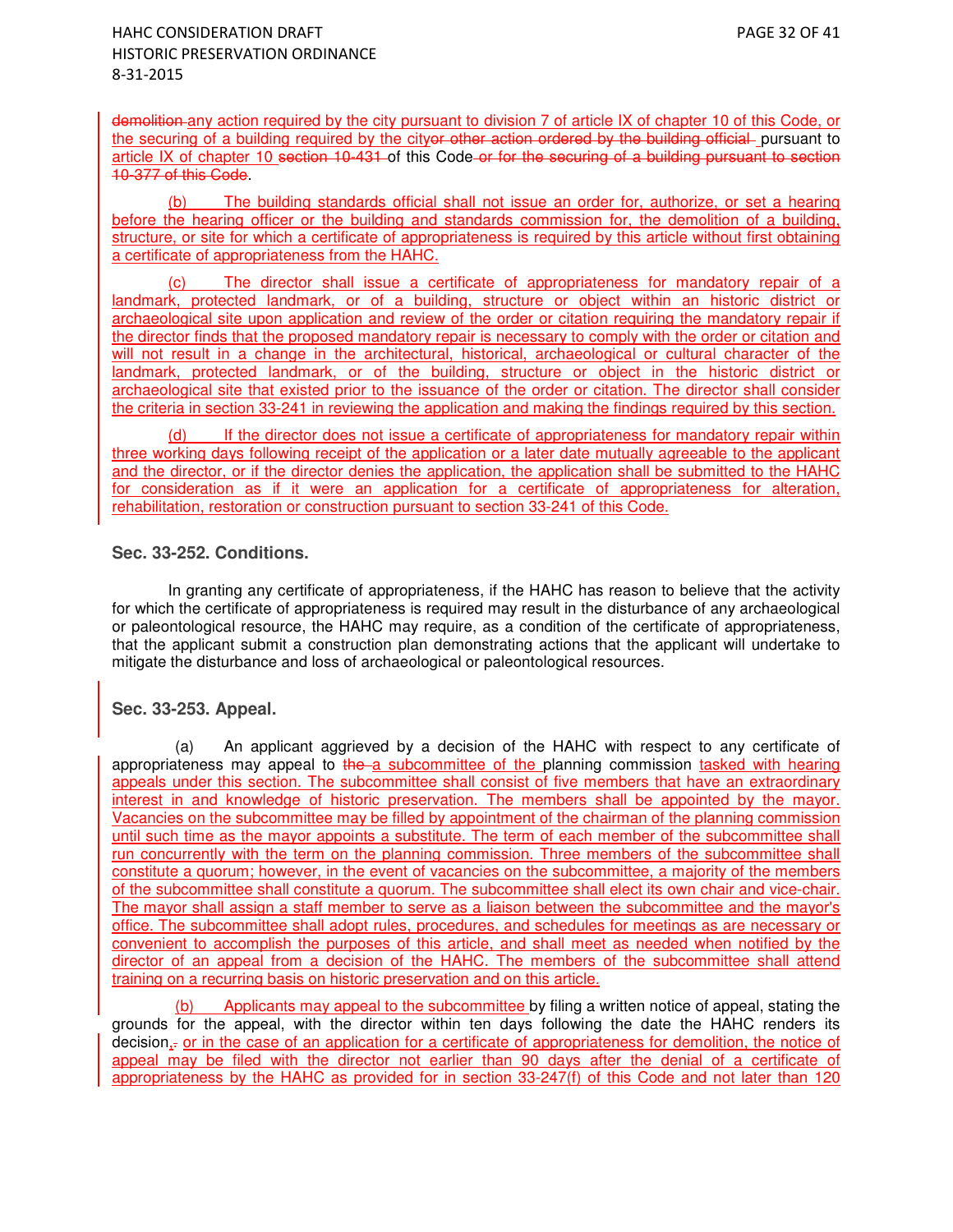days after the denial by HAHC. The director shall notify the members of the subcommittee of the receipt of a notice of appeal and shall schedule a meeting of the subcommittee to consider the appeal.

(bc) The planning commission subcommittee shall consider the appeal within 45 days after a notice of appeal is filed with the director at its first regularly scheduled meeting for which required notice can be given. The planning commission subcommittee shall consider the application, the findings of the HAHC and any evidence presented at the meeting at which the appeal is consideredto the HAHC. The planning commission subcommittee shall reverse or affirm the decision of the HAHC unless the subcommittee finds that the HAHC erred in its application of based upon the criteria applicable to the certificate of appropriateness. The subcommittee, upon finding error in the decision of the HAHC, shall explain how the HAHC erred in its decision as a part of reversing the decision of the HAHC. If the planning commission subcommittee does not make a decision on the appeal within 30-45 days following the planning commission's subcommittee's hearing on the appeal, the decision of the HAHC with respect to the application for the certificate of appropriateness shall be deemed affirmed.

(ed) An applicant aggrieved by the decision of the planning commission-subcommittee on an appeal from a decision of the HAHC may appeal to the city council. The city council shall consider the appeal at its first regularly scheduled meeting for which the required notice can be given. The city council shall consider the appeal under the provisions of Rule 12 of Section 2-2 of this Code. At the conclusion of the city council's review of the matter, the city council shall reverse or affirm the decision of the planning commissionsubcommittee. The decision of the city council shall be final and exhaust the applicant's administrative remedies.

(de) The director shall provide the applicant with notice of the time and place of the meeting at which each appeal will be considered by mail no less than ten days before the date of the meeting.

### **Sec. 33-254. Demolition by neglect.**

(a) The owner of a contributing structure located within an historic district or of a protected landmark shall not permit the contributing structure or protected landmark to fall into a serious state of disrepair so as to result in the deterioration of any exterior architectural feature. This section applies to a structure regardless of whether it is occupied or vacant. An owner shall prevent or repair the following when necessary:

- (1) A deteriorated or inadequate foundation;
- (2) Defective or deteriorated floor supports or floor supports that are insufficient to carry the loads imposed with safety;
- (3) Ceilings, roofs, ceiling or roof supports, or other horizontal members which sag, split, or buckle due to defect or deterioration, or are insufficient to support the loads imposed with safety;
- (4) Fireplaces and chimneys which bulge, or settle due to defect or deterioration, or are of insufficient size or strength to carry the loads imposed with safety; and
- (5) Deteriorated, crumbling, or loose exterior stucco, mortar, or siding;
- (6) Leaks and other conditions that allow the penetration of water into the structure; and
- (7) Damage caused by termites and other pests that contribute to the deterioration of the structure;

(b) The department director shall investigate complaints regarding deteriorated or poorly maintained contributing structures and may refer complaints to the appropriate city department for investigation. If needed, the department director will notify the property owner of the findings of any investigation and repairs required to comply with this article. If repairs are required, the property owner must develop a plan acceptable to the director to remedy the contributing structure or protected landmark within a specified amount of time, including plans to obtain any required certificates of appropriateness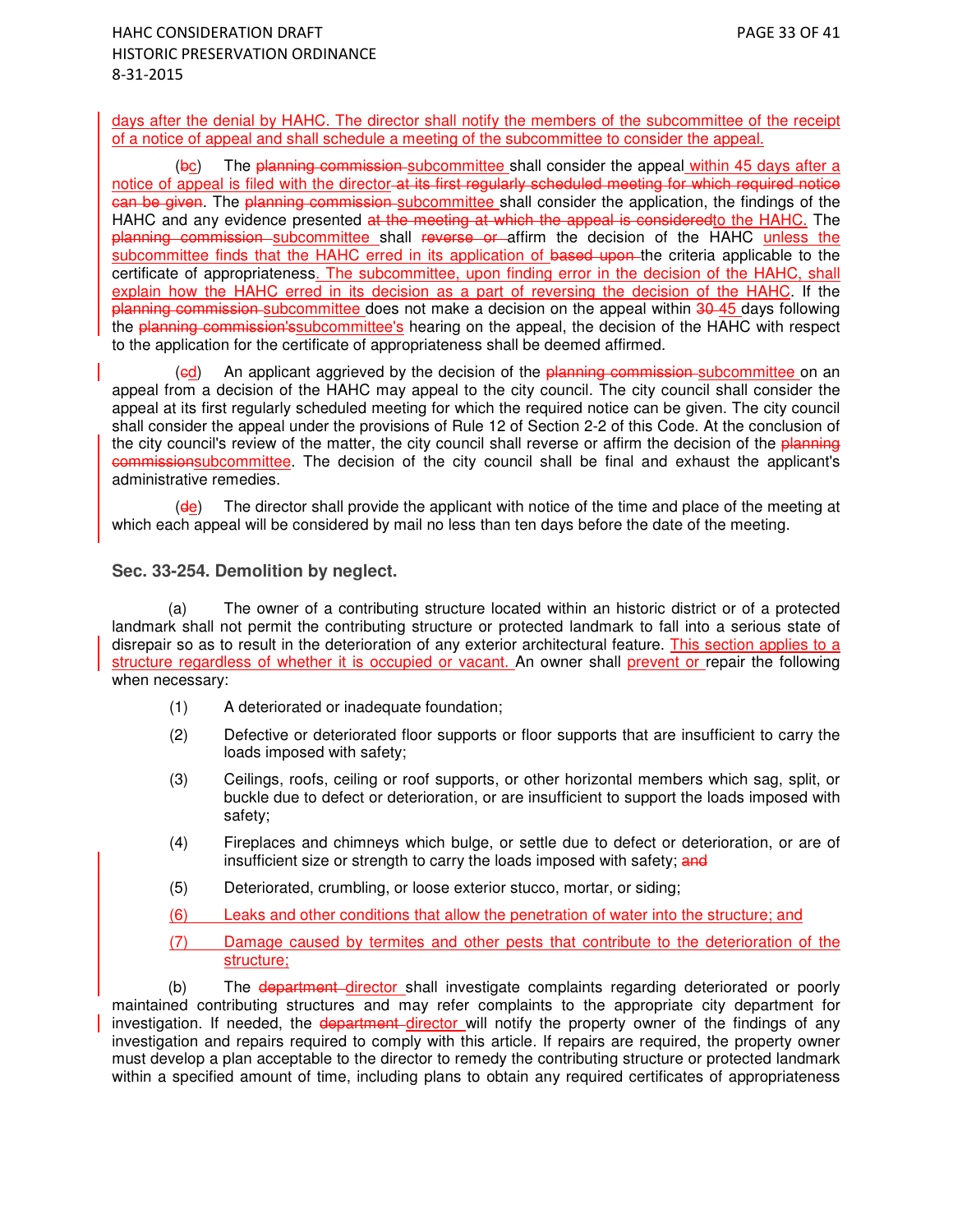and other city permits. Failure to prepare a plan acceptable to the director or to comply with the provisions of an approved plan shall be a violation of this article.

**Sec. 33-255. Validity.** 

A certificate of appropriateness shall be valid for one two years from its effective date.

**Note—**Formerly, § 33-254

### **Sec. 33-256. Amendment.**

A certificate of appropriateness may be amended, modified or extended only in accordance with the procedures and criteria established for its original approval.

**Note—**Formerly, § 33-255

## **DIVISION 5. DESIGN GUIDELINES**

### **Sec. 33-266. Application.**

(a) The applicants for the designation of an historic district may prepare and submit proposed design guidelines as part of the application. If the applicants do not submit proposed design guidelines, the department-director shall prepare design guidelines for consideration by city council within six monthsone year after the creation of an historic district.

The HAHC or city council may direct the director to prepare design guidelines for one or more historic districts for which no design guidelines have been adopted in accordance with subsection (a) of this section if the HAHC or city council finds that the adoption of design guidelines would benefit the review of certificates of appropriateness for the historic district. The director shall prepare design guidelines for the historic district in accordance with the following:

- (1) The director shall conduct one or more public meetings within or near the historic districts for which design guidelines are proposed to enable the public to provide input on the proposed guidelines;
- (2) The director shall mail notice to all property owners within the historic districts for which design guidelines are proposed not less than 15 days before each public meeting; and
- (3) The director shall present design guidelines to the HAHC within one year of the request for design guidelines, or if the director is unable to do so, the director shall report on the progress of the design guidelines to the HAHC and include a timeline for completion of the design guidelines.

(c) The director shall present design guidelines to city council for consideration for the Heights East, Heights West, and Heights South historic districts within sixteen months of the passage of Ordinance No. [editor shall insert ordinance number], after which time, the design guidelines previously submitted to the director shall be automatically adopted for any of the districts mentioned in this section for which design guidelines have not been adopted by city council. [this section shall be deleted upon approval of all three design guidelines by city council]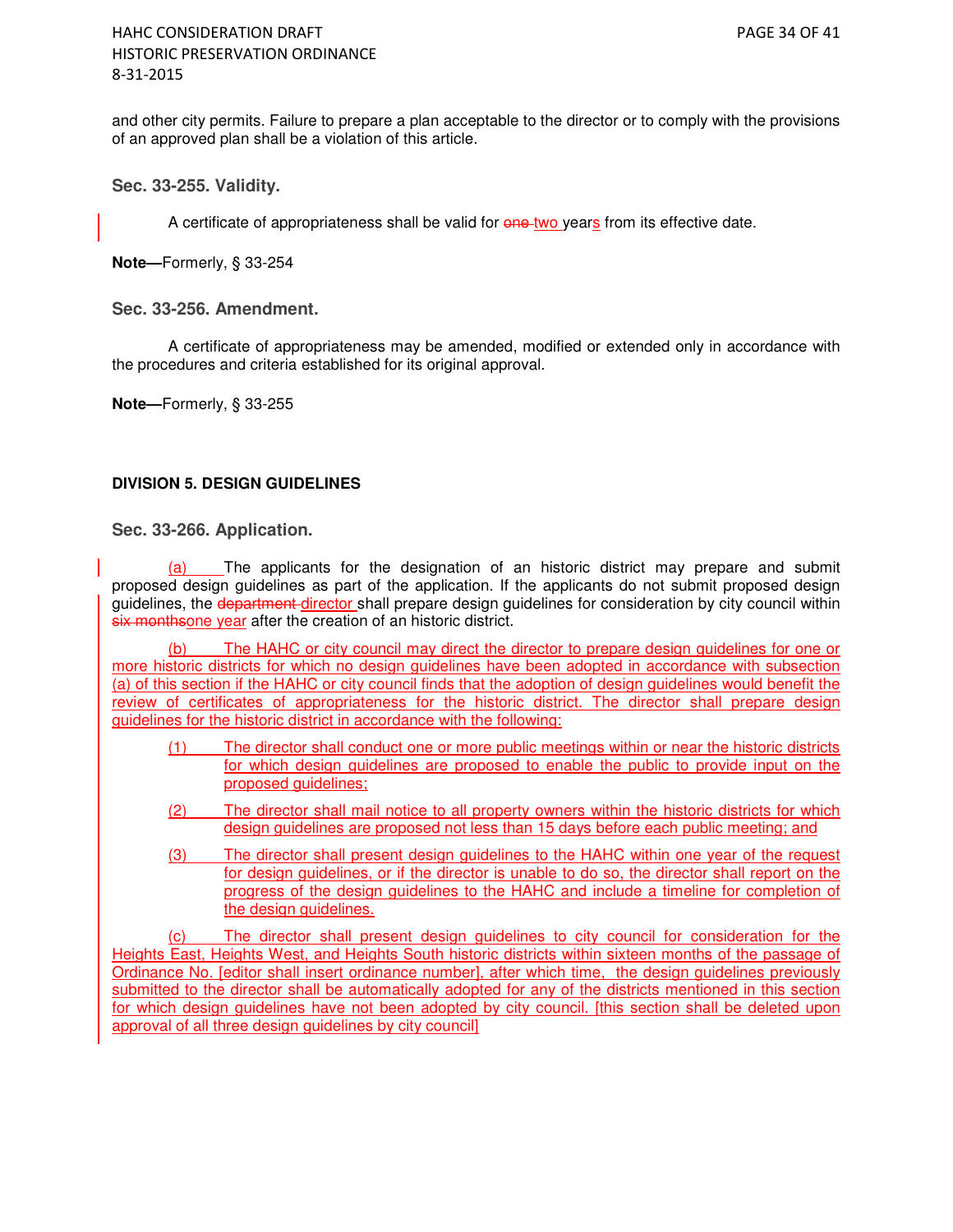# **Sec. 33-267. Requirements.**

The purpose of design guidelines is to provide guidance on how to interpret the criteria of this article within individual historic districts. The goal of design quidelines is to further the intent of this ordinance, preserve the character of the historic district, and allow adequate flexibility to encourage diversity of construction while not compromising the architectural integrity of the historic district.

(b) The proposed historic district design guidelines shall contain:

- (1) A map and description of the proposed historic district, including boundaries; photographs of buildings in the district; an inventory of the age, setting, character and architectural, cultural or historical significance of structures in the district; and objectives to be achieved in the historic district;
- (2) A statement of the architectural, cultural or historical significance of the proposed historic district and a description of structures and features to be preserved; and
- (3) A set of specific standards for reviewing applications that illustrate compliance and noncompliance with the criteria for certificates of appropriateness for demolition, new construction, alteration, rehabilitation, restoration and relocation that are tailored to the specific characteristics and features of the district for which the design guidelines are written. These standards may be stricter than the provisions of this article, and shall not be more lenient except as provided for by this article

(c) The proposed design guidelines shall not contain any standards for reviewing applications for certificates of appropriateness that allow for activity specifically prohibited by the criteria for certificates of appropriateness in this article, except as provided for by this article. Design guidelines shall not provide for alternative rules and regulations except as provided for in this article.

# **Sec. 33-268. Approval; effect of approval; amendment.**

(a) The director shall present the proposed design guidelines for adoption to the HAHC, who shall conduct a public hearing on the adoption of the design guidelines. The director shall mail notice to all property owners within the historic districts to be affected by the design guidelines not less than 15 days before the public hearing before the HAHC. At the public hearing, interested parties may comment in person or in writing on the proposed design guidelines. At the close of the public hearing, the HAHC shall vote to disapprove, defer, or recommend that city council approve the proposed design guidelines in the form presented to the HAHC or as amended by HAHC during the public hearing. The director shall present any recommended design guidelines to city council as soon as is reasonably possible. when submitted by the applicants for designation of an historic district, shall be considered as part of the application for the designation of the proposed district and shall require the approval of the city council.

(b) The city council shall consider the recommendation of the HAHC and shall vote to approve or disapprove the design guidelines in the form in which they are recommended by the HAHC. If city council disapproves the design guidelines, the director shall revise the design guidelines in accordance with any suggested changes made by city council, and resubmit the design guidelines to HAHC in accordance with the provisions of subsection (a) of this section as soon as is reasonably possible. After approval by city council, the HAHC shall use the criteria within the design quidelines for granting or denying applications for certificates of appropriateness for applicable activities within the boundaries of the historic district.

(c) Amendments to design guidelines that have been approved by city council shall be considered in accordance with the process for the adoption of design guidelines in this section. The HAHCshall conduct a public hearing on amendments to the design guidelines if changes are recommended by the HAHC in any annual report. At the public hearing, interested parties may comment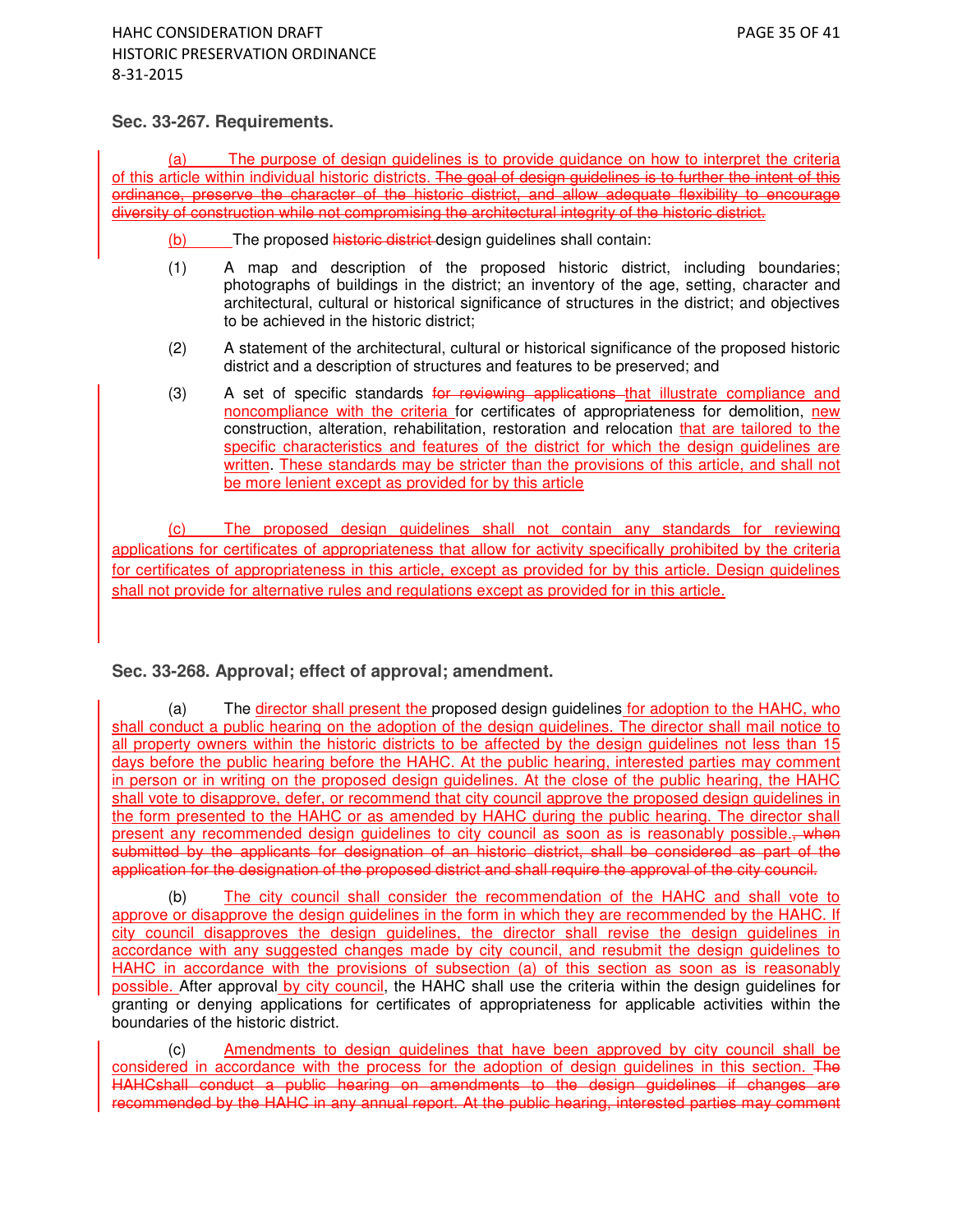in person or in writing on any recommended amendments to the design guidelines. Following the public hearing, the HAHC may vote to recommend amendments to the design quidelines to city council. No amendment shall be effective unless it is approved by the city council.

(d) A copy of the design guidelines is to be maintained in the office of the city secretary and on the website of the department.

#### Sec. 33-269. Staff assistance.

When the city is the applicant for the designation of an historic district, the department shall prepare any proposed conservation plan.

**Secs. 33-270269—33-274. Reserved.** 

# **DIVISION 6. OLD SIXTH WARD PROTECTED HISTORIC DISTRICT**

### **Sec. 33-275. Designation of Old Sixth Ward Protected Historic District.**

In recognition of the unique historical significance of the Old Sixth Ward area and in furtherance of the project plan and reinvestment zone financing plan of the Old Sixth Ward tax increment reinvestment zone (Reinvestment Zone Number Thirteen, City of Houston, Texas), there is hereby designated an area to be known as the Old Sixth Ward Protected Historic District. The purpose of the designation is to provide additional protection against the irretrievable loss or alteration of the historic structures within the OSWPHD and new construction that is not compatible with the historic structures in the district. The area included in the OSWPHD and the contributing and noncontributing structures in the OSWPHD are shown in Appendix G and Appendix H, respectively, to this chapter. The provisions of section 33-250(c) and (d) of this Code shall not apply to a certificate of appropriateness for any structure or property within the OSWPHD. The director shall not issue a 90-day waiver certificate for any property located within the OSWPHD.

#### **Sec. 33-276. Approval of design guidelines.**

The city council hereby approves design guidelines to be applicable in the Old Sixth Ward Protected Historic District. A copy of the design guidelines is to be maintained in the office of the city secretary and on the website of the department. The HAHC shall refer to the design quidelines in determining whether an application for certificate of appropriateness satisfies the applicable criteria of division 4 of this article and in making the findings required by section 33-240 of this Code.

#### **Sec. 33-277. Amendment of design guidelines.**

The HAHC shall conduct a public hearing on amendments to the design guidelines if changes are recommended by the HAHC in any annual report. At the public hearing, interested parties may comment in person or in writing on any recommended amendments to the design guidelines. Following the public hearing, the HAHC may amend the design guidelines.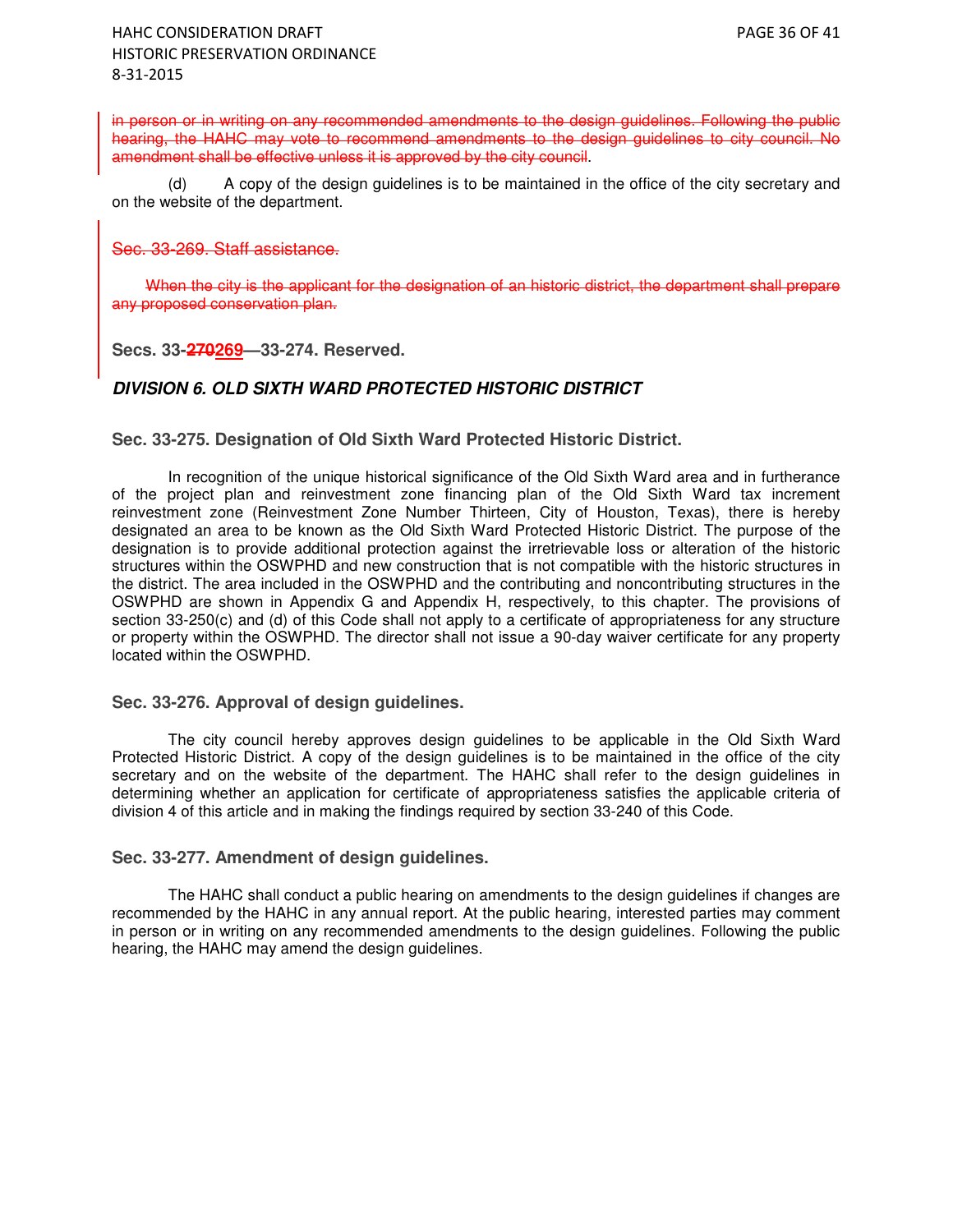**Amend Section 44-5 to read as follows:**

# **\*Effective for Tax Year 2017 (FY 2018)\***

### **Sec. 44-5. Tax relief for the restoration or preservation of historical sites.**

(a) Scope. The city council may, by ordinance, grant tax relief in the form of an exemption from ad valorem taxation to any "historic site," which for purposes of this section means a structure that has been designated as a landmark, protected landmark, or as a contributing structure or a potentially eontributing structure in a historic district pursuant to article VII of chapter 33 of this Code ("Historic Preservation Ordinance"). The historic site must meet the first of the following qualifications, and, in the case of any historic site that is designated as a potentially contributing structure, the second qualification:

At any time following the designation of the historic site by the city council pursuant to article VII of chapter 33 of this Code,

(b) Eligibility. the owner A property is eligible for tax exemption under this section in accordance with the following: must perform restoration or preservation of the historic siteto encourage its preservation.

- (1) The tax exemption is only being sought for eligible work under subsection (e) of this section;
- $(2)$  The eligible work performed must be at a cost of at least  $\frac{50-25}{25}$  percent of the "base" value," which for purposes of this section means the assessed value of the historic structure or improvements, not including the value of any land associated with the historic site;. The required expenditure shall be determined by the director of finance, based upon the assessed value of the historic structure or improvements not including the value of any land associated with the historic site prior to the work ("the base value").
- (3) The eligible work is performed not earlier than five years before the application for tax exemption; and Only expenditures made for work performed either following or within five years of the designation of the property by the city council pursuant to article VII of chapter 33 of this Code may be applied.
- (4) The eligible work is performed pursuant to a certificate of appropriateness granted by the Houston Archaeological and Historical Commission ("HAHC").

(c) Application. An application for tax exemption under this section shall be filed with the director of the Finance Department, or his designee ("director of finance") in the form prescribed by the director of finance, and shall contain documentary evidence, including photographs and other documentation, of:

- (1) All completed work for which a tax exemption is sought;
- (2) Itemized accounting of eligible costs, shown as distinct from any ineligible costs, associated with any interior and exterior construction for which a tax exemption is sought; and
- (3) Compliance with the requirements of any certificates of appropriateness issued pursuant to the Historic Preservation Ordinance.

Any application that does not contain sufficient documentary evidence under this section, including insufficiently itemized accounting of eligible costs as show distinctly from ineligible costs, shall be rejected by the director of finance and considered incomplete.

(d) Procedure. The director of finance shall establish and promulgate procedures for the implementation of the exemption granted under this section, the review of applications for tax exemption pursuant to this section, including deadlines for submission and consideration of applications required for a tax exemption to be effective for the next tax year. The director of finance shall calculate the projected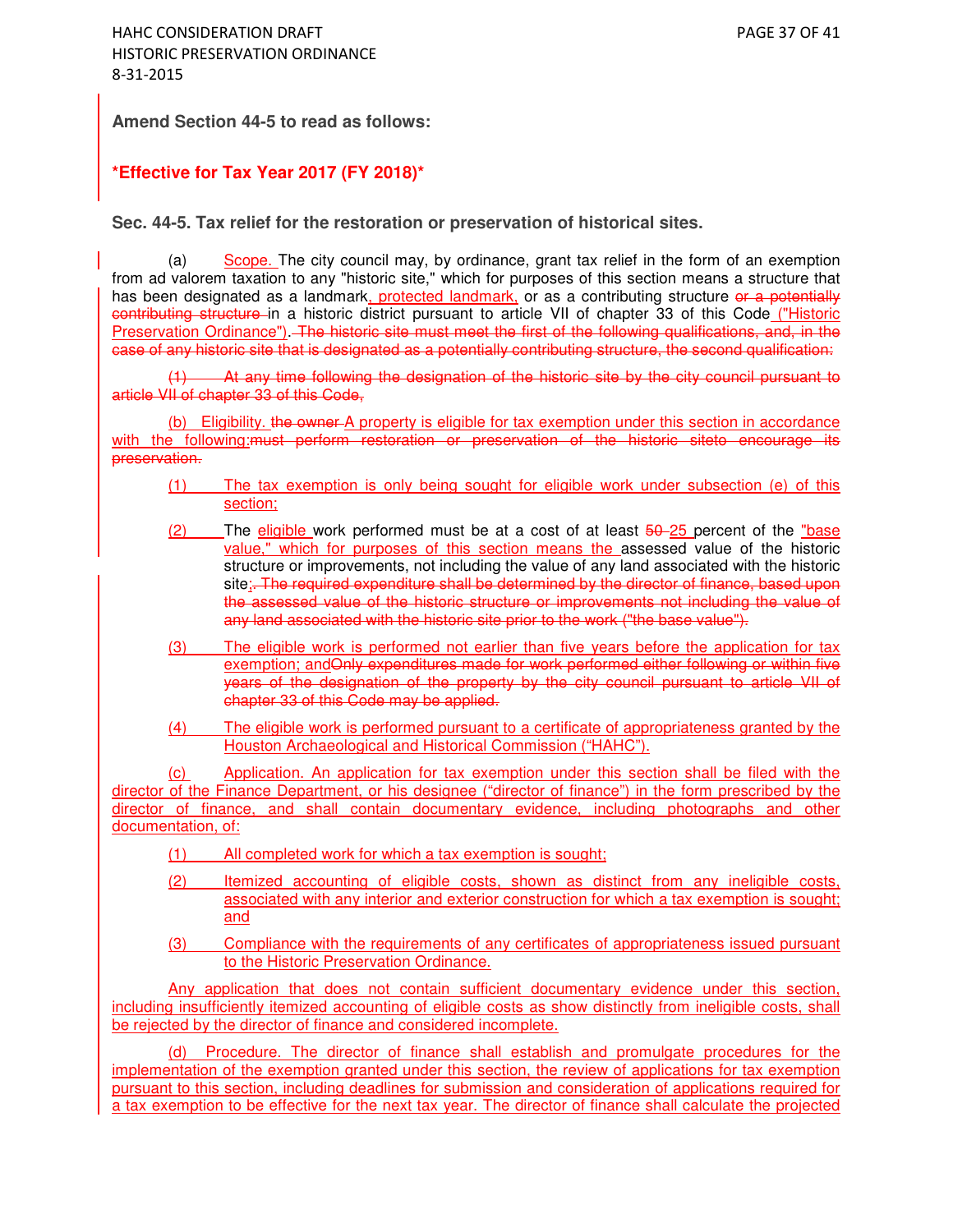tax exemption in accordance with this section, and forward the recommendation and projected tax exemption to city council. The city council shall approve an application for tax exemption upon receipt of a recommendation and a projected tax exemption from the director of finance.

- (e) Eligible work. The following work qualifies for tax exemption under this section:
- (1) Restoration performed pursuant to a certificate of appropriateness granted under the Historic Preservation Ordinance;
- (2) Repair or reconstruction of the historic portion of the structural components, which includes parts of a building such as walls, partitions, floors, ceilings; windows and doors; all components of a central air conditioning or heating system, whether within or adjacent to a building, including motors, compressors, pipes and ducts; plumbing and plumbing fixtures, such as sinks and bathtubs; electric wiring and lighting fixtures; chimneys; stairs, escalators, and elevators; interior sprinkler systems; fire escapes; and other components relating to the operation or maintenance of a building;
- (3) Interior remodeling of the historic portion of the structure's paint, flooring, permanent coverings such as paneling or tiling;
- (4) Professional services such as architectural, engineering, and other development fees; and
- (5) Construction management and labor, materials, and reasonable overhead.
- (f) Ineligible work. The following work does not qualify for tax exemption under this section:
- (1) Appliances, consumer and industrial machinery, including machinery needed for the preparation and storage of food;
- (2) Furniture, including cabinetry and countertops;
- (3) Decks, fencing, retaining walls, swimming pools, and any exterior work such as sidewalks, driveways, and landscaping;
- (4) Acquisition costs;
- (5) Demolition and relocation costs;
- (6) All costs, both exterior and interior, associated with the construction of a new addition or new construction, as those terms are defined in the Historic Preservation Ordinance;
- (7) Work done outside the scope of a certificate of appropriateness required by the Historic Preservation Ordinance; and
- (8) Work done pursuant to a certificate of remediation issued by the HAHC.

 (2) For a potentially contributing structure,the restoration or preservation made or proposed to be made must have the effect of reversing incompatible alterations or deteriorating conditions of the structure, as evidenced by a certificate of appropriateness issued by the Houston Archaeological and Historical Commission.The denial of any application for a certificate of appropriateness under article VII of chapter 33 of this Code shall be grounds for denial or revocation of any tax exemption authorized by this ordinance.

(b) Each historic site for which a tax exemption is sought must meet the applicable qualifications set out in subsection (a) hereof. (g) Annual review of tax exemption. The director of finance shall conduct an annual review of each property granted an exemption under this section and may recommend revocation of the tax exemption granted under this section to city council if:

 $(1)$  The The historic site must not be or have been is or has been the subject of a certificate of appropriateness, as defined in section 33-201 of this Code, issued pursuant to sections 33-247 or 33-250 of this Code $\frac{1}{x}$ ;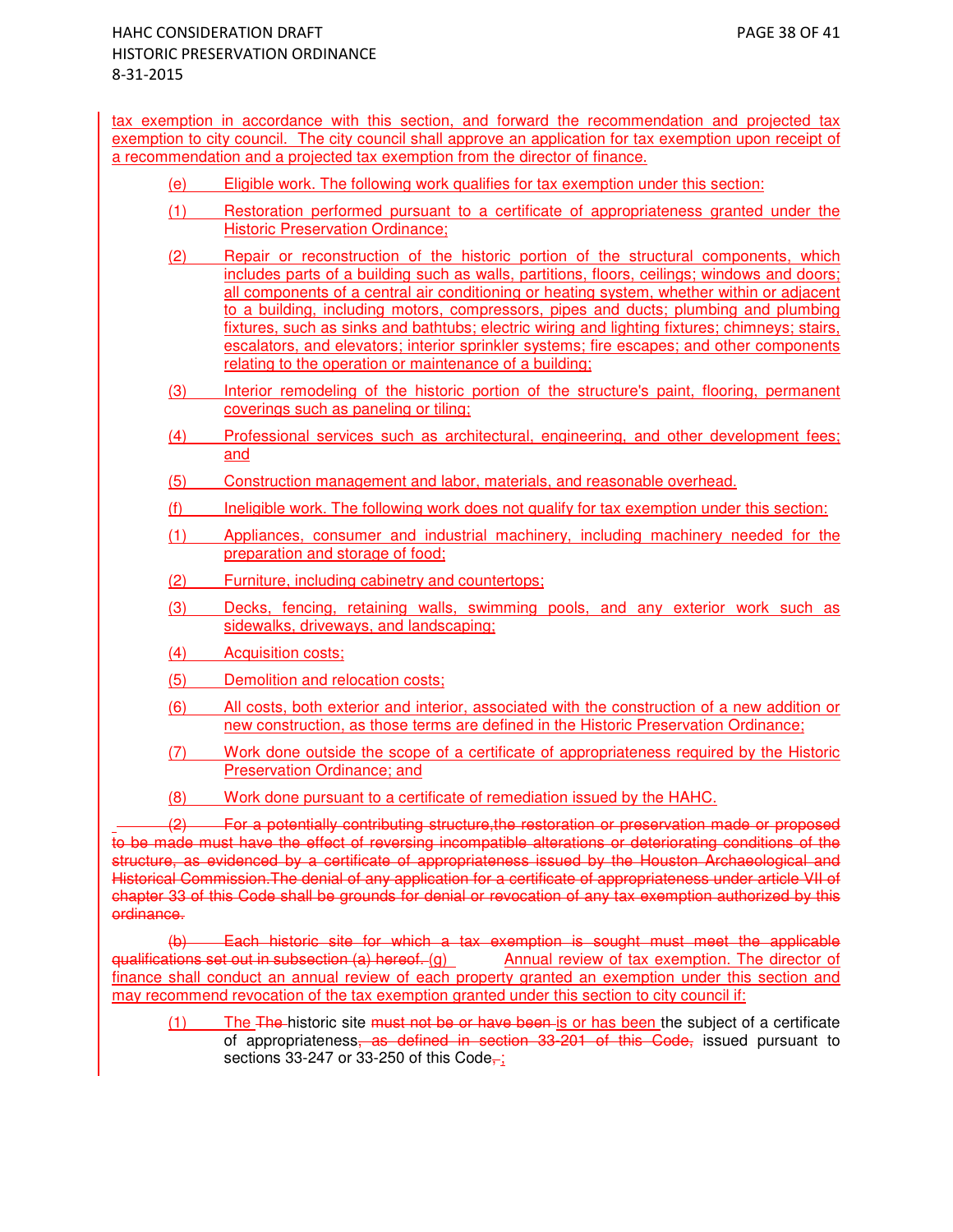- (2) The owner of a historic site exceeds the scope of a certificate of appropriateness or takes any action without a certificate of appropriateness required by article VII of chapter 33 of this Code;
- (3) The owner causes the property to be demolished by neglect under section 33-254 of this Code or as a dangerous building under chapter 10 of this Code; or
- (4) City taxes assessed against the property are delinquent, as confirmed by the director of finance. which shall be grounds for denial or revocation of the exemption. Each owner desiring the tax exemption must make sworn application to the director of finance of the city. The application shall be in a form approved by the director of finance and shall set forth facts sufficient to show that the historic site is eligible for tax relief hereunder.

(ch) Calculation of tax exemption. An exemption granted hereunder by the city council shall exempt the historic structure or improvements not including the value of any land associated with this historic site from ad valorem taxation on the basis of qualifying expenditures made for bona fide restoration or preservation, as determined by the director of finance upon demonstration by the owner. The exemptionand shall be computed on the following basis:

- (1) If the said qualifying expenditures are at least  $\frac{50-25}{25}$  percent but less than 100 percent of the base value, then the exemption for each tax year on the assessed value of the structure shall be equal to the amount of the qualifying expenditures; or
- (2) If the said qualifying expenditures are 100 percent or more of the base value of the improvements, then the exemption for each tax year shall be one hundred percent of the assessed value of the historic structure or improvements not including the value of any land associated with this historic site.

In any event, however, the exemption granted to any historic site pursuant to this section shall be subject to a limitation in the form of a maximum dollar amount. The maximum dollar amount shall be the assessed value of the historic structure in the year following demonstration of completion of the restoration or preservation work and demonstration of the qualifying expenditures to the director of finance. The amount of the exemption allowed on a historic structure shall not exceed the aforesaid maximum dollar amount in any tax year for the duration of the exemption period.

The duration of the aforesaid exemption shall be for a period of 15 years if the restoration project receives no financial incentive from the city funded by municipal hotel occupancy taxes, or ten years if the restoration project receives a financial incentive from the city funded by municipal hotel occupancy taxes. The exemption shall begin on January 1 of the year following the date that the director of finance makes the determination that the owner of the historic site has met all of the requirements of this section for an exemption.

The director of finance, in consultation with the planning official, shall establish and promulgate written procedures for the implementation of the exemption provided herein and the review of applications, and the said officials shall jointly make a recommendation to the city council regarding each application that is duly submitted for consideration.

(di) Term. An exemption granted under this section shall begin on January 1 of the year following the date that the director of finance makes the determination that the owner of the historic site has met all of the requirements of this section for an exemption. The duration of the exemption shall be for a period of 15 years if the restoration project receives no financial incentive from the city funded by municipal hotel occupancy taxes, or ten years if the restoration project receives a financial incentive from the city funded by municipal hotel occupancy taxes. An exemption granted under this section shall be effective as of January 1 of the year following demonstration of completion of the restoration or preservation work and demonstration of the making of the qualifying expenditures to the director of finance. If sufficient restoration work on a designated historic site has not been completed to satisfy either subdivision one or two of subsection (c) above within five years of the passage of a historic site tax exemption ordinance, then said ordinance shall expire. After the expiration of any such ordinance under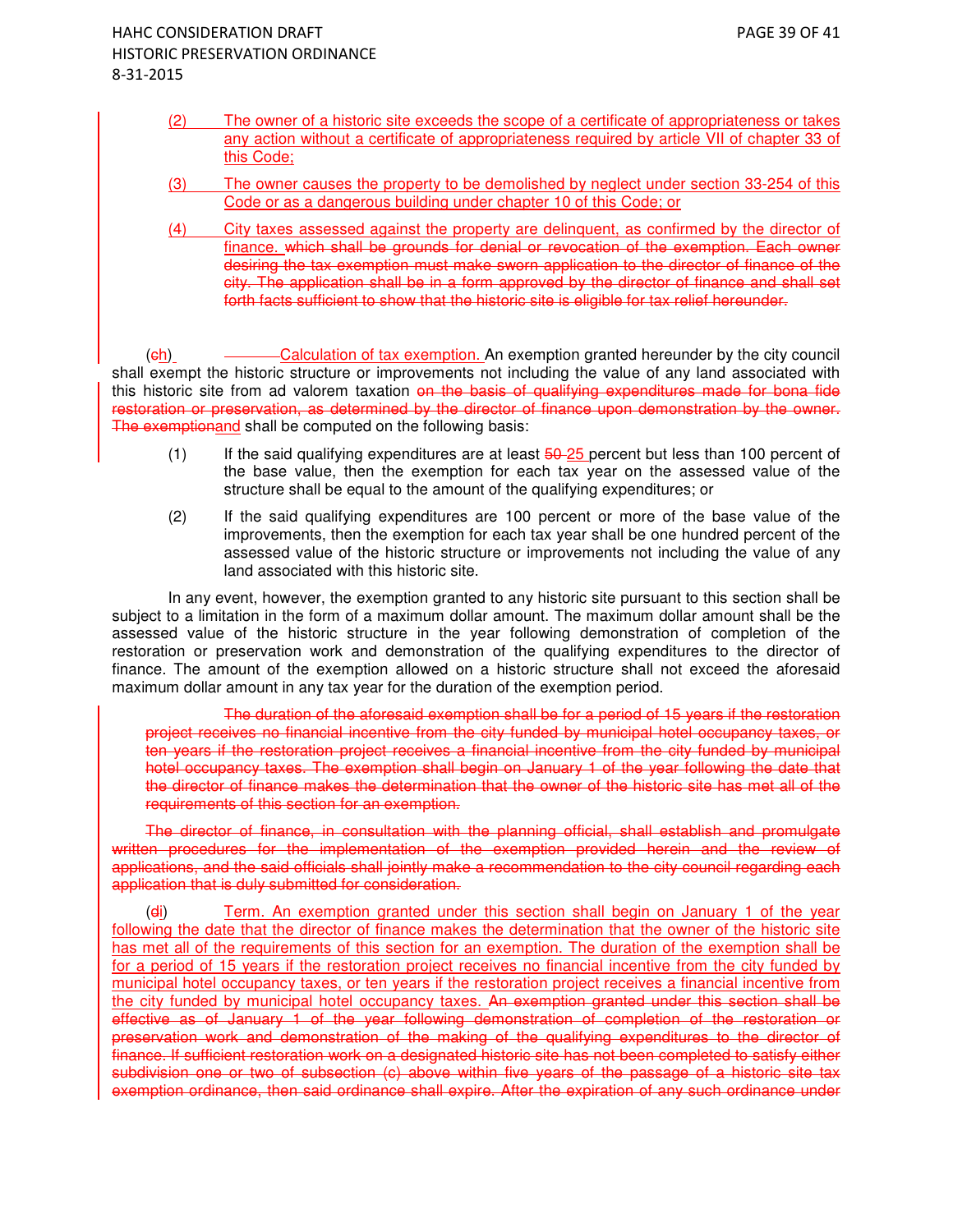the terms of this provision, upon a showing of good cause for the delay, the owner of the historic site may apply for a new tax exemption ordinance.

 $(e)$  The exemption shall be automatically continued as of January 1 of each year succeeding the year the exemption was first granted for the duration of the ten- or 15-year period. The exemption shall be continued in the event of a transfer of an ownership interest or a portion of an ownership interest in the historic structure during such ten or 15-year period. However, the exemption shall be terminated in the event of a second transfer of an ownership interest or a portion of an ownership interest in a historic structure, other than a single-family property containing no more than four residential units, during such ten- or 15-year period. In the case of a condominium or other multi-family residential building, the second transfer of an ownership interest or a portion of an ownership interest in an individual unit shall cause the termination of the exemption pertaining to that particular unit. As used in this section, a "transfer" of an ownership interest or portion of an ownership interest shall not include such transfers as a lease, a mortgage, a transfer by inheritance, a creation of a trust for the benefit of the owner, or other transaction not ordinarily regarded as a "sale" of property.

Recordation. A person who has an ownership interest in property that has been granted a historic site exemption from ad valorem taxation shall record a copy of the ordinance providing for such exemption in the form prescribed by the city attorney in the real property records of the county in which the property is located. Failure on the part of the applicant to deliver a copy of such recorded ordinance, showing the date of recordation in the appropriate real property records, to the director of finance within 90 days of the date of passage of the ordinance providing for a tax exemption shall cause the expiration of the exemption at the end of such 90-day period.

(f) The director of finance shall conduct an annual review of each property granted an exemption hereunder, and, if he finds that any city taxes assessed on the subject property are delinquent, the historic site has deteriorated, has been demolished or destroyed, or has been the subject of a certificate of appropriateness issued pursuant to sections 33-247 or 33-250 of this Code, then the changed condition shall constitute grounds for revocation of the exemption.

(gk) Recapture. Tax receipts and tax certificates issued for any historic site receiving tax relief pursuant to this section shall be clearly marked: "Historic site—Subject to recapture of additional taxes under Code of Ordinances." Each year during which the property is granted tax relief, the director of finance shall note on his records the valuation which would have been made and the taxes that would have been due had the historic site not qualified for tax relief under this section. If the historic site is subsequently damaged, demolished, or destroyed, or if a certificate of appropriateness is issued for the historic site pursuant to sections 33-247 or 33-250 of this Codethe tax exemption is revoked under this section, then the property shall be subject to a recapture of taxes and subject to penalties and interest calculated under pertinent provisions of the Texas Tax Code. The additional tax shall be equal to the total amount of tax relief granted under this section over the life of the structure. difference between taxes paid or payable hereunder and the amount of the tax payable for the preceding fifteen years had the property not been granted tax relief. Such additional taxes shall be deposited in a segregated account, the use of which shall be established by city council by a subsequent ordinancethe Historic Preservation Fund. Until paid, there shall be a lien for additional taxes, penalty, and interest on the property granted tax relief under the provisions of this section. An obligation to pay recaptured taxes is extinguished by operation of force majeure. Force Majeure means: fires, floods, hurricanes, tornadoes, ice storms and other natural disasters, explosions, war, terrorist acts, riots, and the acts of superior governmental or military authority, and which the affected party is unable to prevent by the exercise of reasonable diligence. The term does not include any changes in general economic conditions such as inflation, interest rates, economic downturn or other factors of general application, bankruptcy or an event that merely makes performance more difficult, expensive or impractical.

 $(H_1)$  A historic site for which an exemption has expired or has been withdrawn, revoked, or terminated may not requalify for a tax exemption under this section. Only one tax exemption at a time under this section may apply to a property hereunder except as allowed under subsection (d).

 (i) It is the policy of the city to facilitate the issuance of building permits for work to be performed under this section. Consistent with the terms of the Construction Code, the building official shall work